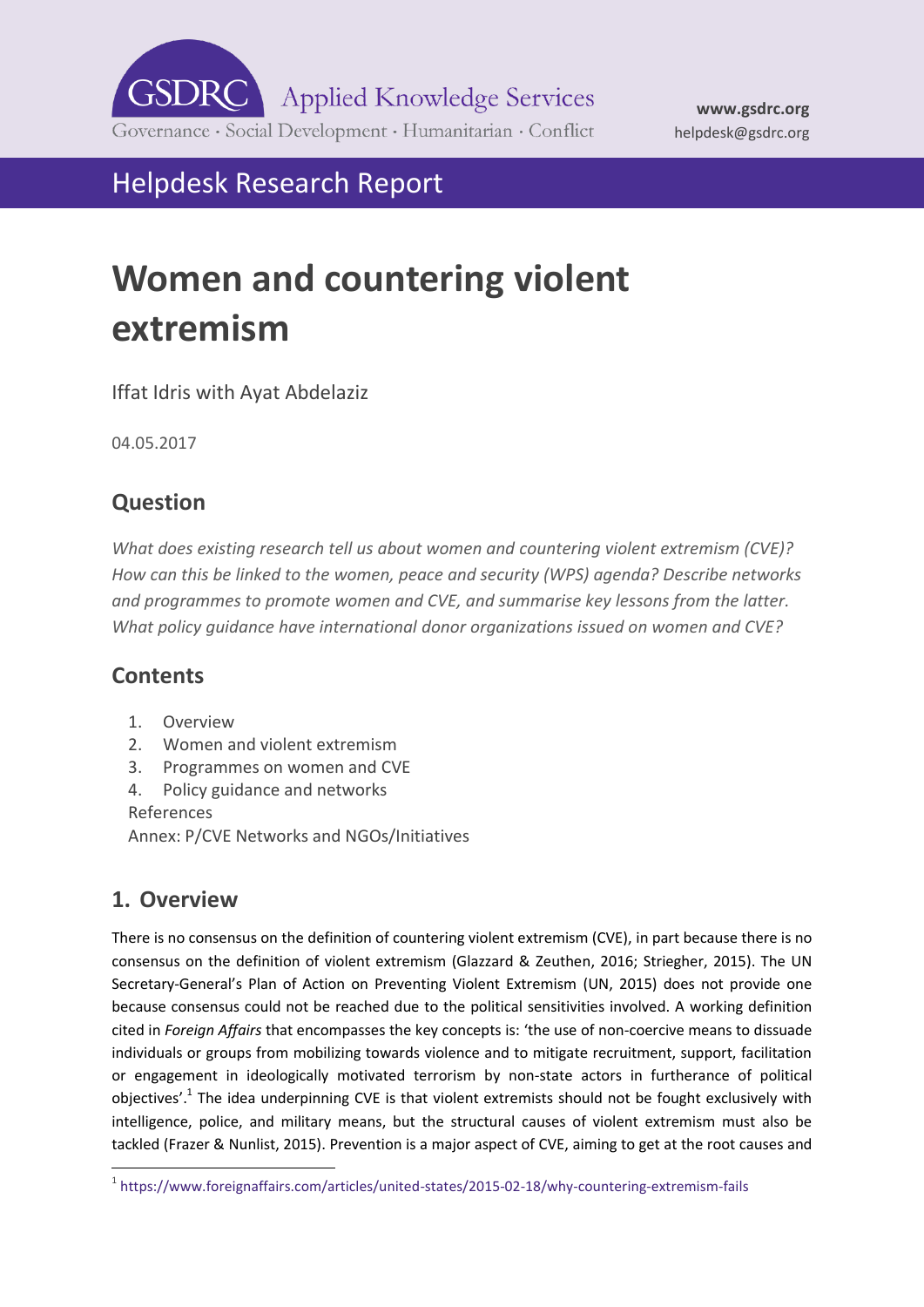factors that contribute to extremism and terrorism, by engaging with individuals, communities and others. 'It is not enough to *counter* violent extremism – we need to *prevent* it' (UNESCO<sup>2</sup>).

This review looks at the role that women can play in CVE, lessons from programmes on women and CVE, donor policy guidance and programming approaches, and networks supporting women and CVE. Note that 'women' refers to women and girls: this is consistent with concepts of gender equality, gender violence, and so on, which all encompass both women and girls. [Moreover perceptions of when womanhood starts vary across cultures, with some considering puberty as the point at which a girl becomes a woman.] The available literature largely comprised of government and donor agency reports, think-tank papers and grey literature. Note that some literature refers to just women and CVE, and some to women and preventing/countering violent extremism (P/CVE). For each source, the review uses the term (CVE or P/CVE) used in that source.

#### **Role of women in preventing and countering violent extremism**

**Women can play diverse roles in relation to violent extremism**: The literature highlights a popular misconception that women are 'passive, victims' of violent extremism (OSCE, 2013). In reality they can be mobilisers and recruiters for terrorist groups, play support roles and perpetrate terrorist acts. There is a long history of women actively participating in terrorist groups (Fink et al, 2016) (see examples in Section 2). Perceiving women only as passive victims reinforces gender stereotypes (Oudraat in Fink et al, 2016) and undermines the effectiveness of CVE programmes.

**Women can serve as preventers of violent extremism**: The literature largely identifies women's potential for P/CVE in relation to the family – spotting signs of radicalisation and delegitimizing extremist narratives – as well in their communities (Majoran, 2015; Calfas, 2016). However, they could also assist security actors to make CVE programme design more effective, and can themselves serve in the security forces to make implementation more effective (Fink et al, 2016; Bhulai et al, 2016). They could play important roles in shaping P/CVE programmes by donor agencies and NGOs, as well as in implementation of these.

**Gender equality and empowerment of women are in themselves bulwarks against violent extremism**: 'Violent extremism is most effectively countered through increased education, better critical thinking and enhanced opportunities' for women (Couture, 2014: viii). Research suggests that empowering women has positive outcomes on all CVE indicators (ibid: 17). An increasing body of literature shows strong correlation between gender inequality and the status of women and violent conflict (Oudraat in Fink et al, 2016: 28). Promotion of gender equality was included in the recommendations in the UN's Preventing Violent Extremism Plan of Action (UN, 2015).

**Challenges facing women in relation to CVE:** Until recently the gender dimension was neglected in counterterrorism<sup>3</sup> (CT)/CVE efforts (GCTF, 2015a), for example, the 2006 UN Global Counter-Terrorism Strategy did not specifically mention gender. It was only with a 2014 review resolution<sup>4</sup> that the UN urged member states to consider women's participation in efforts to prevent and counter terrorism. The 2016 Secretary General's UN Action Plan on PVE also importantly included a pillar dedicated to the role of women and girls and gender equality in increasing PVE efforts. The historic absence of women and girls

<sup>4</sup> UN Security Council Resolution 2178 (2014):

-

<sup>&</sup>lt;sup>2</sup> <http://en.unesco.org/preventing-violent-extremism>

 $3$  Defined as 'the practices, tactics, techniques, and strategies that governments, militaries, police departments and corporations adopt in response to terrorist threats and/or acts, both real and imputed'.

<http://usforeignpolicy.about.com/od/defense/a/what-is-counterterrorism.htm>

[https://www.un.org/en/sc/ctc/docs/2015/SCR%202178\\_2014\\_EN.pdf](https://www.un.org/en/sc/ctc/docs/2015/SCR%202178_2014_EN.pdf)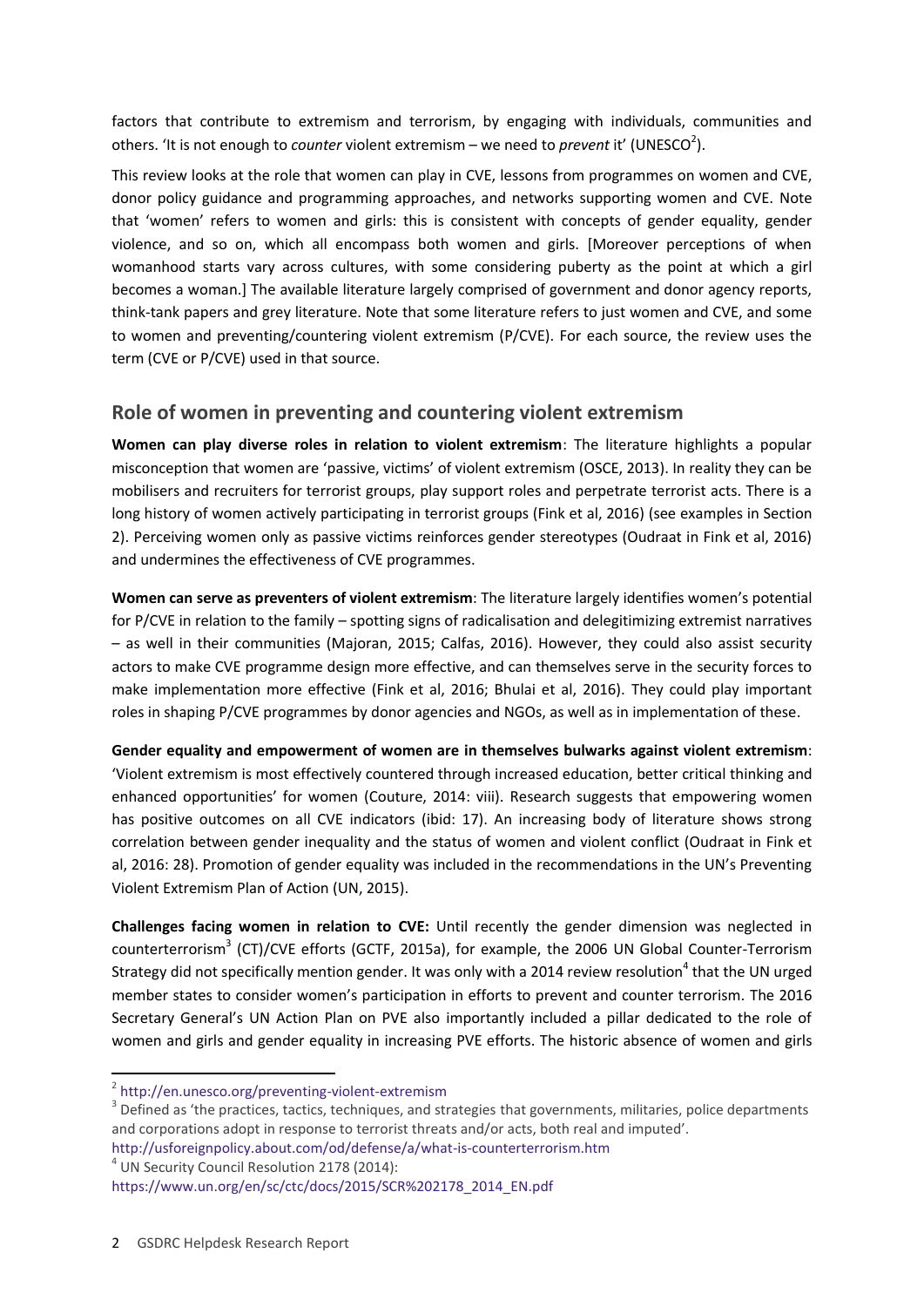reflects under-representation of women in CT discussions, and lack of community-level research on women and CVE (Bhulai et al, 2016; Calfas, 2016; Fink et al, 2013). There is also a marked lack of women employed professionally in the security services (Majoran, 2015; Bhulai et al, 2016). However, women's roles in CVE have received increased international attention in recent years.

**The women and P/CVE agenda could learn much from the women, peace and security (WPS) agenda from UNSCR 1325:** The latter refers to the important role women can play in the prevention and resolution of conflicts, peace-building and post-conflict reconstruction, and is well-established. Many lessons from WPS programming would be relevant to women and CVE. However, the WPS agenda has largely developed in isolation from the P/CVE agenda; calls for an integrated approach were only formalised in 2015 (Fink et al, 2013). Other challenges to integration of WPS and P/CVE include: limited opportunities for practitioners from each to exchange good practices and lessons learned; lack of funding for initiatives focused on women and girls in P/CVE; and lack of capacity among some women's groups. In integrating WPS and CVE it is important that gender empowerment not be seen simply as a tool for CVE, but be pursued in its own right (OSCE, 2013; Oudraat in Fink et al, 2016), and security concerns of women/women's groups engaged in CVE be addressed (Huckerby, 2015).

**Key recommendations to promote the role of women in CVE include:** participation of women in discussions and development of CVE policies and programmes; integration of WPS and CVE agendas; producing context-specific research on women and CVE; promotion of CVE programmes focused on women's empowerment; gender mainstreaming in P/CVE programming; monitoring of CVE programmes from a gender perspective; promotion of partnerships with local organizations to increase outreach and build ownership; capacity building of women and women's organisations; increased representation of women in security services; promotion of gender equality including economic empowerment of women; and facilitation of women's participation in P/CVE programming, including through provision of security for women's groups (OSCE, 2013; GCTF, 2015a; Peters, 2015; Bhulai et al, 2016; Fink et al, 2016).

#### **Programming on women and CVE**

**Few programmes focus specifically on women and CVE:** Far more common are wider CVE programmes in which women are participants/beneficiaries or, to a lesser extent, wider CVE programmes with women-centric components. Women-centric CVE programmes and components generally take one of the following approaches: a) focusing on mothers and building their capacity to influence thinking and behaviour in their children, families and communities; b) building the capacity of women to actively participate in the CVE, peace and security agendas, and c) promoting economic and social empowerment of women, thereby raising their status and voice in their families and communities and reducing their vulnerability to violent extremism (e.g. providing income generating activities so women are not dependent on extremist groups for income).

**The review found negligible evaluations of programmes promoting women in CVE**: This reflects the fact that recognition of the important role of women in CVE is relatively recent, and as such there are few women-centric CVE programmes and correspondingly few evaluations (Haynie & Oudraat, 2017). There is also reluctance to make such evaluations public (Khalil & Zeuthen, 2014) (see Section 3).

Key lessons emerging from experience to date include (Couture, 2014; GCTF, 2015a; Haynie & Oudraat, 2017):

 **Women can be effective in CVE**: The experience of various women and CVE programmes confirms that women *can* and do play a significant role in P/CVE - *but* they need to be supported and empowered to do so.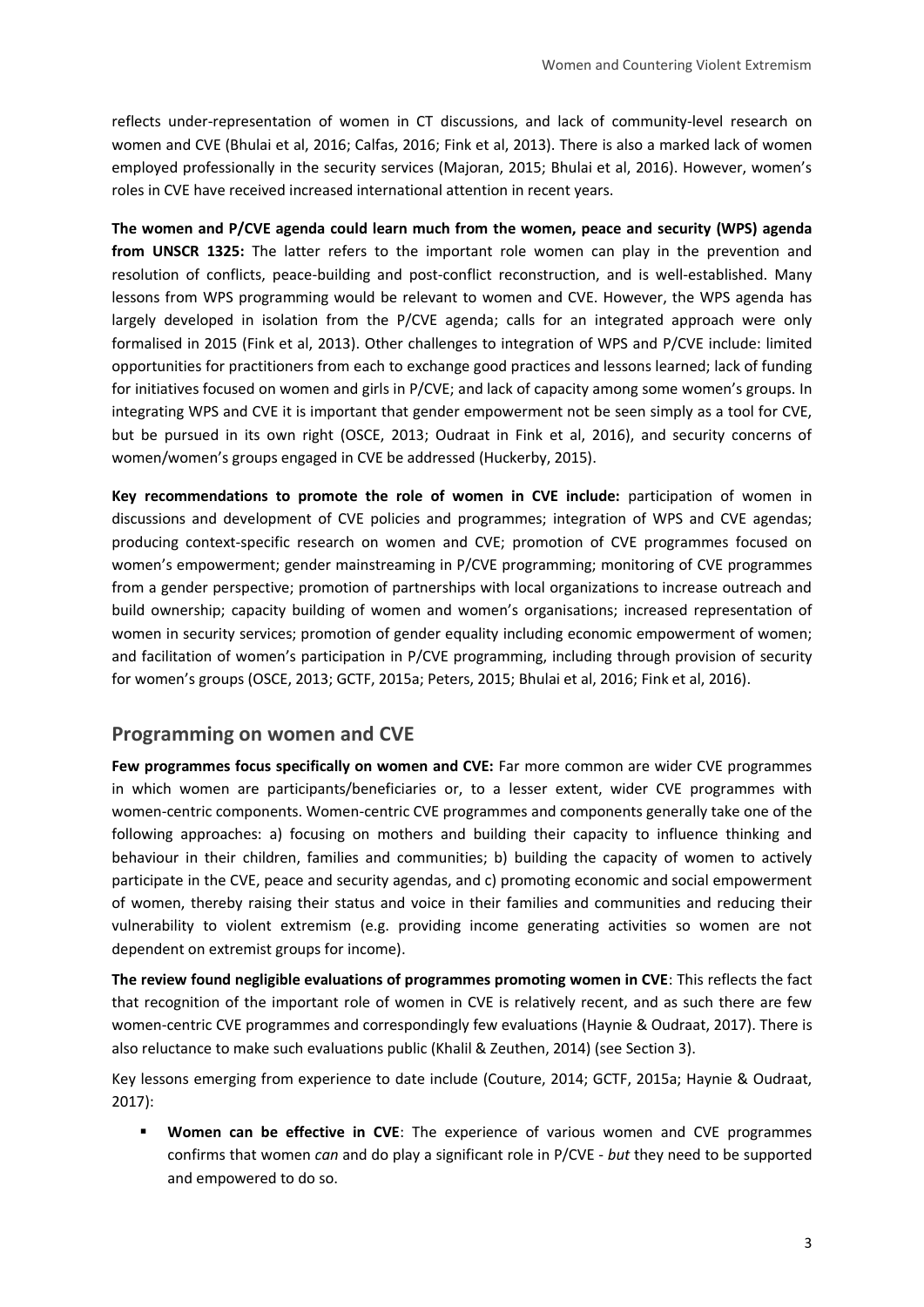- **Need for gender mainstreaming:** It is important to consult women and involve them in programme design and implementation, carry out gender-specific research to inform programming (e.g. are drivers of violent extremism different for men and women? Should the responses be different?), have programmes specifically aimed at women, and ensure gender indicators in programme monitoring and evaluation.
- **No one-size-fits-all solution:** Local context, drivers/factors of recruitment and radicalization to violent extremism and the situation of women can vary hugely from one country/area/community to another. Rather than adopting a 'one size fits all' approach, programme design should be based on rigorous contextual analysis, including of gender dynamics, and tailored to be specific to that local community/population. However, when a successful programme is identified, even if complete duplication is not possible, it could be feasible to replicate elements of the programme in different contexts.
- **Promote gender equality**: Empowering women is a key element of a long-term, sustainable deterrent against radicalization to violent extremism and terrorism. Political, social and economic empowerment of women raises their status within their families and communities. In particular, education for girls and young women should be promoted; education can be used in myriad ways to enhance resilience and reduce radicalization to violent extremism.
- **Governments should develop clearer interagency communication and cooperation**. Gendered empowerment, economic growth, education, and youth engagement should all be components in a coherent, whole-of-government P/CVE programming approach that incorporates all the relevant agencies.
- **Preventive programming requires sustained resources**. This is in keeping with international resolutions, such as the Paris Declaration on Aid Effectiveness and the SDGs, which see continued investment as important for a sustainable approach to development. The failure to maintain funding can undermine or even reverse any positive impacts of programming. **Build the capacity of women and girls to contribute safely and productively to CVE efforts** in a manner tailored to local contexts, and ensure the security of women and girls involved in CVE. Other risks to guard against include restriction of women's and girls' freedom and rights, and loss of credibility/legitimacy/reputation for individuals and groups.
- **Prioritize engagement with women and groups at the grassroots level** to build upon local practices and support local ownership.

Note that there is a degree of overlap between these programming recommendations and those given above for promoting the role of women in CVE.

**Case studies of effective women and CVE initiatives highlight very different approaches:** Morocco has sought to empower women economically, politically and socially and give them a voice in religious structures. The latter has been promoted through a training programme for women *murshidats* (preachers), who then work as religious guides within their communities spreading moderate Islam (El Haitamie, 2013). The Mothers Schools initiative has been implemented in a number of countries. It builds women's self-confidence and gives them the skills and knowledge to counter extremist narratives and change mind-sets in their families and communities (Ghosh et al, 2016). Bangladesh sees poverty reduction and gender empowerment as key to CVE, and has sought to promote girls' education, jobs for women in the garment industry, and provision of microcredit to women (Couture, 2014). PAIMAN's 'Let's live in peace!' project in Pakistan combines both approaches: It first raises the status of women by giving them skills to earn a livelihood, then equips them with the knowledge and capacity to recognize and tackle radicalization to violent extremism in their families and communities (Qadeem, 2016).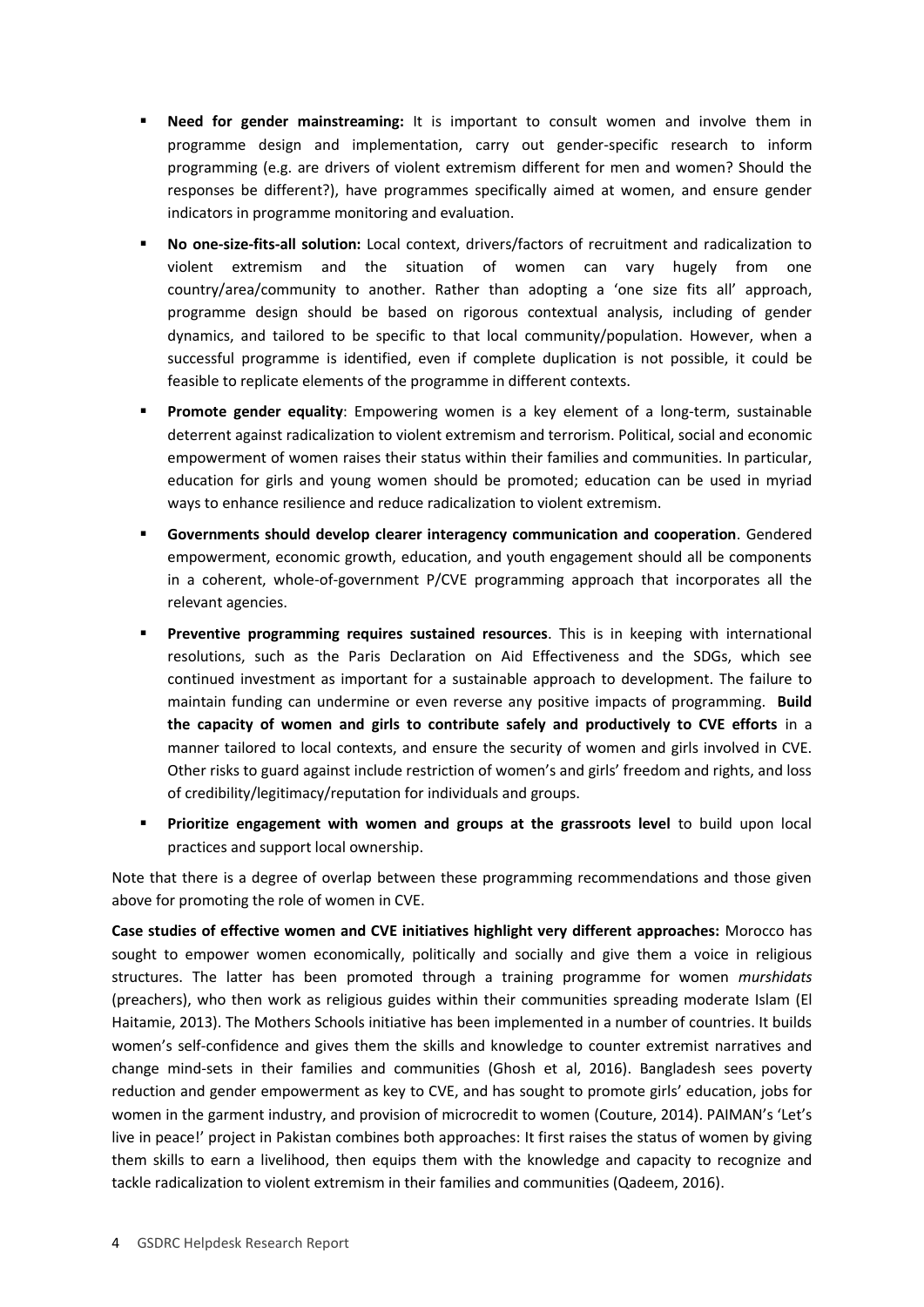# **Policy guidance and networks**

-

A review of donor policies and programming on women and CVE reveals a common pattern. While the role of women in CVE is increasingly recognised as important in donor policies and strategies (see examples below), actual programmes do not reflect this. At best, they will have a few women-centric components, but the norm appears to be 'gender-blind' programmes.

**United States:** A 2011 US strategy to prevent violent extremism domestically, *Empowering Local Partners to Prevent Violent Extremism in the United States,* adopted a community-based approach but was largely 'gender-blind'. The 2016 *Joint Strategy on Countering Violent Extremism* includes the objective to empower locally credible voices to change perceptions of violent extremist groups. Women are to be engaged as key stakeholders in this effort. The strategy calls for expansion of such women programmes, and for these to be informed by rigorous analysis of gender dynamics. USAID has CVE programmes in a number of regions but none of those reviewed were targeted at women, and the majority did not have women-centric components. Women featured as participants/beneficiaries alongside men.

**European Union:** Policy guidance for EU programming on P/CVE calls for this to be evidence-based, tailored according to the local context, and adopt a multi-disciplinary approach. EU strategies do not specifically stress women's participation, but one of the main documents, the revised EU Strategy for Combating Radicalisation and Recruitment to Terrorism, approaches CVE in a wide-ranging manner. In this paper, the Council of the EU resolves to 'promote equal opportunities for all' and to 'support individuals and civil society to build resilience'.<sup>5</sup> More recent documents - such as a 2016 EU Communication on supporting the prevention of radicalisation leading to violent extremism - do acknowledge the essential role women play in preventing radicalisation, and call for women's empowerment. The review found only one women-centric component in an EU regional CVE programme, STRIVE for Development (European Commission, 2016). However, the gender dimension is taken into account at various levels in programme design and gender-sensitive approaches are adopted as relevant.

**United Kingdom:** The government's *Prevent* strategy, revised in 2011, aims to stop people becoming terrorists or supporting terrorism. Priority sectors include education, health, faith and criminal justice. The old *Prevent* strategy had a specific focus on engaging women and women's organizations, but the revised strategy removed this (CHRGJ, 2012). Programmes were found not to be gender-specific, but to have women-centric components/activities.

**United Nations:** Gender was not mentioned in early UN strategies on counterterrorism, but in recent years the role of women in CT/CVE has gained prominence. UN Security Council Resolution 2242 (2015) on women and P/CVE provides the most guidance on this: calling for gender-sensitive research, participation of women in developing CT/CVE strategies, and greater funding of CVE projects addressing gender dimensions. Moreover, the UN Action Plan on PVE dedicates a whole pillar to the role of women and gender, including marking out a percentage of funding for programmes focused only on women/girls in PVE.

**Australia:** The Department of Foreign Affairs and Trade (DFAT) has recently issued a policy framework to guide the inclusion of CVE activities across the country's aid programme (DFAT, 2017). DFAT is also investing extensively in research on women and CVE.

<sup>&</sup>lt;sup>5</sup> Council of the European Union (2014), 'Revised EU Strategy for Combating Radicalisation and Recruitment to Terrorism', p. 5. Available at: [http://data.consilium.europa.eu/doc/document/ST-9956-2014-INIT/en/pdf.](http://data.consilium.europa.eu/doc/document/ST-9956-2014-INIT/en/pdf)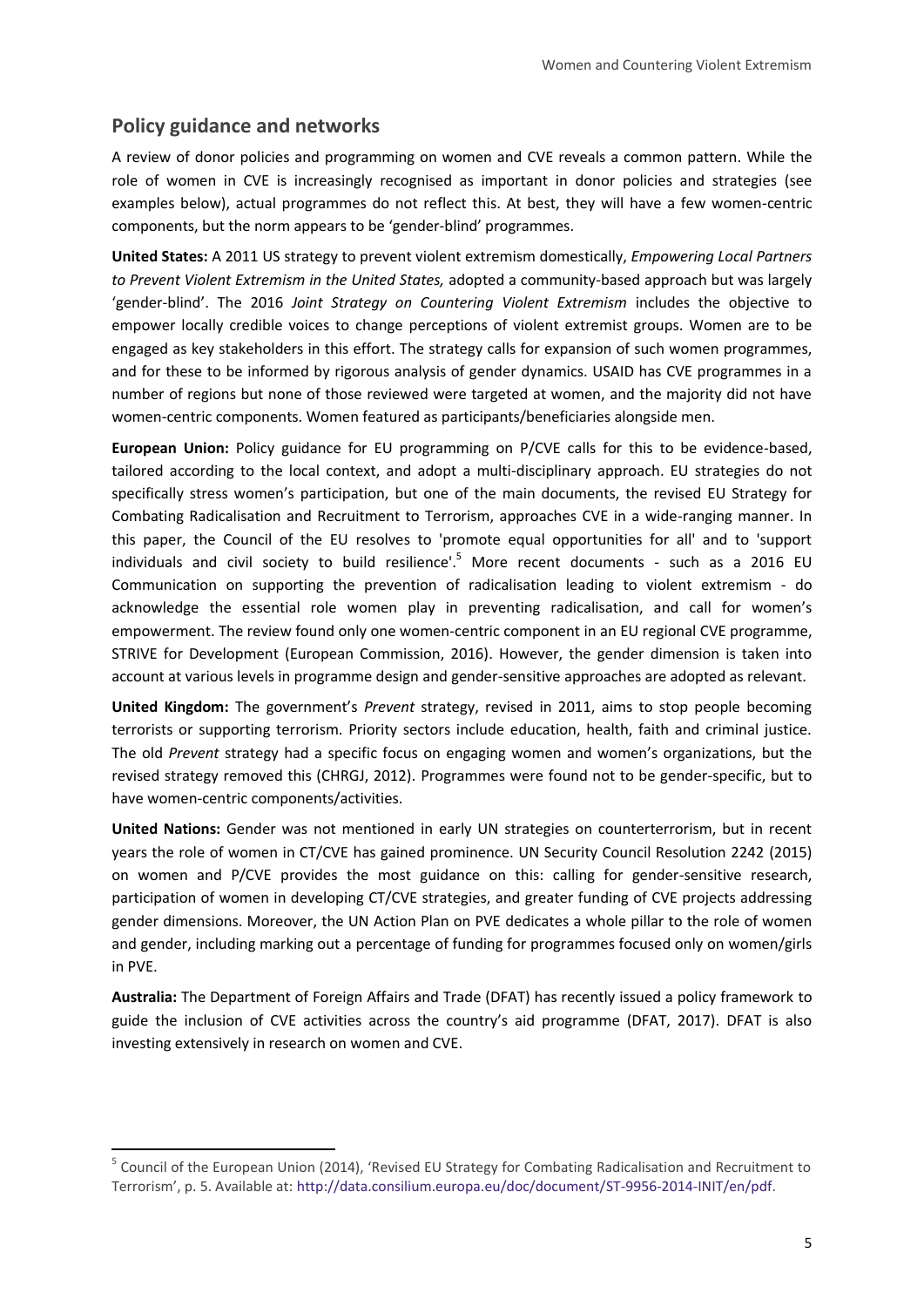#### *Networks*

The review found that a large number of networks, groups and NGOs are engaged in promoting women's role in P/CVE (see Annex A for full list). Provision of capacity building and other support to such groups would enable them to more effectively promote CVE.

#### **Need for research**

The review highlights the need for research on the role of women in P/CVE, specifically: a) the diverse roles of women in violent extremism (victims, mothers, recruiters, mobilisers, participants, etc.), and the impact of violent extremism on women; b) gender-specific drivers of violent extremism; c) gender analysis of existing P/CVE policies and programming – design, implementation and impact; d) identification of options for gender mainstreaming in P/CVE programmes; and e) lesson learning from individual P/CVE programmes involving/targeting women. Such research will require funding and support, e.g. for technical training of female researchers. By definition, this research will to a large extent be country-specific.

# <span id="page-5-0"></span>**2. Women and violent extremism**

# **Women's roles in committing/enabling acts of violent extremism**

The literature highlights a popular 'misconception that violent extremism and terrorism exclusively concern men', with women often seen in situations of conflict and violence 'as passive, victims, helpless, subordinate and maternal' (OSCE, 2013: 1-3). In reality, women can play a range of different roles in relation to violent extremism, serving as mobilisers and supporters for terrorist organisations, recruiters, fundraisers and even as perpetrators of terrorist acts (Bhulai et al, 2016). Perceptions of women solely as victims or passive observers are concerning because, one, they reinforce gender stereotypes (Oudraat in Fink et al, 2016) and, two, they impact negatively on efforts to counter violent extremism (Fink et al, 2016).

Terrorist organisations have been recruiting women for decades: for example, starting in the mid-1980s, Sri Lanka's Liberation Tigers of Tamil Eelam (LTTE) aggressively recruited women to fight, while in Northern Ireland women were active in republican paramilitaries (Fink et al, 2016). Female suicide bombers have been used by Chechen separatists, Islamic groups in Palestine, ISIS in Iraq, and Boko Haram in Nigeria (Oudraat in Fink et al, 2016). Support from women has been a particularly notable feature of ISIS: women are estimated to make up as much as 10 to 15 percent of the foreign contingent (Bhulai et al, 2016: 2; and Millar in USIP, 2015a).

The reasons for women supporting or participating in terrorist groups are largely the same as those driving men, e.g. grievance about socio-political conditions, fanatical commitment to religious or ideological beliefs, grief about the death of a loved one (Fink et al, 2013: 3). However, the literature also identifies women's participation in violent extremism and terrorism as a reaction against gender-based inequality and discrimination, violence, and denial of rights and opportunities (OSCE, 2013). Oudraat (in Fink et al, 2016: 21) cites a study into the relationship between gender inequalities and terrorist groups: it found that 'gender inequality provides fertile ground for terrorist groups' who 'readily exploit to their advantage the victimization of women in patriarchal societies'. Thus, for example, 'the increase of female suicide bombers is most pronounced in groups operating in societies that relegate women to a lower social status than that of men' (ibid). Women join extremist groups to overcome the feeling of being victimized (ibid: 22).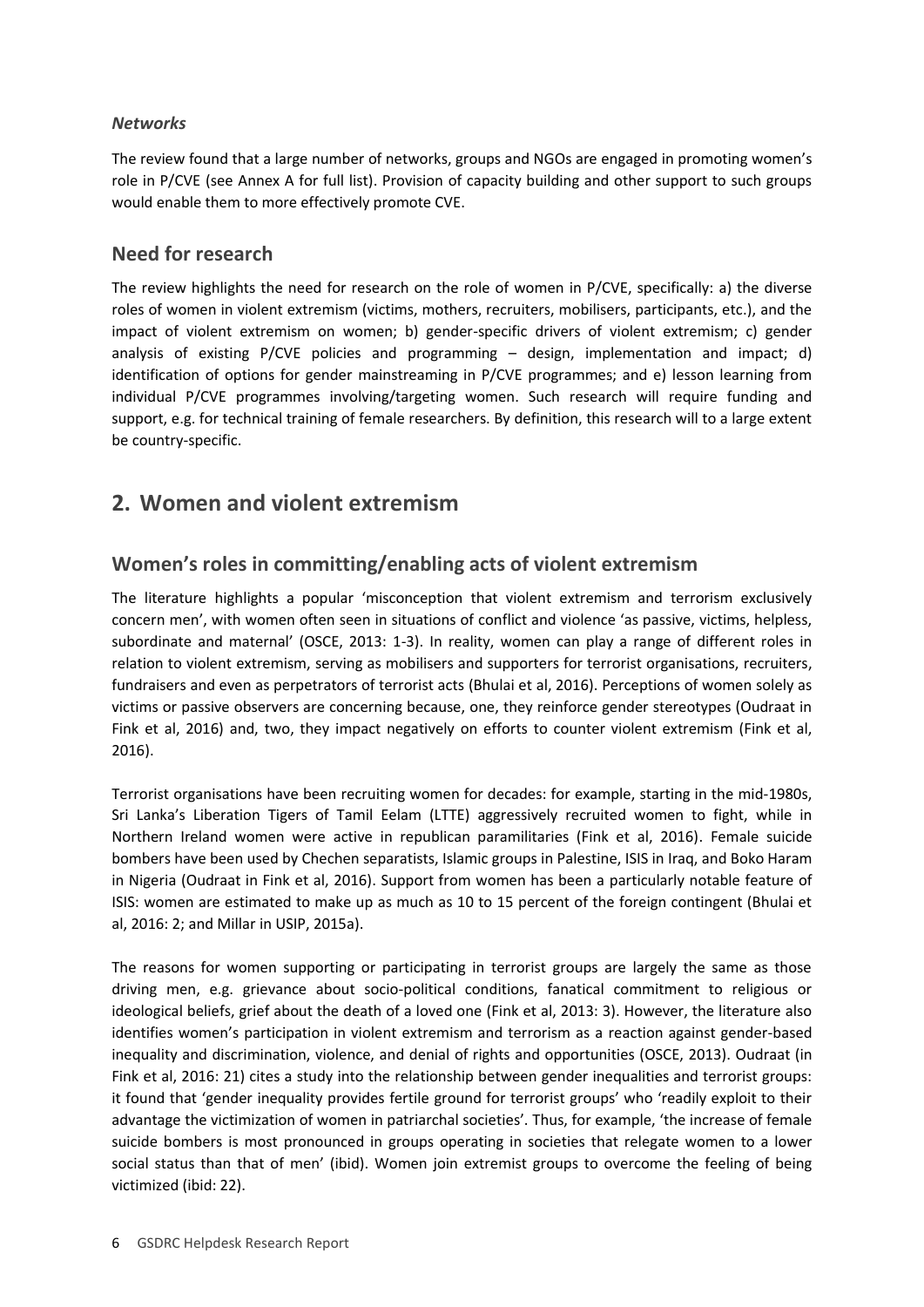### **Women's roles in preventing/countering violent extremism**

Women can play important roles in preventing and countering violent extremism. An important publication by Hedayah and the Global Center on Cooperative Security (Fink et al, 2016) brings together contributors from around the world from diverse fields of practice to consider their application to CVE efforts and women's roles in this effort. The study argues that women are often the first to stand up to terrorism 'since they are among the first targets of fundamentalism' and hence, compared to men, 'may be more willing activists in preventing it' (Fink et al, 2016). The literature stresses their role within the family circle as especially conducive to this: 'their traditional roles allow them to shape familial and social norms and promote increased tolerance and nonviolent political and civic engagement' (Fink et al, 2013: 4). Children listen to their mothers because they view them as figures of respect and authority (Majoran, 2015). In addition, women can be critical 'in detecting early signs of radicalization, intervening before individuals become violent, and delegitimizing violent extremist narratives' (Fink et al, 2016: 6). The influence of women extends beyond their families to their communities where 'women can play an important role as mediators as well as authors of counter-narratives challenging violent extremism and terrorism' (OSCE, 2013: 7). Moreover, 'their voices may be especially compelling when they speak out as victims or survivors of terrorist attacks' (Fink et al, 2013: 4).

However, a number of writers question the widespread idea 'that in many cultures women may not be very visible in the public sphere, but wield significant power and influence in the private sphere and hence can counter violent extremism early on' (Oudraat in Fink et al, 2016: 19). Ni Aolain (2015) notes 'the often marginal status of women in the contexts where they are expected to become the "minders and informers" of their sons and daughters for the state' and criticizes 'this rather naive view of women's capacity, in highly fraught communities and societies, where as a practical matter their status is limited, and their equality not guaranteed'. Oudraat identifies empowerment of women as key to them becoming effective agents in P/CVE. The literature does point to correlation between empowerment of women and reduction in violent extremism (Couture, 2014), and conversely, between gender inequality and violent conflict (Oudraat in Fink et al, 2016).

Additional roles women can play in CVE are supporting security actors and those engaged in CVE through provision of vital information and intelligence that might not otherwise be accessible to security actors (Calfas, 2016). They can also inform CVE strategies and programmes to make these more effective. 'Women are frequently victims of both terrorist attacks and counter-terrorism measures, and as such they can point out when preventive practices are counterproductive and cause backlash in their communities. This type of information can be decisive to avoid creating or sustaining conditions conducive to terrorism' (OSCE, 2013: 5).

Women can join security agencies and work on law enforcement and CVE themselves. Female law enforcement officers, for example, are often better at building trust with the community and at community-oriented policing – vital elements of CVE (Fink et al, 2016). 'Policewomen are vital to enhancing counterterrorism and P/CVE efforts because they are more likely to reduce the occurrence of human rights abuses, access marginalised communities, limit the use of excessive force, and more efficiently deescalate tension' (Bhulai et al, 2016: 7). Okenyodo (in Fink et al, 2016: 13) draws on the Nigerian context and women's participation in law enforcement and military agencies to argue that 'women are effective at CVE efforts in circumstances where men may not be able to intervene due to gender differences and cultural expectations'. Finally, women can play a wider role in policy-making, both in public service and as political leaders.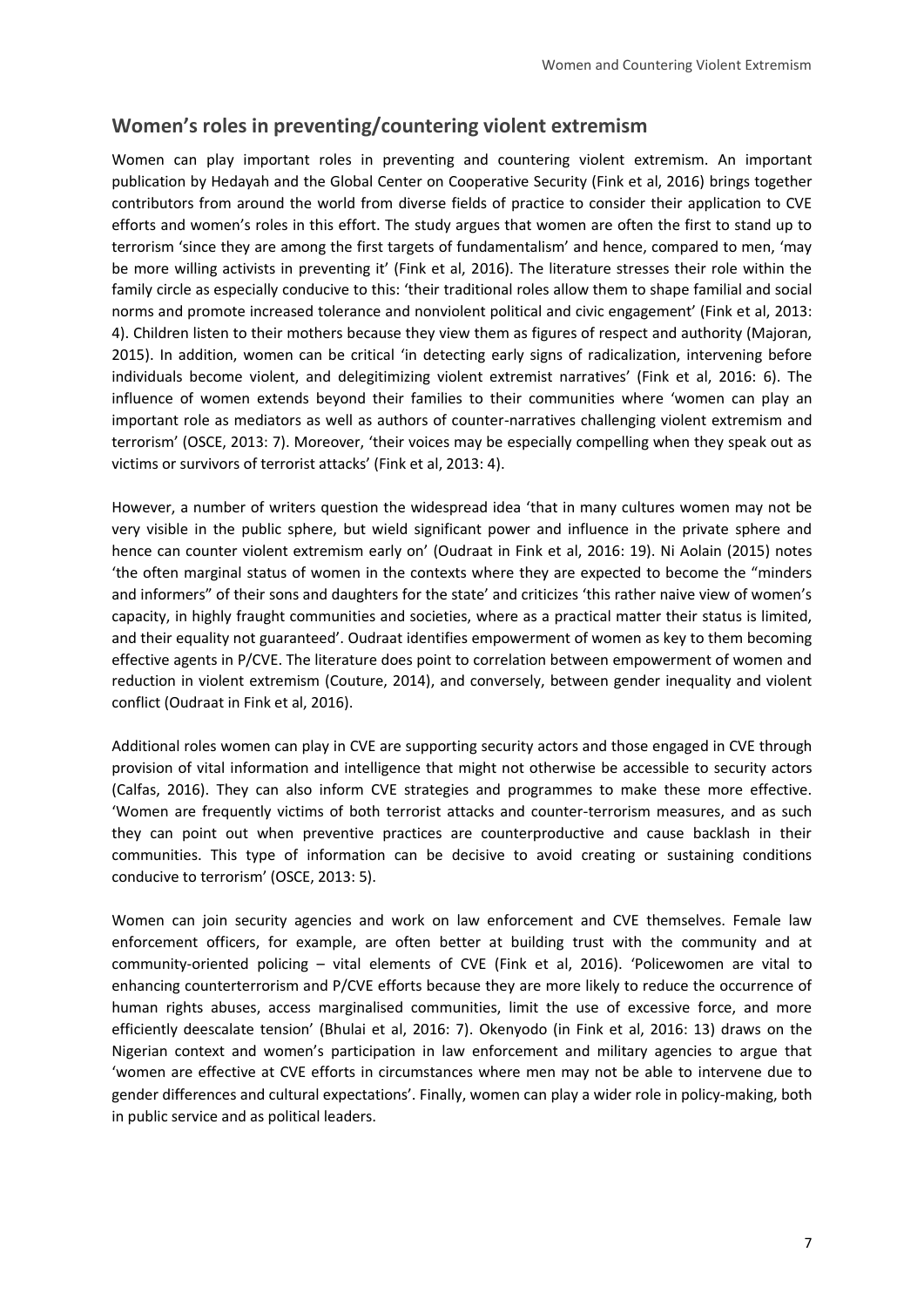# **Challenges in promoting women in CVE**

As well as the 'standard' gender barriers faced by women, e.g. cultural norms and biases which restrict their roles, movement and opportunities, the literature identifies a number of specific challenges women face in the context of CVE:

#### *Resolutions and strategies*

Fink argues that little attention has been paid to integrating a gender dimension into UN and many national counterterrorism efforts (Fink et al, 2013: 2). The 2006 UN Global Counter-Terrorism Strategy did not explicitly mention the roles of women, and this was only added in later strategy reviews. This absence of women was confirmed by a survey of 139 Security Council resolutions between January 2013 and May 2015 broadly addressing terrorism and counter-terrorism: 'the results demonstrate a dearth of gender awareness….Only a handful of resolutions make reference to women and frequently only stress the prohibitions against sexual violence in situations of violence and terrorism' (Ni Aolain, 2015). She accounts for this as partly due to women's issues being marginalized 'in the name of advancing broader geo-political interests'. Bhulai et al (2016: 7) point out that 'in the space of UN counterterrorism discussions, women have historically been underrepresented'.

There has been some progress though, with the role of women and violent extremism receiving increased international attention. In 2014 and 2015 the Organization for Security and Co-operation in Europe (OSCE) and the Global Counterterrorism Forum (GCTF) organized a series of workshops looking at the roles of women in relation to violent extremism (Oudraat in Fink et al, 2016).<sup>6</sup> The role of women was recognized in the February 2015 White House Summit to Counter Violent Extremism, and was considered by the EU and the European Commission's Radicalisation Awareness Network (RAN) in P/CVE efforts (ibid). In December 2015, the UN General Assembly adopted a resolution 'A World Against Violent Extremism' urging member states to place more stress on understanding the drivers of violent extremism, particularly for women and youth, and to develop targeted and comprehensive solutions (Bhulai et al, 2016). Similarly, the UN Secretary-General's 2016 Plan of Action to Prevent Violent Extremism urged them to maintain gender perspectives in P/CVE efforts (ibid).

#### *Representation in security agencies*

One important way to promote women's participation in P/CVE would be through their representation in security agencies. Majoran (2015) highlights the marked lack of women employed professionally in the security services, or indeed in government policy-making. Bhulai et al (2016: 7) claim that, despite the critical importance of female police in CVE efforts, 'a number of structural, cultural and societal challenges and often a lack of political will to advance women's meaningful participation in the security sector have hindered their equal representation'.

#### *Research on women and CVE*

-

The literature highlights the need for more research on women and violent extremism (Fink et al, 2013). Calfas (2016) notes that, despite females accounting for 48.3 percent of the population of the Middle East and North Africa (MENA) 'the counterterrorism community has done little to assess their roles in preventing, promoting and participating in violent extremism in the region'. Bhulai et al (2016) call for

<sup>&</sup>lt;sup>6</sup> Report of 21-22 October 2014 GCTF-OSCE workshop on 'Advancing Women's Roles in Countering Violent Extremism and Radicalisation that Lead to Terrorism' available at: [http://www.hscollective.org/wp](http://www.hscollective.org/wp-content/uploads/2015/01/Final-report_OSCE-GCTF-Vienna-Workskop-on-Women-and-CVE.pdf)[content/uploads/2015/01/Final-report\\_OSCE-GCTF-Vienna-Workskop-on-Women-and-CVE.pdf](http://www.hscollective.org/wp-content/uploads/2015/01/Final-report_OSCE-GCTF-Vienna-Workskop-on-Women-and-CVE.pdf)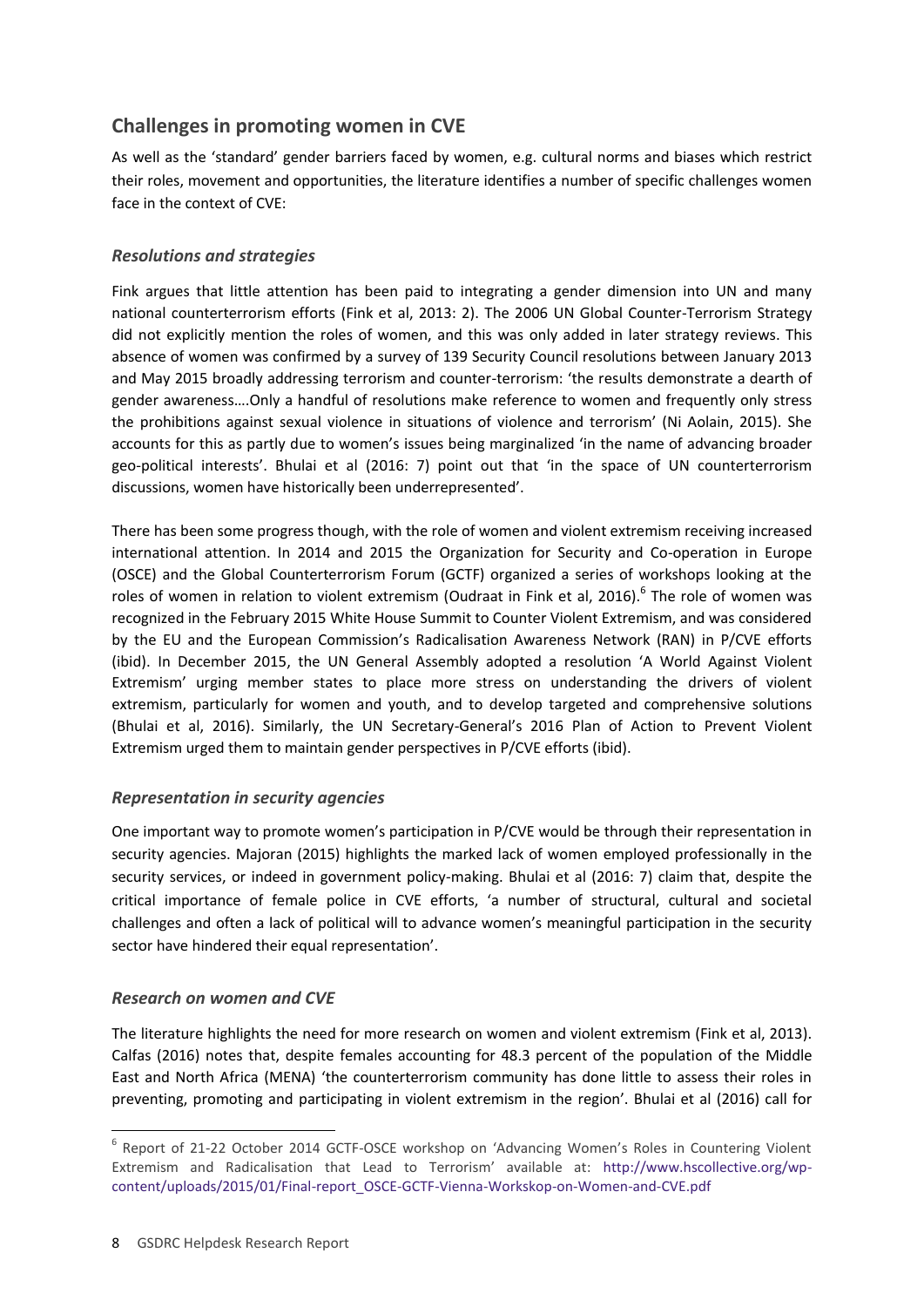more research (quantitative and qualitative studies) on women's specific roles in relation to P/CVE, and for this to be shared with civil society and non-government entities who may need it to effectively implement policies and programmes – something that often does not happen.

# **Women, peace and security (WPS) agenda**

There has long been recognition of the important role women can play in the prevention and resolution of conflicts, peace-building and post-conflict reconstruction. This was laid out in UN Security Council Resolution 1325 (SCR 1325), approved in 2000.<sup>7</sup> It calls for equal participation of women in decisionmaking related to peace processes, protection of women from violence, in particular sexual violence in armed conflict situations, and gender mainstreaming in conflict management and peace building efforts. A series of subsequent Security Council resolutions have reinforced the women, peace and security (WPS) agenda laid out in SCR 1325: 1820 (2008), 1888 (2009), 1960 (2010), 2106 (2013), 2122 (2013)<sup>8</sup> and 2242 (2015).

#### *Integration of CVE and WPS*

The diverse roles of women in relation to violent extremism, and the serious impacts of this on women and girls - including increasing sexual violence, e.g. by ISIS (Oudraat in Fink et al, 2016) - necessitate engagement on CVE by the WPS agenda, and vice versa (Bhulai et al, 2016). 'Experts and practitioners working to advance women's inclusion in peace and security processes…can provide valuable insights to strengthen policy and practice on preventing and countering violent extremism (P/CVE) at the international, national and local levels' (Bhulai et al, 2016: 1).

Despite the obvious links between the WPS and P/CVE agendas, these have developed in 'bureaucratic silos': efforts to address armed conflict are insulated from those relating to counterterrorism (Fink et al, 2013). '(T)here has been little discussion on integrating terrorism prevention efforts into broader conflict prevention efforts, or vice versa, and considering the roles of women in these activities' (Fink et al, 2013: 2). Resolution 1325 did not specifically address terrorism and violent extremism, nor did many of the follow-on resolutions. It was only in 2013, with approval of Resolution 2122, that terrorism was mentioned; even this only called for increased attention to WPS issues in all relevant thematic areas of work, including threats to peace and security caused by terrorist acts (Bhulai et al, 2016). Resolution 2242 was the first to call for an integrated approach to WPS, counterterrorism and CVE, and for the principles enshrined in Resolution 1325 to be applied to counterterrorism and CVE efforts.

#### *Challenges*

-

There are a number of challenges in integrating CVE and WPS efforts. One, because the WPS agenda and CVE agendas are largely separate, 'few opportunities exist for practitioners in conflict prevention, counterterrorism, or gender issues to interact and inform the development of more nuanced, tailored and effective prevention strategies' (Fink et al, 2013: 2). Indeed, Oudraat goes so far as to claim: 'There is a real divide between the WPS community (the majority of whom are women activists) and the intelligence and security community (the majority of whom are men). These two communities do not mix and often show disdain and distrust toward each other' (in Fink et al, 2016: 26). Some of this could be attributed to security classifications of CVE work which cannot be shared with NGOs or people in security agencies without the requisite clearances.

<sup>7</sup> Full text of UN SCR 1325 available at[: https://documents-dds-](https://documents-dds-ny.un.org/doc/UNDOC/GEN/N00/720/18/PDF/N0072018.pdf?OpenElement)

[ny.un.org/doc/UNDOC/GEN/N00/720/18/PDF/N0072018.pdf?OpenElement.](https://documents-dds-ny.un.org/doc/UNDOC/GEN/N00/720/18/PDF/N0072018.pdf?OpenElement) 

 $8$  For details see SCR, 2014: p. 3-4.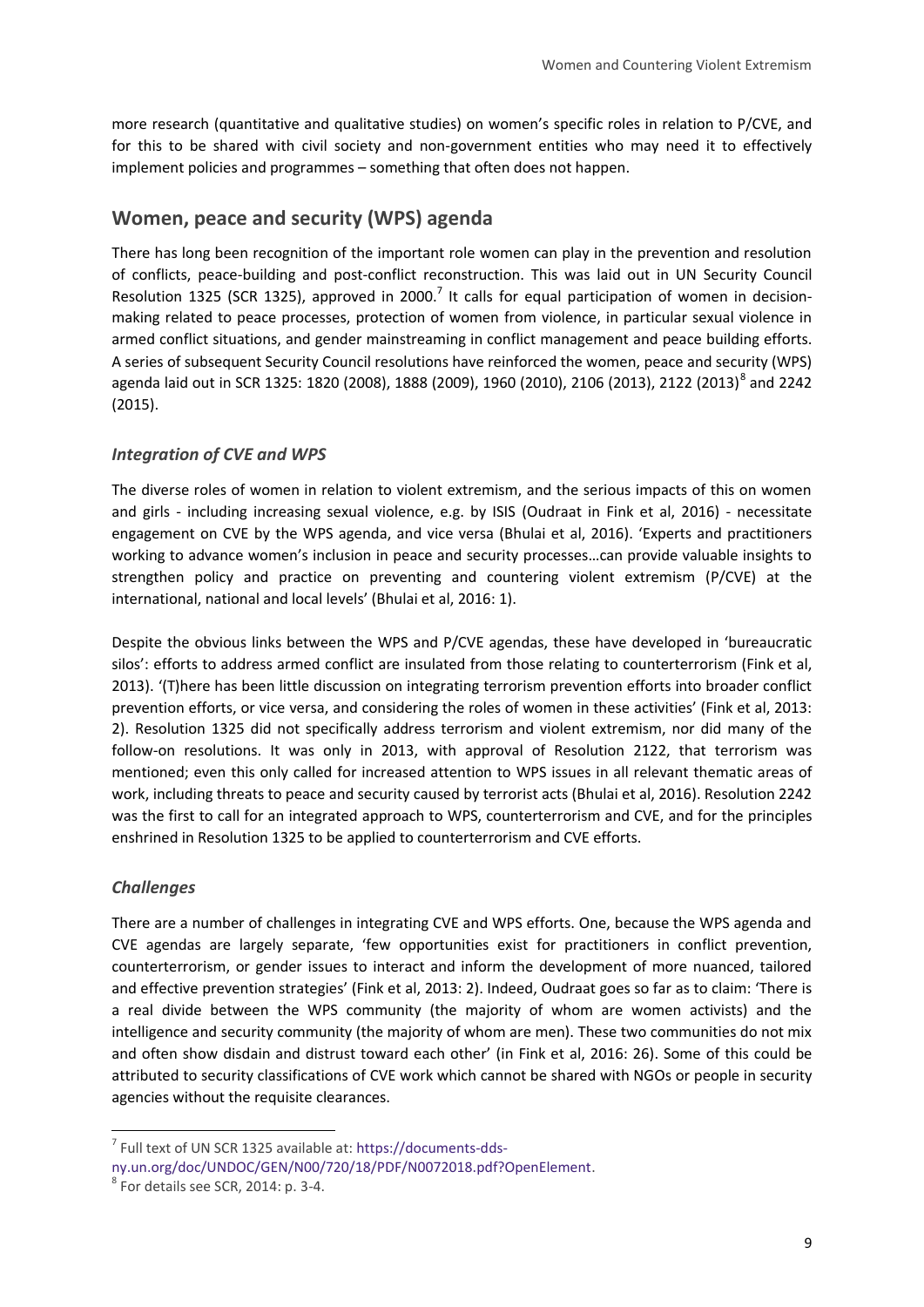Two, there are concerns that the goal of gender empowerment will become subordinate to the CT/CVE agenda. '(G)ender equality and women's empowerment should not be valued only to the extent that it helps national security and counter-terrorism. Gender equality should be promoted in its own right and women should be empowered to participate fully in society, not be instrumentalized to "spy" on their communities' (OSCE, 2013: 5). Oudraat echoes this: 'gender equality and women's empowerment should not be reduced to a counter-terrorism policy, but should be pursued in its own right'. Related points (risks) are that other threats to women's security are neglected (Huckerby, 2015) and that women's rights could be compromised or bargained away in order to bring about security gains (ibid; and OSCE, 2013). One example of the latter is impunity for terrorist violence specifically targeting women and girls in conflict and post-conflict settings (Huckerby, 2015).

The literature also highlights the dangers women and women's organizations are exposed to when asked to take on a security role. 'Too close an association between national security and women's rights agenda invites backlash from violent extremists' (Huckerby, 2015). Indeed, a number of writers note that women end up being squeezed between terrorists/violent extremists, who impose restrictions on women and deliberately target them, and counter-terrorist policies, such as restrictions on funding of non-state groups (Fink et al, 2013). Many women's groups have actively opposed counterterrorism policies, particularly those taking a military approach (Oudraat in Fink et al, 2016). Lack of funding, and limited capacity on the part of women's organizations are additional challenges (Bhulai et al, 2016).

# **Recommendations for promoting role of women in CVE**

The literature makes a number of recommendations for promoting the role of women in CVE, and integrating the CVE and WPS agendas. The following list summarises key recommendations from a number of wide-ranging reports and studies, including by the OSCE (2013), Global Counterterrorism Forum (GCTF) (2015a), Global Center on Cooperative Security (Bhulai et al, 2016) and a multi-contributor volume produced by Hedayah and GCCS (Fink et al, 2016):

- **Promote dialogue and participation of women and women's organizations in discussions about** CVE policies and strategies, and seek their input in the design of CVE programmes (OSCE, 2013; GCTF, 2015a). Without the inclusion of women, particularly from civil society and the security sector, CVE initiatives are likely to overlook many drivers of violent extremism, (Peters, 2015), e.g. influences within families pushing young people to radicalisation or specific factors drawing women to violent extremism.
- Evaluate lessons and draw on experience of women's involvement in prevention and resolution of conflicts and peace-building to identify effective approaches for promoting women in CVE, and to identify synergies and areas for collaboration (OSCE, 2013; Bhulai et al, 2016). Develop and update national action plans on WPS to ensure they integrate a P/CVE dimension (Bhulai et al, 2016).
- Integrate a gender dimension in all CT and P/CVE work, including ensuring a gender dimension is incorporated into assessments, considering the impact of P/CVE programming on women and girls from design to implementation and evaluation (Fink et al, 2016).
- In contexts where gender dynamics play an important role in recruitment and radicalization to violent extremism, introduce CVE programmes specifically focused on women (Fink et al, 2016).
- Monitor CVE programmes from a gender perspective, looking at the extent of women's participation and their roles in such initiatives, and the impact on women. Include specific gender benchmarks (Fink et al, 2013; Fink et al, 2016; OSCE, 2013; GCTF, 2015a).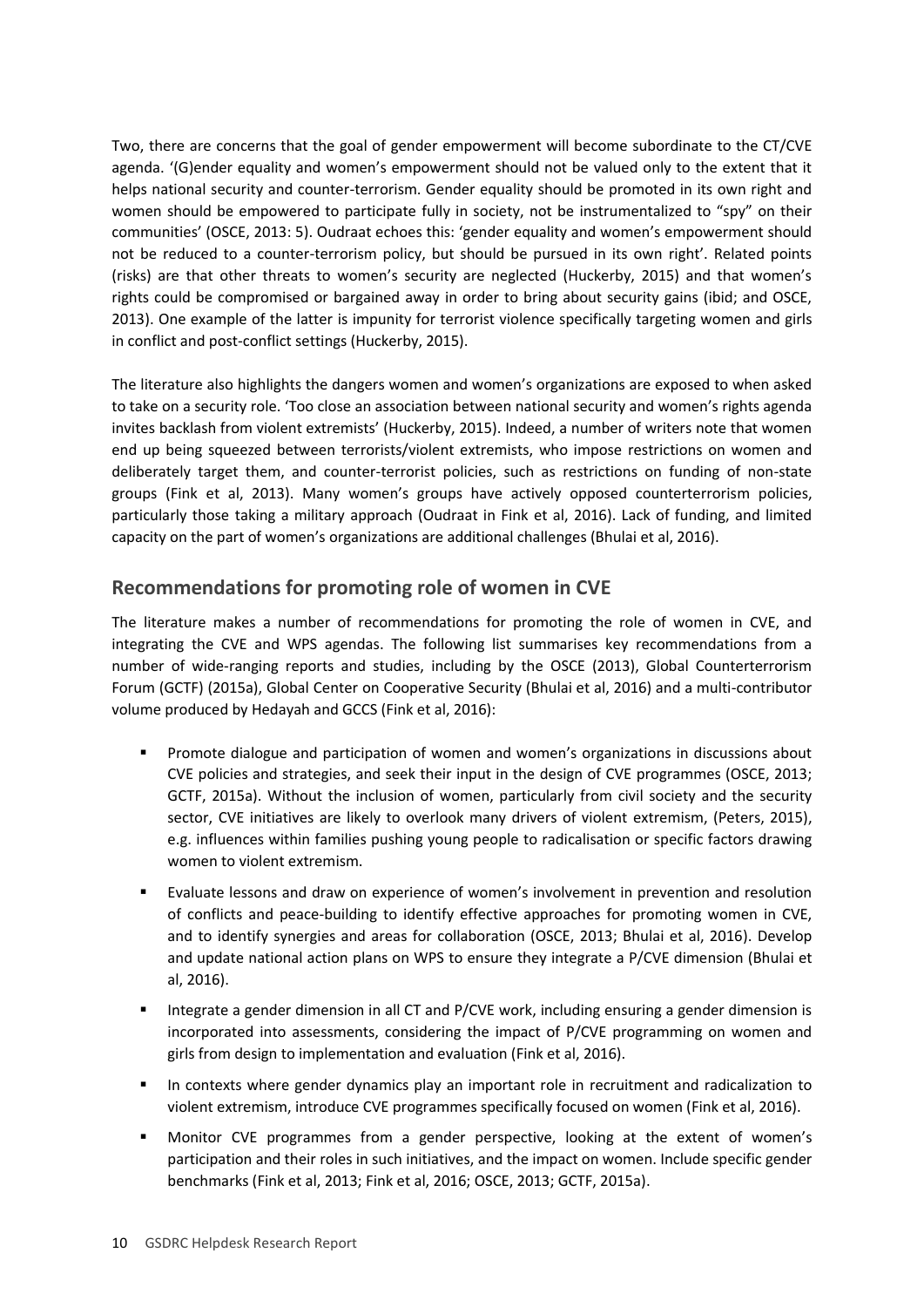- Support quality, context-specific research on women and CVE, including drivers of female radicalization, to inform gender-sensitive P/CVE policy and programming (GCTF, 2015a; Bhulai et al, 2016; Fink et al, 2016).
- Promote partnerships with and between local women's organizations and build local ownership – this is key to effective programme implementation. Support community outreach programmes that raise awareness and inform women on identifying and responding to violent extremism and terrorism (Fink et al, 2013).
- Facilitate the creation of local, national and regional platforms for information exchange between women-led civil society organizations working on CVE and WPS, and government officials and security actors (Bhulai et al, 2016).
- Build capacity of local women's organizations and of women to promote CVE and implement CVE programmes (GCTF, 2015a; Bhulai et al, 2016; Fink et al, 2016). This includes capacity building for mediation, community engagement, communication, monitoring and evaluation, administration and programme management.
- **Increase recruitment and training of women in the security services, including as police,** investigators and interrogators, and remove obstacles to their retention and career advancement; carry out gender sensitization of all security sector personnel (OSCE, 2013; GCTF, 2015a; Fink et al, 2016; Bhulai et al, 2016).
- Promote gender equality in its own right: empowerment of women is an important goal in the context of promoting human rights and sustainable development, irrespective of P/CVE. Nonetheless, it can also support the latter (Oudraat in Fink et al, 2016);
- Avoid using women and women's groups solely for counter-terrorism purposes, as this can lead to negative consequences for those groups, e.g. facing threats from extremist groups, undermining efforts to promote gender equality (if these become equated with a security agenda) (Fink et al, 2013).

# <span id="page-10-0"></span>**3. Programmes on women and CVE**

#### **Programme approaches and lessons**

This review found very few programmes specifically focused on promoting the role of women in CVE. More common were CVE programmes which included women as participants/beneficiaries alongside men. USAID's Regional Peace for Development (PDEV) programme, for example, in Burkina Faso, Chad and Niger, applied a holistic, community-led approach to address socioeconomic, political and cultural drivers of violent extremism. Initiatives under the programme targeted both men and women: in Burkina Faso vocational training of youths included training of young women in tailoring; a PDEV funded project in Chad to promote peaceful co-existence involved 1,289 people, of whom 285 were women. Other programmes have a wide CVE focus, but include components aimed at women. One example is the EU's Strengthening Resilience to Violent Extremism (STRIVE) programme in the Horn of Africa. Among other initiatives, this funds projects which engage with women's organizations to help build greater resilience in communities vulnerable to radicalization.

The few programmes identified by the review as designed primarily to promote the role of women in CVE are discussed in the case studies. These were found to generally take one of the following approaches: a) focusing on mothers and building their capacity to influence thinking and behaviour in their children, families and communities; b) building the capacity of women to actively participate in the CVE, peace and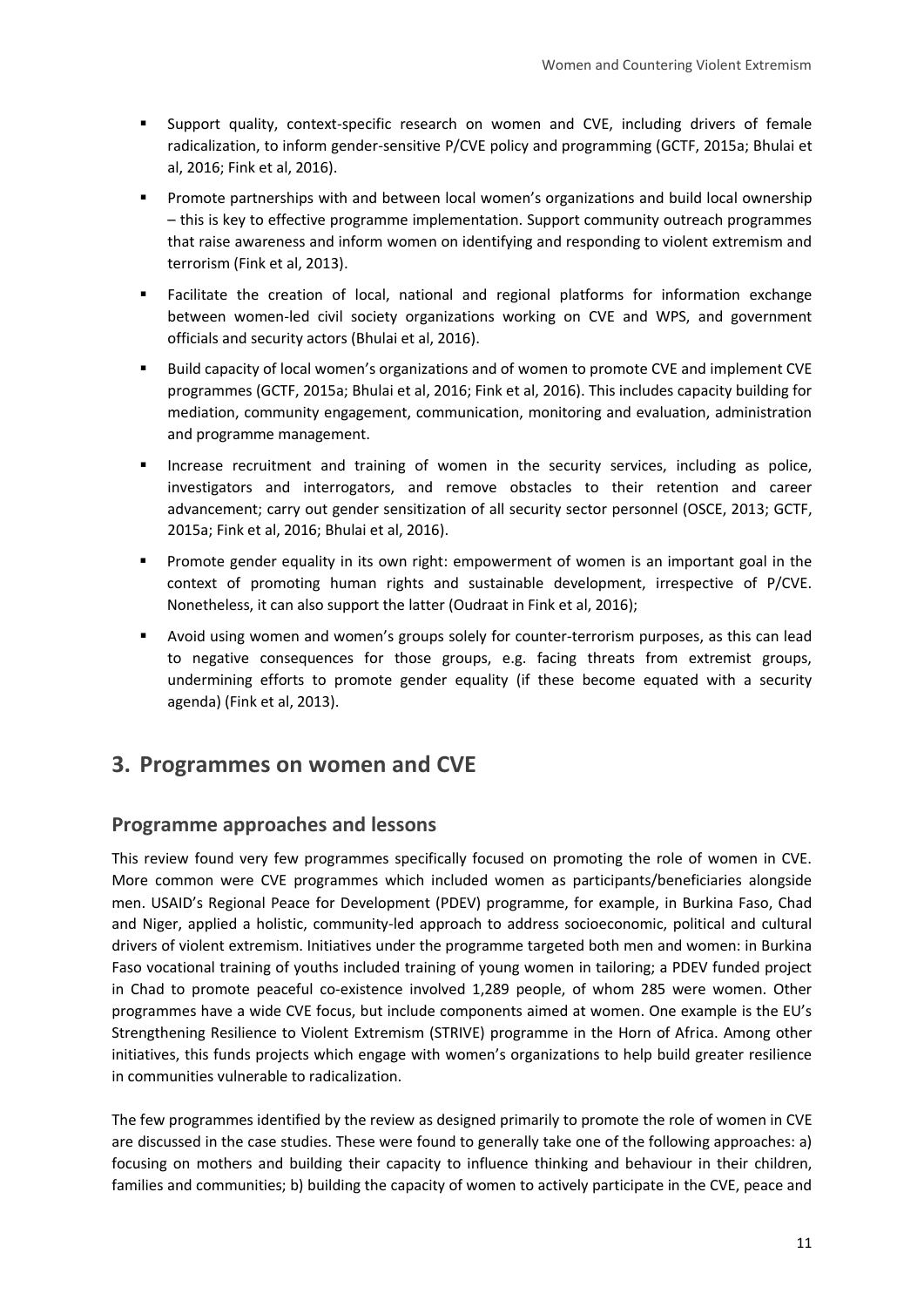security agendas, including engaging with policy makers and security actors; and c) promoting economic and social empowerment of women, thereby raising their status and voice in their families and communities.

A second point to highlight is that the review found negligible evaluations of programmes promoting women in CVE. As well as the dearth of such programmes, this can partly be accounted for by the fact that 'women-centric P/CVE programming is in its infancy' (Haynie & Oudraat, 2017): even CVE programming (non-gender specific) is a relatively recent development – 'traditional' efforts to counter terrorism and violent extremism relied on military and security interventions. Another factor is reluctance to make evaluations of such programmes public (Khalil & Zeuthen, 2014). This often stems from the fact that publicising that small, grassroots organisations are receiving foreign government funding to push back against violent extremists could make programme beneficiaries and implementers a target of such groups (Oudraat in Fink et al, 2016). Further, applying security language to community-based activities could undermine the efficacy of the programming (ibid).

With regard to lessons, many of the recommendations made in Section 2 above have relevance for programme design and implementation. Notably: the need to consult women and involve them in programme design, the need to carry out gender-specific research, the need for programmes specifically aimed at women, and the need for gender indicators in programme monitoring and evaluation. A number of additional lessons/findings emerged from the review. Perhaps most important, the experience of various women and CVE programmes confirms that women *can* play a significant role in P/CVE - but they need to be supported and empowered to do so. 'As mothers, sisters, wives, teachers and politicians, women offer a unique, essential perspective when addressing and identifying CVE problems and solutions. When empowered in culturally relevant and appropriate ways, women can serve as extraordinarily effective bulwarks against extremism' (Couture, 2014: 50).

Couture's report, drawing on the experience of Morocco and Bangladesh from around 2000 to 2014 (see 'Case Studies'), makes the following programming recommendations:

- 'There is no better long-term, sustainable deterrent against terrorism and radicalization than educated, prosperous, safe, resilient and empowered communities' (Couture, 2014: 50). Hence CVE strategies should entail efforts to empower women and promote gender equality.
- Context, drivers of extremism and the situation of women can vary hugely from one country to another and even from one area to another. Rather than adopting a 'one size fits all' approach, programme design should be based on rigorous contextual analysis, including of gender dynamics;
- However, when a successful programme is identified, even if complete duplication is not possible, it could be feasible to replicate elements or components of the programme in different contexts. E.g. as part of its CVE measures Bangladesh is promoting education of girls (see below): this could certainly be adopted by other countries;
- CVE can be promoted through programmes that are not labelled as such: indeed, in some cases doing so could place local actors at risk or could be counterproductive;
- Funding for grassroots efforts aimed at empowering women economically, socially and politically needs to be increased;
- CVE is a long-term effort to change mind-sets. As such CVE programming needs to be sustained, which means resource allocations need to be sustained.

A 2017 policy brief on policies and programming in relation to women, gender and terrorism identifies a number of problems with women-centric P/CVE programmes (Haynie & Oudraat, 2017). Firstly, many do more harm than good by neglecting to integrate a gender perspective and by reinforcing gender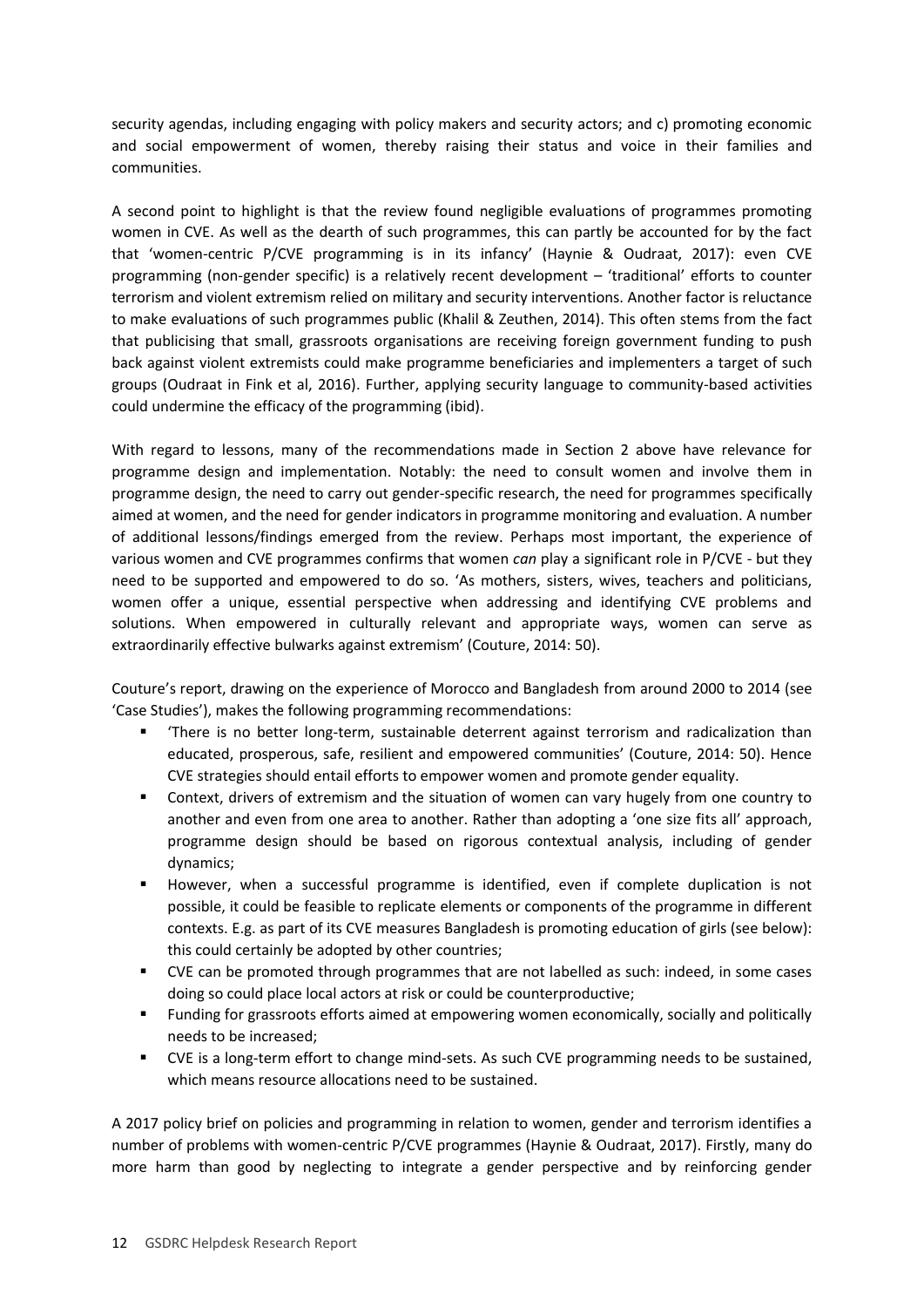stereotypes. For example, many programmes often depict women as helpless victims and overemphasise the role they can play as mothers (ibid: 1). Women are most definitely often on the frontline as victims of violent extremism, but the failure to recognise their wider roles limits the scope and impact of CVE programmes. Secondly, the tendency by policy makers to rely on military and law enforcement responses means that the work of many women and women's organizations active in conflict prevention have not gained the recognition they deserve. Thirdly, policy-makers continue to search for one-size-fits-all policies and programmes that can be applied across cultures and conflicts. In reality no such 'silver bullet' exists; successful programmes reflect the cultures or states that they target. Gender relations also differ widely, so that an approach that works well in one country could be completely inappropriate and ineffective in another. Fourthly, whole of government approaches to CVE – and which integrate a gender perspective – are still lacking. This is partly because of the parochial nature of major government agencies, which means that intelligence is not easily shared, communication networks are rough and evolving; changing such attitudes and approaches takes time. Fifthly, preventative local programming, particularly programmes carried out by women's groups, is often not acknowledged as part of a whole of society approach to P/CVE. This in turn means such groups and programmes are not funded. Where they are, donor demands in relation to monitoring and evaluation are often beyond the capacity of local groups.

Based on the above critique, Haynie and Oudraat (2017: 2) make the following recommendations for women-centric P/CVE programming:

- Responses to violent extremism should reflect a broad and contextual understanding of how both men and women are radicalized. Policy responses should recognize the increasing body of research that points to gender inequalities (e.g. lack of access to justice) as a root cause of radicalization (OSCE, 2013; Oudraat in Fink et al, 2016).
- Effective P/CVE policies should be tailored to the environments that enable extremism, as well as those cultural and structural characteristics of conflicted states that could affect or inhibit any P/CVE programming. Furthermore, the ideal programmes will envision eventual leadership by local and national governments, including civil society actors. The inclusion of local leaders and agencies from the start should be encouraged.
- **Programmes should emphasize prevention versus prosecution and should incorporate gender** analyses.
- Governments should develop clearer interagency communication and cooperation. Successful programmes build on one another and are tech-savvy and fluid, with the potential for full interagency communication and coordination. Gendered empowerment, economic growth, education, and youth engagement should all be components in programming as part of a coherent, whole-of-government approach that incorporates all necessary agencies.
- Preventive programming requires sustained resources. It will also require a different approach one that is less hands-on and displays a willingness to take chances and trust that local actors and communities might know best. In addition, local civil society organizations often do not have the capacity to deal with large grants and their accompanying reporting requirements.

Another useful source of recommendations for programming on women and CVE is the 2015 Global Counterterrorism Forum (GCTF) *Good Practices on Women and Countering Violent Extremism*. Some of the recommendations made there have already been included in the list given in Section 1. However, a number have particular relevance for programming:

 Build the capacity of women and girls to contribute safely and productively to CVE efforts in a manner tailored to local contexts. Capacity building should be tailored to local needs and focus at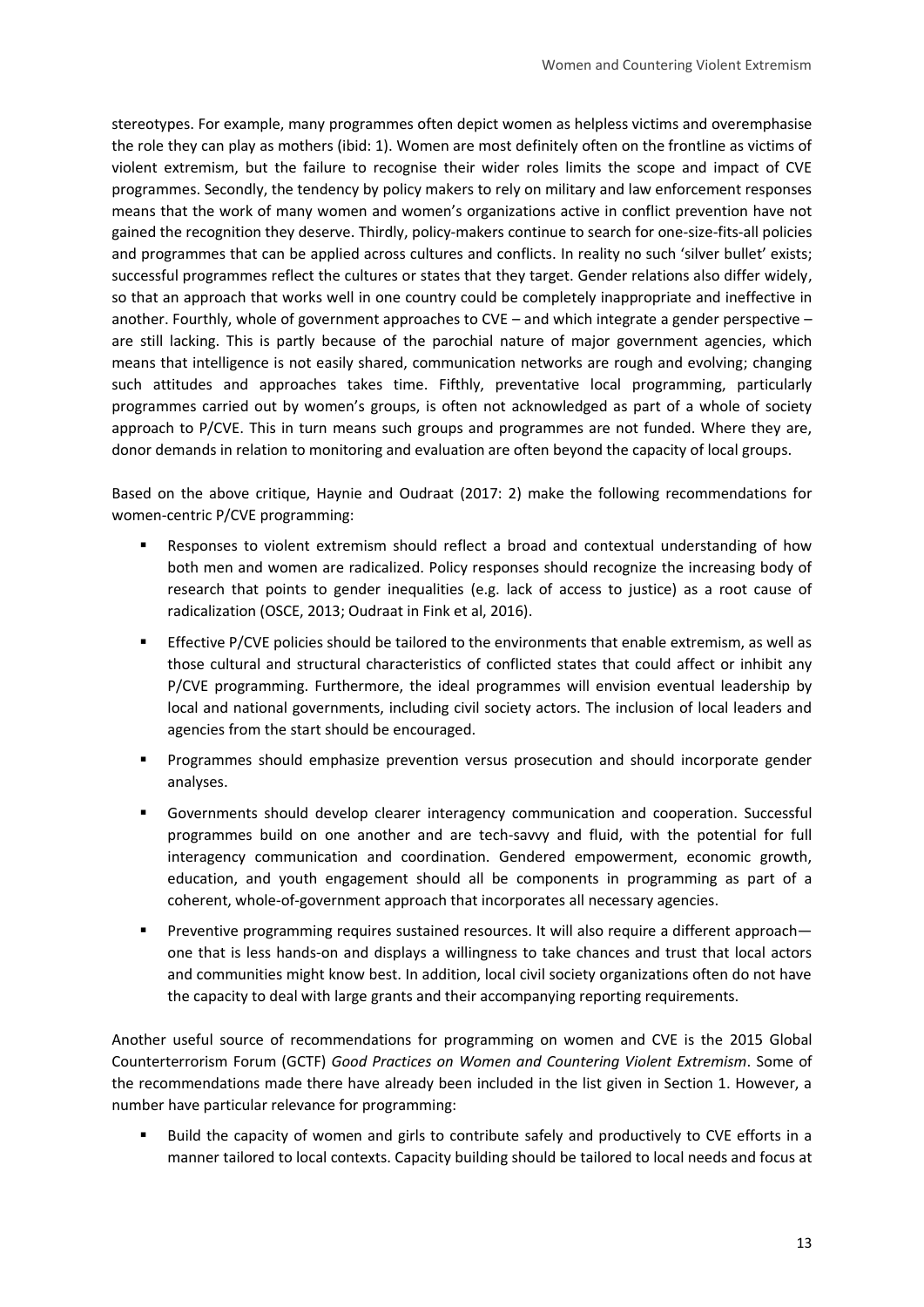the grassroots level. It will often entail imparting skills (e.g. coalition building, communication, mediation) and knowledge (e.g. recognizing warning signs of radicalization) (GCTF, 2015a: 7).

- Ensure the security of women and girls involved in CVE, including in civil society, taking into account when labelling their efforts as such might be dangerous or counterproductive. Guidance should be taken from women and women's CSOs, including how to label their activities and necessary security measures (ibid).
- **Prioritize engagement at the grassroots level with women in civil society and CSOs working on** women's rights, to build upon local practices and support local ownership. Taking guidance from local women will ensure that CVE is both context-specific and localized. Programmes seen as externally-driven or imposed from above could lack legitimacy and even generate a backlash, especially if they relate to advancing gender equality (ibid: 10).
- Engage girls and young women through education and within formal and informal educational environments to counter violent extremism. Education can be used in myriad ways to enhance resilience and reduce radicalization. Education should also address gender inequalities and gender-specific factors that may drive violent extremism, including among girls and young women (ibid: 11).

#### **Case studies**

#### *Morocco's murshidat programme*

Following terrorist attacks in Casablanca in 2003 which killed 45 people and wounded dozens, the Moroccan government launched a series of measures to counter extremist ideologies and promote a moderate form of Islam. Women played a key role in this effort. As well as taking steps to promote women's participation in politics, economic empowerment, and access to education and healthcare, in 2004 the government reformed the country's family laws (Moudawana) – based on Islam – to bring these into line with secular standards of women's rights (El Haitami, 2013). However, even more significant were the government's efforts to promote women's participation in the country's religious structures.

The main way this has been done is through a programme launched in 2006 to train female religious preachers or *murshidat*. Under the *murshidat* programme, 50 female preachers and 150 imams graduate each year. Women enrolling for the programme must meet a number of requirements: be under 46 years of age, have memorized at least half of the Quran and have a bachelor's degree. The one-year training consists of a wide range of courses including Islam, Arabic, sociology, economics, law, history and preaching and public speaking. Students learn from senior scholars from the Supreme Religious Council as well as academics appointed by the king. Upon graduating, they are awarded work contracts – usually in locations close to their families – and paid a monthly salary of 5,000 DH (USD 580).

The aim of the programme is to train women so they can offer religious counselling to other women, particularly in under-privileged and deprived areas, and be a voice of tolerant and moderate Islam. The *murshidat* work primarily in mosques but also in other institutions such as schools, prisons and hospitals. El Haitami notes that they have advantages over both female activists operating within the Islamist movement, who face restrictions from the government, and 'westernised' liberal female activists. Compared to the latter, 'they have succeeded in attracting a broad following across different social classes…(they) seem to have a more influential role in promoting the rights of Muslim women. They have proven to be more accepted by the masses because they represent the voice of moderate "Moroccan Islam"' (ibid). 'Mothers, wives and sisters with questions, and who are perhaps "in need" are now able to turn to other women with authority who can help and offer guidance. For example, if a woman feels a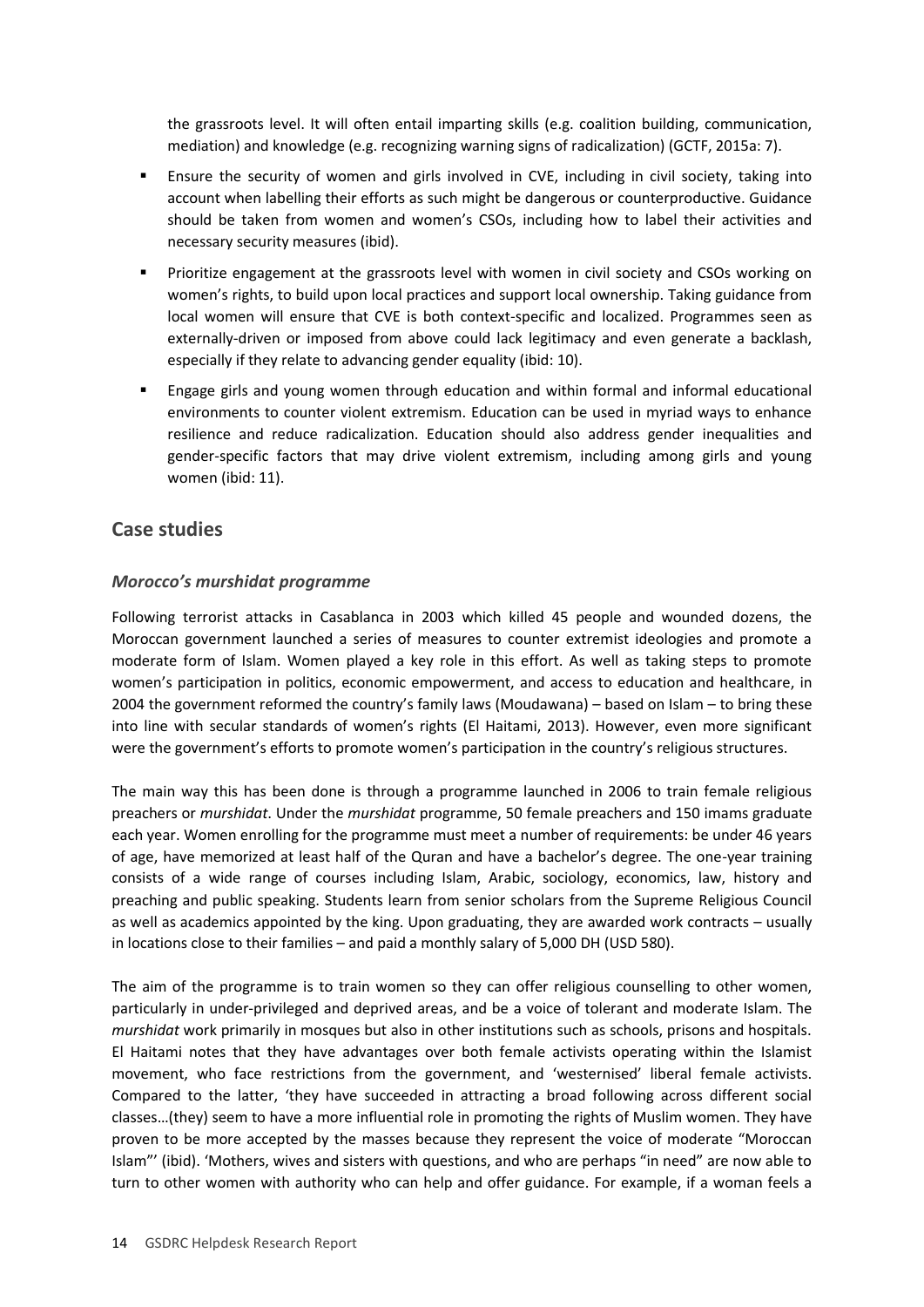family member is becoming radicalized, it is now a real possibility that such a concern can be conveyed to a *mourchidate* when that avenue for action never existed before.' (Couture, 2014: 32).

The programme has been criticised as primarily aimed at marginalising the country's Islamist movement, and as a means of showing Morocco's liberal credentials to the West (El Haitami, 2013). Nonetheless, it is widely seen as a huge success: as of 2014 there were over 500 *murshidats* working in communities with women and youths in Rabat and Casablanca (Couture, 2014). One analyst identified a number of positive outcomes: women have been given a bigger role in religious affairs; many sensitive women's issues have become less of a taboo; it has helped overcome the traditional notion that mosques are an exclusive space for men when it comes to preaching and guidance; and misconceptions held by some women, as a result of strict fatwas issued by some extremists, have been addressed.<sup>9</sup>

#### *Mothers' Schools*

-

The Mothers' Schools programme is an initiative by Women Without Borders (WWB) and their Sisters Against Violent Extremism (SAVE) which seeks to strengthen CVE efforts by engaging mothers as an embedded security ally. It entails, firstly, building the confidence of mothers and helping them 'realize their own strengths, qualities and inherent abilities' and, secondly, providing them with the skills to detect early signs of radicalization leading to violent extremism in their children and what to do (Ghosh et al, 2016). The programme comprises of home-based workshops or forums, each lasting 2-3 hours, and conducted over a ten-week period. The schools target mothers and wives, and are often established in remote areas where women and females are usually undermined and the discussion of extremism and radicalization is taboo. The curriculum has twelve modules, taught by trained local leaders, through which 'mothers strengthen their own self-confidence and participate in activities and dialogues to understand the psycho-social development of children, communication techniques with teenagers, conflict resolution and the role of mothers in reducing violence and promoting empathy' (Ghosh et al, 2016: 46).

This review did not come across any evaluations of the Mothers' Schools programme. But a possible indicator of effectiveness is the fact that, having started in Tajikistan, it has since spread to a number of other countries: India (including Kashmir), Nigeria, Pakistan, Indonesia, Zanzibar and, in 2015, was launched in Austria. A literature review of the role of education in CVE concluded that, 'Since its launch in 2008, the Mothers' School project has yielded great success in strengthening women's resilience, power and confidence in dealing with radicalization issues in their own families and communities' (Ghosh et al, 2016: 46).

SAVE also have two related programmes: a 'Mothers MOVE!' campaign, and Witness in History project. The 'Mothers MOVE!' campaign is somewhat similar to the Mothers' Schools. SAVE collaborates with existing mothers' groups or creates new ones to bring women together in workshops for income generation and CVE. Topics covered include building self-confidence, benefits of moderation, and signs of radicalism in young people. Again, while no information about the workshops was available online, their success can be gauged from the fact that they are being implemented in a large number of countries: Yemen, Indonesia, India, Pakistan, Israel, Egypt, Nigeria, the UK and Ireland (Ghosh et al, 2016: 47).

<sup>&</sup>lt;sup>9</sup> Dr Muhammed al-Zahrawi cited in al-Ashraf, H., 'Morocco's Murshidat religious guides preach tolerance and moderation', *The New Arab*, 29 March 2016.

[https://www.alaraby.co.uk/english/society/2016/5/29/moroccos-murshidat-female-religious-guides-preach](https://www.alaraby.co.uk/english/society/2016/5/29/moroccos-murshidat-female-religious-guides-preach-tolerance-and-moderation)[tolerance-and-moderation](https://www.alaraby.co.uk/english/society/2016/5/29/moroccos-murshidat-female-religious-guides-preach-tolerance-and-moderation)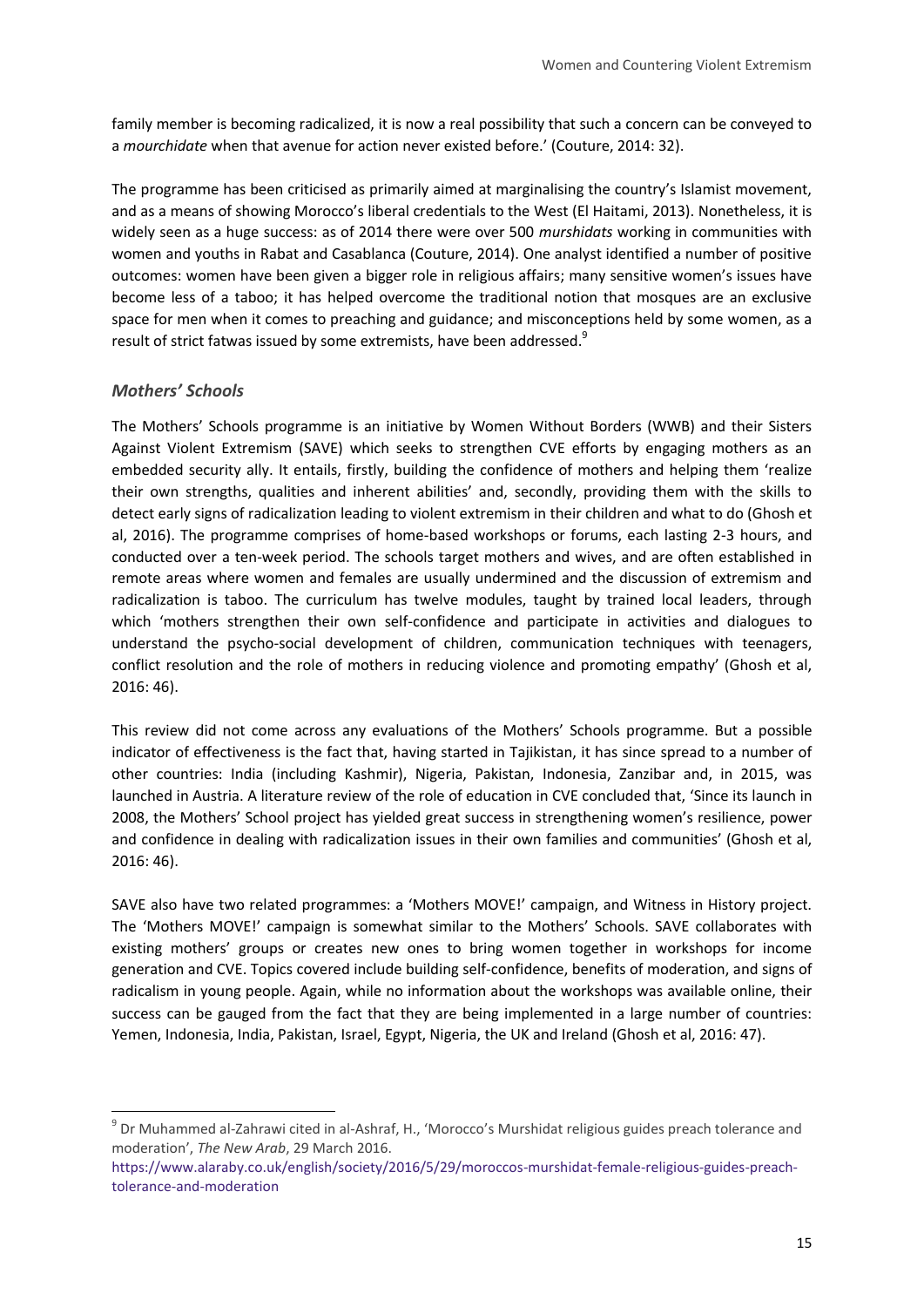The Witness in History project collects the narratives of those who have experienced or witnessed violent extremism in order to offer different role models for young people to consider. It seeks to 'create new pathways for the young generation to gain access to testimonials of the consequences of terrorism, in order to expose them to the reality of the dangers of extremist ideologies'.<sup>10</sup> The aim is not just to document eyewitness reports, but also find ways to better understand extremist events and analyse the problems to create solutions. The review was not able to find details about distribution of these narratives, or their application in creating solutions.

#### *PAIMAN Trust initiatives in Pakistan*

PAIMAN Alumni Trust is a Pakistani NGO that aims to reach out to women and young people in conflictaffected FATA and parts of Khyber Pakhtunkhwa (KP) province by raising awareness of the impacts of radicalization and extremism, and of the role they can play in combating it. PAIMAN has/is carrying out a number of initiatives in this regard.

The 'Let's Live in Peace Project' targets mothers, as these are seen as shaping the morals and values of their children, and having the influence to create positive relationships within the family and community. However, PAIMAN recognized that in order to get sons, brothers and others to listen to women in what are traditionally highly conservative and patriarchal societies, they first had to raise the status of women. This was done through economic empowerment: training and guiding women to give them marketable livelihood skills, in turn contributing to family income and giving women themselves confidence. The latter was reinforced through building women's capacity for critical thinking, enabling them to recognize indicators of radicalization and violent extremism in individuals and in their communities, and find ways to address these through dialogue and community peacebuilding. At the same time, the project engaged with community leaders and elders to gain their trust. Use of teachings from the Quran to counter the extremist narrative put forward by radical groups was a critical element in this.

PAIMAN founder Musarrat Qadeem acknowledges that progress was slow: 'The metamorphosis of mothers from ones celebrating their sons' martyrdom in suicidal attacks into agents of positive change in the community was a tedious and uphill process. It was extremely difficult for mothers in a patriarchal and conservative society to convince others to embrace their approach' (Qadeem, 2016). Nonetheless, as of April 2016, PAIMAN had trained 745 mothers and helped them to form 30 mothers' peace groups called Mothers Tolana ('together' in Pashto). The Mothers Tolana hold sessions with other mothers in their respective communities and teach them non-violent ways to address extremism. 'PAIMAN mothers' peace groups contribute immensely to community reconciliation, trauma healing and stabilization during these most difficult and uncertain times in the area because of the trust that they build within their communities' (ibid). As of April 2016 some 15,000 female community members in KP and FATA had been educated and sensitized through this approach, thereby sustaining the whole process of community peacebuilding. Young people whom the mothers are able to reach and convince away from extremism, are supported through PAIMAN youth engagement and deradicalization programmes. They also form Youth Tolana which work in the same way as Mothers Tolana, engaging with other young people in their communities and countering the extremist message.

According to Mossarat Qadeem, the lesson from PAIMAN's experience is 'that women can be very effective in transforming conflict and addressing issues of violent extremism, provided that they are economically empowered, are knowledgeable about the issues and have the necessary discussion and negotiation skills' (ibid).

<sup>-</sup><sup>10</sup> <http://www.women-without-borders.org/projects/underway/37/>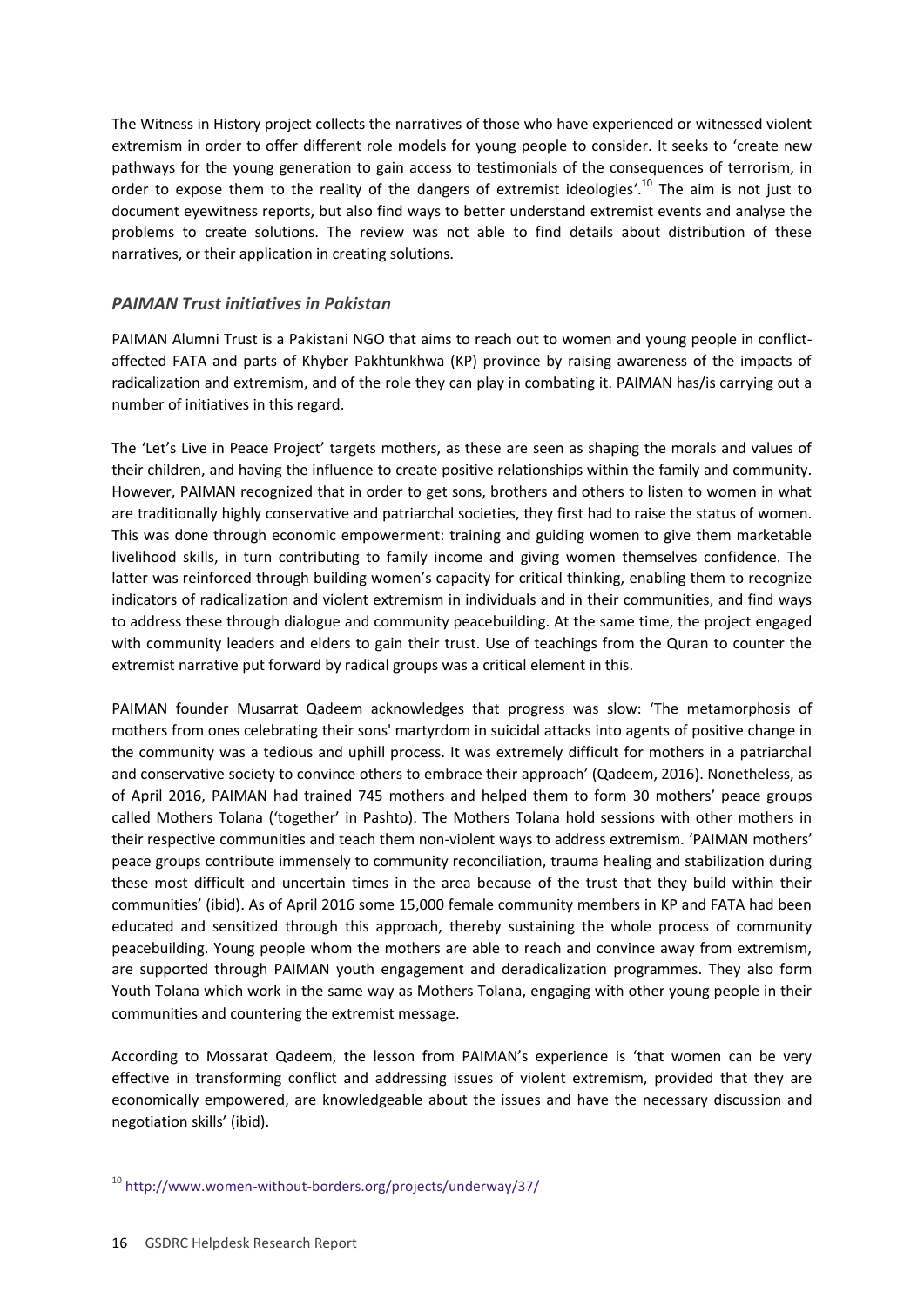A related PAIMAN initiative seeks to involve women in promoting social cohesion across religious divides. Targeting female madrassa teachers, female activists of all faiths and female leaders of religious political parties, PAIMAN built their capacity and supported them to form a coalition 'Women of faith building social cohesion in Pakistan'. Coalition members work together to promote inclusion, equality and interfaith dialogue in their communities: they celebrate one another's religious festivals and support each other in cases of violent attacks against one or other of their communities. Taking this process forward at national level, PAIMAN organizes women to carry out advocacy through peace rallies, appearing on radio and television discussion programmes, participating in roundtable discussions, and producing and disseminating publications on the impact of violent extremism on women and women's role in CVE.

PAIMAN is also involved in a similar, wider effort called Amn-o-Nisa, Pakistan Women's Coalition Against Extremism, launched in October 2011. This came out of an initiative by the Institute for Inclusive Security, in partnership with the United States Institute of Peace (USIP), to mobilize women leaders in Pakistan to develop unified advocacy platforms, deliver concrete recommendations around peace and security, and forge relationships between these women and policy-makers. Institute members conducted four workshops in Pakistan over a period of time, leading in October 2011 to the formation of Amn-o-Nisa. The coalition operates at two levels: a) at national and international level, where members advocate for policies to address the drivers and consequences of extremism; and b) at local level where members conduct peacebuilding activities to promote tolerance and curb radicalization. Amn-o-Nisa comprises women with diverse experience in women's activism, advocacy, the law and governance (Mirahmadi, 2014).

#### *Bangladesh: economic empowerment of women*

A terrorist attack on the Bangladesh Prime Minister in 2005 in which she was injured and 19 people killed, led to intensified CT/CVE efforts by the government. While these included major security components (crackdowns, arrests, etc.) the country's approach to CVE specifically has been rooted in understanding and addressing the root causes. Poverty is seen as one of the main drivers of radicalization and extremism. Based on this the government has fully integrated a number of anti-poverty and, critically, women's empowerment programmes in its CVE strategy. Bangladesh sees women's empowerment and gender equality as important for curbing extremism in the long-term. Three key initiatives in this regard are: micro-lending programmes targeting women, primary school attendance by girls, and garment factory jobs for women. The impacts of these are mutually reinforcing.

Giving women access to micro-credit, notably through the Grameen Bank, has enabled millions in Bangladesh to set up small businesses, become economically empowered, in turn leading to greater education, family planning and personal empowerment (Couture, 2014). 'Increased independence also extends a woman's ability to contribute to CVE; when she can protect her personal rights and safety, she can better protect the rights and safety of those who are close to her' (Couture, 2014: 23). Bangladesh's readymade garment industry is the largest in the world, and the largest employer of women in the country: approximately 80 percent of the workforce is women, largely from rural, poor and uneducated communities. Working in the RMG sector enhances women's 'capacity to negotiate with dominant family members….. to contribute to their families and thus to be perceived and valued as earning family members' (Couture, 2014: 24). Education gives people options, alternatives to extremism: 'if you send your children to school, they will have distance from radical ideas and the allure will fade' (Bangladeshi diplomat cited in Couture, 2014: 25). Education of girls is particularly important to empower them economically and socially, and enable them to effectively counter violent extremism.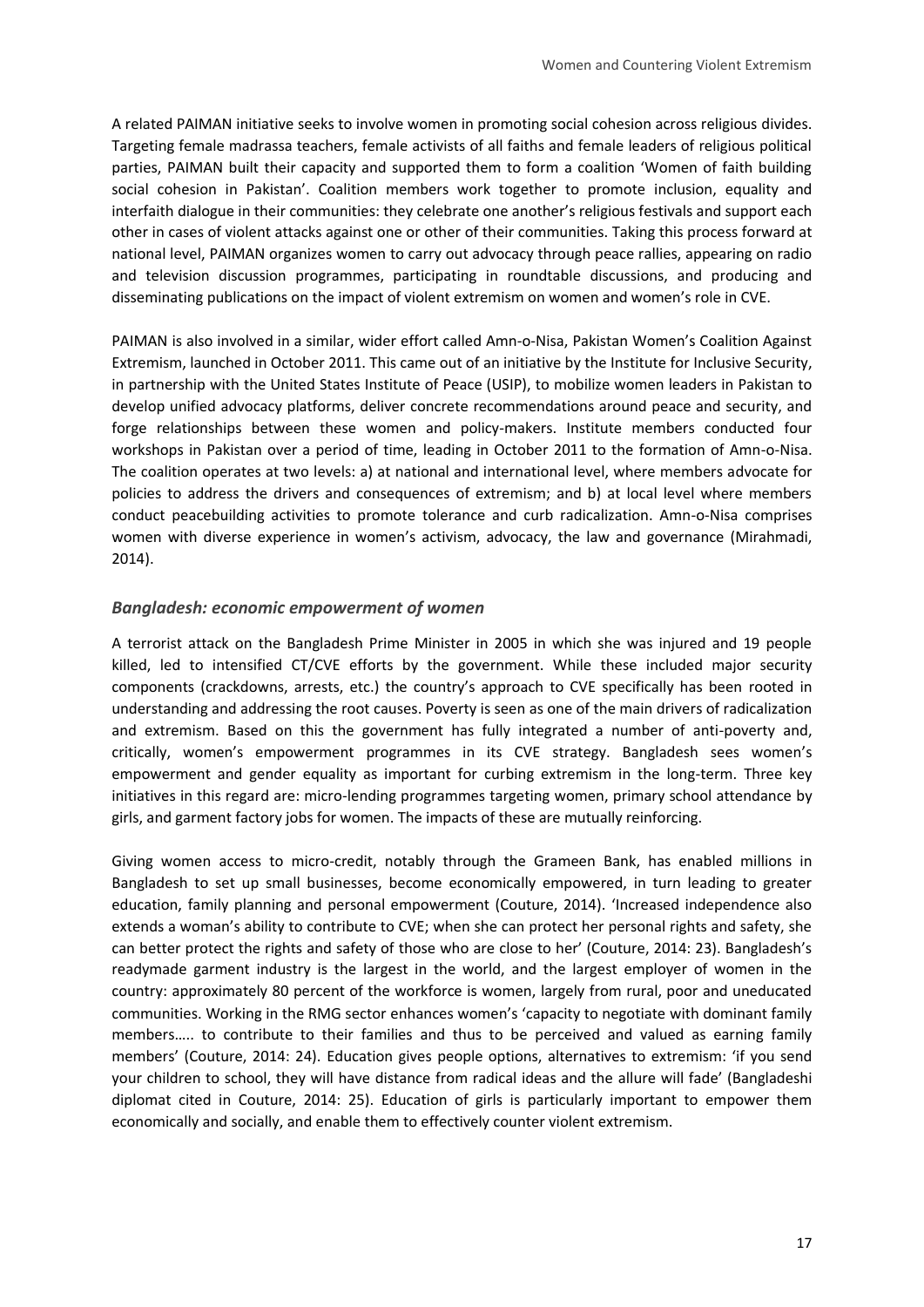Bangladesh's success in promoting women's empowerment can be seen from the figures. Some 8 million Bangladeshi women have benefited from micro-credit provision, accounting for around 98 percent of total such borrowing in the country (Couture, 2014: 23). Since micro-credit began there has been a huge increase in use of contraceptives by women in rural Bangladesh – seen as an indicator of socioeconomic empowerment. Bangladesh has achieved gender parity in female primary and secondary education, and the ruling party (Awami League) has mandated that 60 percent of teachers in rural areas must be women.

However, the impact of such efforts at female empowerment on countering violent extremism is more ambiguous. Couture claims that the number of terrorist incidents in the country has dropped significantly since 2005; indeed, up to the 2016 attack on a Dhaka café in which several people – many of them foreigners – were killed, there had been no significant large-scale incident since 2005 (Couture, 2014: 20). But this overlooks the increasing number of targeted killings of secularists, gay rights activists, academics, members of religious minorities and foreigners in Bangladesh in recent years.<sup>11</sup> At least 40 such killings have taken place since 2015 (CEP, 2017: 1). The shift in focus to specific target groups makes them qualitatively different from attacks in the early-mid 2000s. The Holey Bakery attack itself was unprecedented in scale and operational planning. It should be noted that alongside women's empowerment, Bangladesh has seen an apparent increase in religious conservatism. More broadly, critics argue that the government has done little to address the root causes of violent extremism, focusing instead on 'kill and capture' efforts by law enforcement agencies. Since the July 2016 bakery attack, Bangladeshi security forces have cracked down on Islamist militants; police have conducted a series of raids on suspected extremist hideouts in the country, collectively killing around 50 militants (CEP, 2017: 1).

# <span id="page-17-0"></span>**4. Policy guidance and networks**

### **United States**

#### *Policy guidance*

-

In 2011 the US government released a domestic CVE strategy entitled *Empowering Local Partners to Prevent Violent Extremism in the United States.* The strategy adopted a community-based approach to building resilience against violent extremism, concluding that 'our best defences against this threat are well informed and equipped families, local communities and institutions' (CHRGJ, 2012: 1). Despite this, the document was 'gender-blind', with no explicit focus on reaching out to women or on considering gender in programme design (ibid: 8).

The 2016 *Joint Strategy on Countering Violent Extremism*, issued by the Department of State and USAID, provides a roadmap to mobilize America's diplomatic and development tools to counter violent extremism outside the United States. USAID addresses gender within this space by better understanding and addressing the underlying socioeconomic and political drivers of violent conflict, fragility and violent extremism. The strategy calls for expansion of programmes to engage women in this manner, and for such programmes to be informed by rigorous analysis of existing gender dynamics in local communities, and to take into consideration that women's perceptions of violence and security can be different to those of men.<sup>12</sup> The 2016 interagency update to the National Action Plan on Women Peace and Security

 $11$  <http://www.bbc.co.uk/news/world-asia-36203768>

<sup>12</sup> [https://medium.com/foggy-bottom/the-department-of-state-and-usaid-release-joint-strategy-on](https://medium.com/foggy-bottom/the-department-of-state-and-usaid-release-joint-strategy-on-countering-violent-extremism-f612b1a7b325#.vjfwm83an)[countering-violent-extremism-f612b1a7b325#.vjfwm83an](https://medium.com/foggy-bottom/the-department-of-state-and-usaid-release-joint-strategy-on-countering-violent-extremism-f612b1a7b325#.vjfwm83an)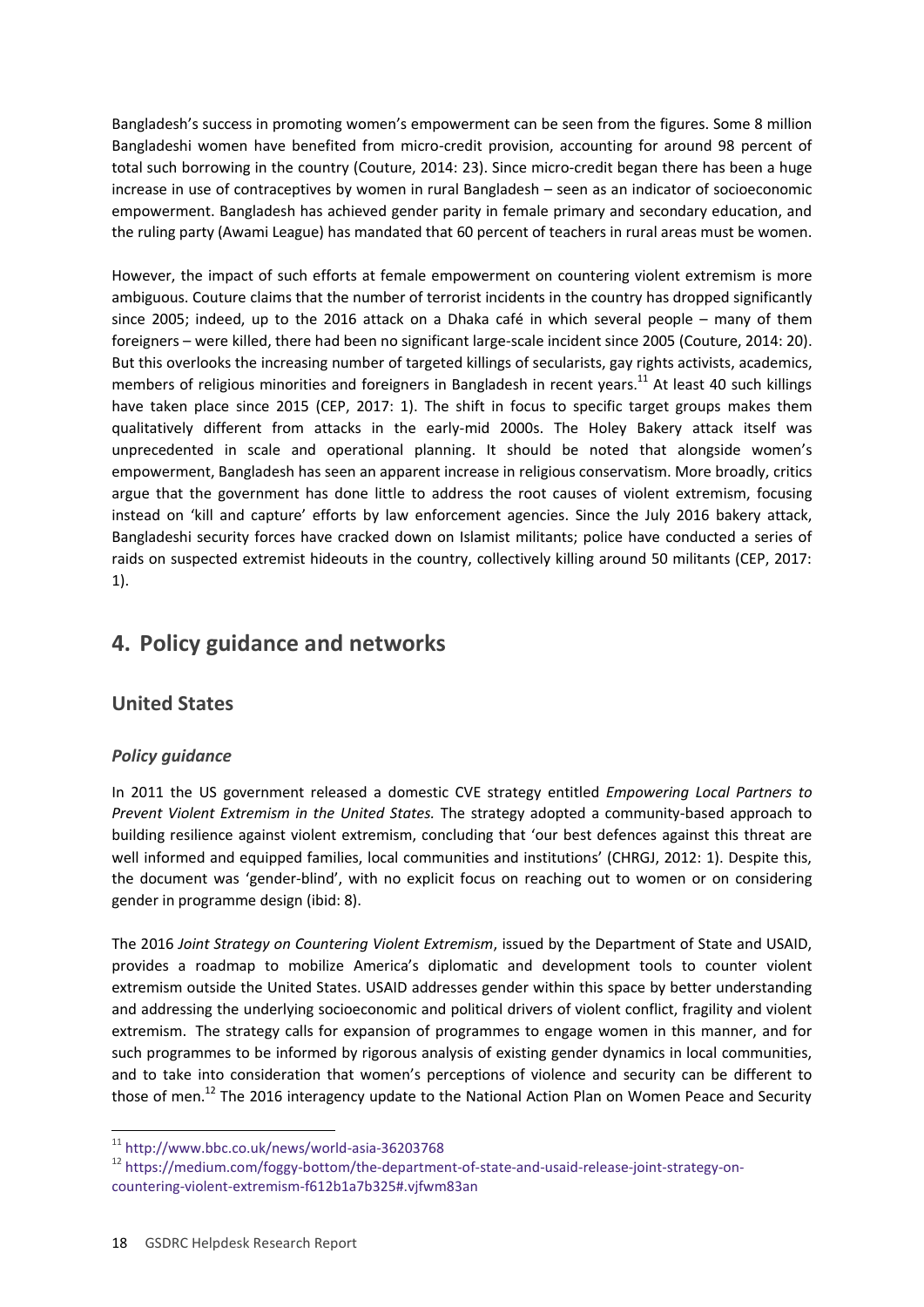(released in December) reflects the intersection of core WPS objectives and countering violent extremism and forthcoming implementation plan updates will as well.

USAID is conducting regional research and analysis to improve its understanding of the key issues impacting and influencing women and girls as related to violent extremism, including the positive and negative roles women and girls may play. These case studies and resulting recommendations will help USAID better address key gender and violent extremism challenges. Learning from these research activities will inform USAID's integration of gender based approaches into broader CVE programming, as well as the development of stand-alone gender and CVE activities. Two cases are now publicly available: i) *Afghan Women and Violent Extremism: Colluding, Perpetrating or Preventing?* (Ahmedi & Lakhani, 2016); and ii) *People Not Pawns: Women's Involvement in Violent Extremism Across MENA* (USAID, 2015).

The United States Institute of Peace (USIP) has produced a kit for activists and practitioners: *Charting a New Course - Thought for Action Kit: Women Preventing Violent Extremism.* The kit aims to help users engage in reflection and dialogue on violent extremism, and raise awareness of the roles of women and women's organizations in dealing with violent extremist ideologies. The kit has three sections: section one examines the question of gender and why it is important to consider both men and women in addressing violent extremism; section two deals specifically with women and the dynamics of extremist violence, inviting thinking about women as actors in preventative efforts as well as perpetrators of terrorist acts; section three raises issues related to the various ways in which to engage communities, including members of the security sector.

#### *Programmes*

USAID has CVE programmes that address drivers of violent extremism in Africa, the Middle East and Asia. It also supports cross-regional programmes in the Maghreb and Sahel, in collaboration with the State Department and other agencies. USAID addresses the drivers of violent extremism through a holistic, community-based approach, such as through initiatives providing assistance to communities in Niger, Chad, and Burkina Faso designed to reduce risks of instability and increase resilience to violent extremism. These initiatives address socioeconomic, political, and cultural drivers of violent extremism and focus particularly on addressing the concerns of young men and women, who are at greatest risk of being targeted or recruited by violent extremist organizations. Finally, in FY16, USAID funded the Organization for Security and Cooperation in Europe to build community capacity through an innovative training curriculum, focused on women leaders in Central Asia and the Balkans.

USAID also supports missions to programme innovative approaches to address CVE from an inclusive perspective. It empowers missions to undertake gender analysis which moves beyond stereotypes of women and CVE, using that analysis to explore the role that gender, not just women, plays in creating vulnerability to recruitment, such as perceptions of masculinity. Refining and expanding this analysis enables the Agency to design programmes that will better respond to the key drivers of violent extremism. USAID works with missions to build analytical capacity, commissioning research and designing and implementing pilot programs, which are operational in several missions.

The US State Department is helping integrate women into its CT and CVE efforts through capacity building, participation, protection, and engagement. For example, it has supported projects promoting women's involvement in CVE efforts, including a global network of women committed to countering violent extremism in their communities, to train other women to recognize the signs of radicalization, and to mediate conflict within their communities in order to reduce violent extremism; training for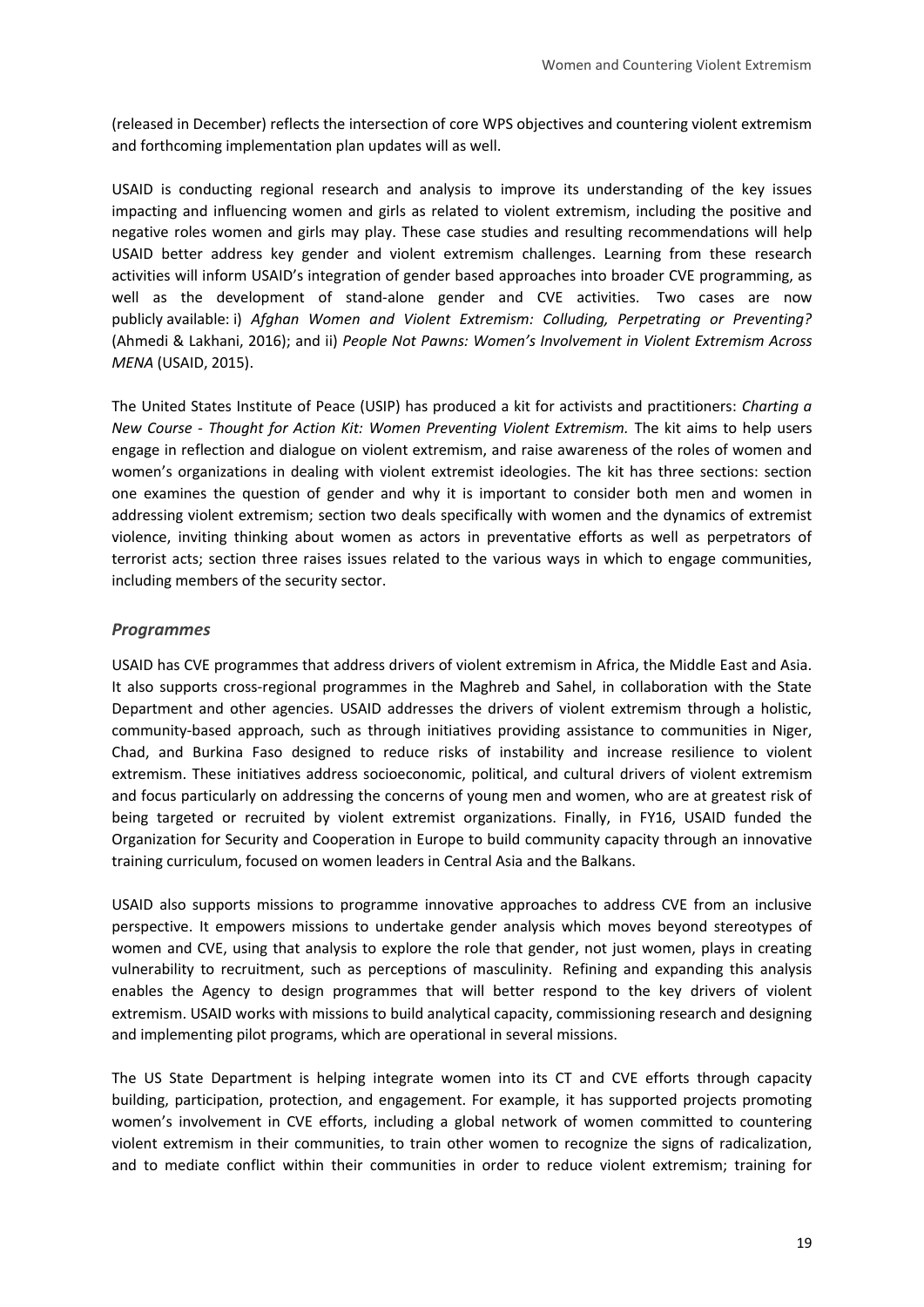female civil society leaders and dialogues with law enforcement personnel, in partnership with local women's networks, to devise CVE strategies and pilot prevention activities; funding a documentary film tour highlighting the devastation and tragedy faced by Somali diaspora communities in Europe whose youth are recruited to fight with al-Shabaab; and, in northern Nigeria, a Hausa-language multimedia platform that provides alternative messaging to political violence and violent extremism, and promotes inter-ethnic and interfaith tolerance. Information on US CVE/CT programmes in individual countries can be found in *Country Reports on Terrorism 2015* (US State Dept., 2016).

Despite the policy commitment to gender in CVE and the initiatives by USAID and the State Department outlined above, a recent assessment still found that 'programs that directly address women's role in violent extremism and CVE/PVE are to date few and far between' and 'in general…gender has not been integrated into CVE activities, ongoing project metrics, or evaluations' (Ahmedi & Lakhani, 2016: 12-13). It cites a report which 'found that CVE programing—even by entities such as the U.S. Agency for International Development (USAID) that would normally call for gendered indicators for other kinds of programing—do not require them because of the assumption that these interventions are focused on men' (ibid: 13).

### **European Union**

#### *Policy guidance*

The EU Strategy for Combating Radicalisation and Recruitment to Terrorism provides the basis for its 'Prevent' work – one of the four pillars of its 2005 Counter-Terrorism Strategy (EPLO, 2016). The strategy, revised in May 2014, identifies priority areas for EU action, both within and outside of the EU, including the promotion of equal opportunities, community-level efforts, counter-narratives and capacity-building. It calls for joint efforts between local, regional, national and international level stakeholders to support vulnerable countries to counter terrorist recruitment and to build community resilience to radicalisation.

EU programming on P/CVE follows a number of general principles:

- it must be evidence-based;
- the local context must be taken into account and programming tailored accordingly;
- a multi-disciplinary approach must be adopted, involving a range of actor beyond traditional law enforcement and military services, including health, education, good governance and human rights agencies, and civil society.

While advocating a comprehensive approach, EU strategies on countering violent extremism do not specifically stress women's participation or provide guidance for promoting this. However, more recent documents do take gender into account. The 2015 European Parliament resolution on preventing recruitment and radicalization of EU citizens (EP, 2015) highlights the growing number of young women targeted by terrorist organizations and calls for programmes aimed at engaging women; it also acknowledges the essential role women play in preventing radicalization. Similarly, the EU's Regional Strategy for Syria and Iraq as well as the Da'esh/ISIL threat includes as a key objective women's empowerment, recognising that 'sustainable political solutions or effective strategies against terrorism and violent extremism cannot be pursued without women's active participation in these efforts'.<sup>13</sup>

-

<sup>13</sup> [http://www.consilium.europa.eu/en/press/press-releases/2015/03/16-council-conclusions-eu-regional](http://www.consilium.europa.eu/en/press/press-releases/2015/03/16-council-conclusions-eu-regional-strategy-for-syria-and-iraq-as-well-as-the-isil-daesh-threat/)[strategy-for-syria-and-iraq-as-well-as-the-isil-daesh-threat/](http://www.consilium.europa.eu/en/press/press-releases/2015/03/16-council-conclusions-eu-regional-strategy-for-syria-and-iraq-as-well-as-the-isil-daesh-threat/)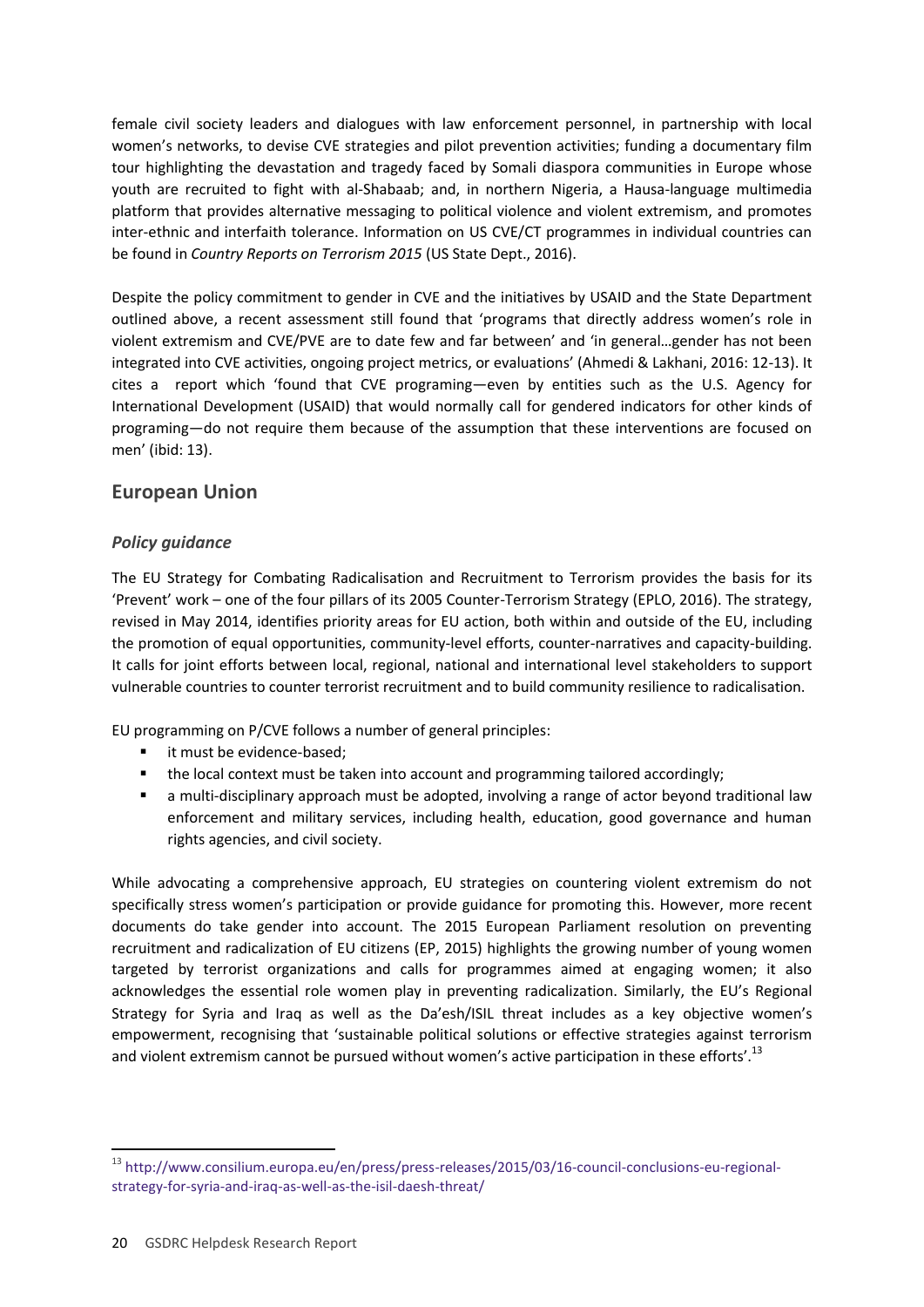#### *Programmes*

A 2016 European Commission report *STRIVE for Development: Strengthening Resilience to Violence and Extremism* details EU CVE programmes (European Commission, 2016). It notes that the EU's approach entails addressing the conditions conducive to violent extremism, and building capacity to reinforce the rule of law and promote development, as well as strengthening vulnerable communities through capacity building (ibid). The report is a non-exhaustive list which includes global initiatives, regional programmes and country programmes to counter violent extremism. Some of the programmes are CVE-specific (this is the main focus) while others are described as CVE-relevant (i.e. CVE falls within wider goals). Global initiatives include Hedayah and the Global Community Engagement and Resilience Fund (GCERF), the global fund to prevent violent extremism. Regional programmes focus on the Horn of Africa, the Sahel-Maghreb region, and the Middle East and North Africa. Country CVE programmes are described for Pakistan, Israel and Jordan (cross-border), Cote d'Ivoire, Tunisia, Lebanon, Philippines and Israel. This review found only one component that was gender-centric: an initiative under the Horn of Africa regional programme to strengthen the capacity of women's organizations in Puntland and Somaliland to fight violent extremism (EC, 2016: 20).

### **United Kingdom**

The UK Government's *Prevent* strategy, revised in 2011, aims to stop people becoming terrorists or supporting terrorism (UK, 2011). The revised document notes that *Prevent* depends on a successful integration strategy, but recognises that integration has a far wider value than security and counterterrorism, and promises that the government will not securitise its integration strategy. To ensure its distinction from the latter, *Prevent* does not fund integration projects. One analysis thought this would lead to reduction in funding for women's programmes (CHRGJ, 2012). Priority sectors under the *Prevent*  strategy include education, faith, health, criminal justice and charities, as well as the internet. While the old Prevent strategy had a specific focus on engaging women and women's organizations in preventive efforts, the revised strategy removed this (CHRGJ, 2012). This is despite the fact that the revised strategy sees gender equality as a basic feature of British values and, conversely, identifies gender inequality as indicative of dangerous ideologies and institutions where there are risks of radicalization.

Actual DFID CVE programmes were found to not be gender-specific, but to have women-centric components/activities. The National Stability and Reconciliation Programme (NSRP) in Nigeria, for example, aims to reduce violent conflict; it focuses on wealth creation, service delivery and poverty reduction. Under NSRP a P/CVE national policy framework and action plan is being developed which promotes women's engagement in CVE.

#### **United Nations**

The 2006 UN Global Counter-Terrorism Strategy did not specifically mention gender, but the role of women has gained prominence in recent years, as reflected in UN Security Council WPS resolutions and the UN Plan of Action to Prevent Violent Extremism. UN Security Council Resolution 2242 on women and P/CVE provides the most guidance on this. It calls for integration of gender as a cross-cutting issue in WPS, CT and CVE agendas; for gender-sensitive research and data collection on the drivers of radicalization for women and the impacts of CT strategies on women and women's organizations in order to develop evidence-based policy and programming responses; for participation and leadership of women and women's organizations in developing CT/CVE strategies, including through creating counter narratives, capacity building, and empowerment of women; and for greater funding of CT/CVE projects addressing gender dimensions.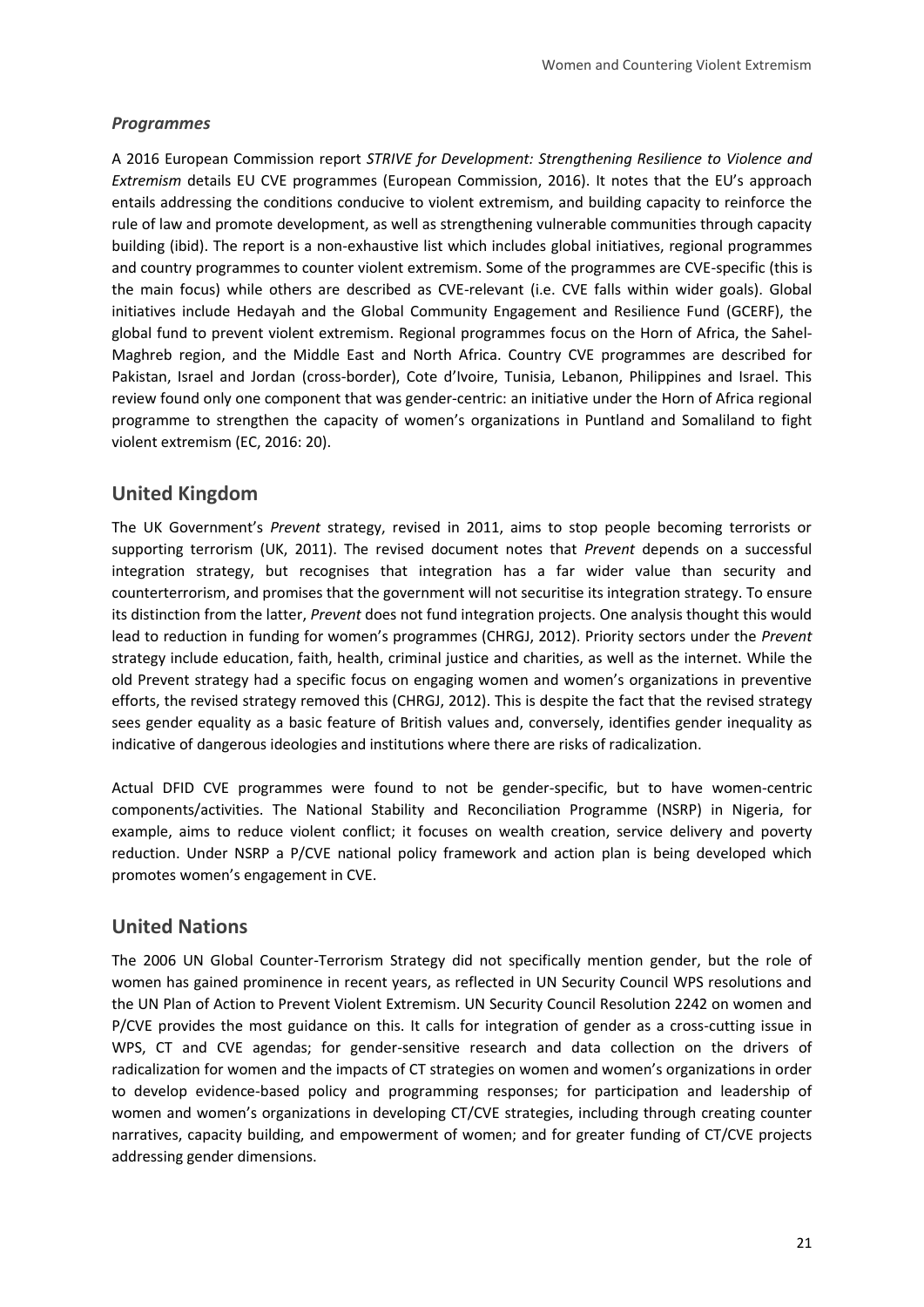# **Australia**

#### *Policy guidance*

In March 2017 the Australian Department of Foreign Affairs and Trade (DFAT) launched a new policy framework *Development Approaches to Countering Violent Extremism*, to guide the inclusion of CVE activities across Australia's aid programme (DFAT, 2017). The framework is designed to ensure that development assistance considers CVE in targeted and sensitive ways, including across education, civil society, governance, livelihoods, justice and the rule of law. It recognises that the drivers of violent extremism vary across contexts. DFAT's framework sets out three core principles for designing, implementing and evaluating CVE-related investments: a) a do no harm approach which appropriately manages risks to partners; b) robust analysis of local drivers of violent extremism; and c) the selection of tools appropriate to local circumstances (DFAT, 2017).

#### *Research on women and CVE*

DFAT is funding research on women's roles in violent extremism to build the capacity of women and civil society to engage in prevention. Initiatives funded by DFAT include a large-scale, in-country study in Indonesia, 'Preventing Conflict and Countering Fundamentalism through Women's Empowerment and Civil Society Mobilisation', and an Asia Foundation report on the role of development assistance in CVE in Asia (Asia Foundation, 2017). The report was based on secondary sources, as well as a workshop bringing together practitioners from government, civil society and the private sector. One of the topics examined in the workshop was women's role in CVE in Asia (Asia Foundation, 2017). Australia is also co-leading, with USAID, a research stream on women and CVE in a new donor community of practice on P/CVE.

# **Global Counterterrorism Forum (GCTF)**

GCTF is an international forum of 29 countries and the European Union with an overarching mission of reducing the vulnerability of people worldwide to terrorism by preventing, combating and prosecuting terrorist acts and countering incitement and recruitment to terrorism. In 2015 GCTF produced a document *Good Practices on Women and Countering Violent Extremism*, which complemented three earlier documents on good practices in relation to CVE: for a multi-sectoral approach, for community engagement and community policing, and for education (GCTF, 2015a). The women and CVE good practices document stresses the need to address women's differing roles: as victims, as perpetrators and as preventers. It calls for inclusion of women in CVE planning and implementation; gender mainstreaming in CVE programmes, including gender-sensitive monitoring and evaluation; research into and programmes specifically targeting female radicalization; provision of security and capacity building of women/women's groups to engage in CVE; involvement of women in community engagement initiatives and community policing; increased participation of women in the security sector; and the wider protection and promotion of women's rights and gender equality. Hedayah is supported by GCTF and is a key partner in implementing its initiatives. GCTF also helped set up the Global Community Engagement and Resilience Fund (GCERF). GCERF supports local, community-led initiatives aimed at strengthening resilience against violent extremist agendas.

#### **Networks**

Annex A details networks and groups working to promote P/CVE, dividing these into those that are women-centric (primarily aimed at women) and those with a more general focus. It also lists NGOs/initiatives to support P/CVE, again divided into women-centric and general. The listing clearly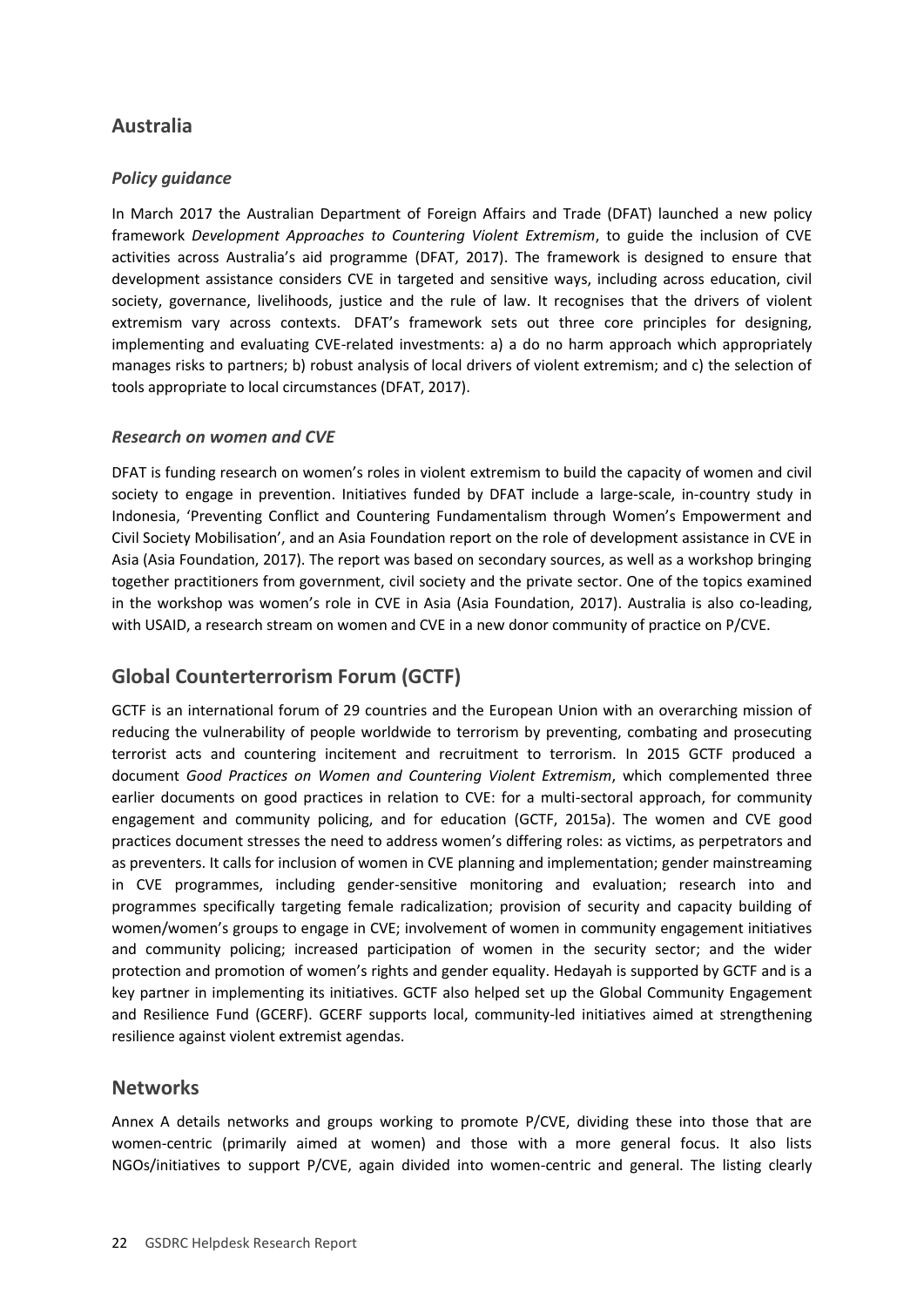shows a large number of networks, groups and NGOs engaged on promoting women's role in P/CVE, and is in marked contrast with the dearth of such programmes by donor agencies. This would appear to confirm the point made earlier in this report, that there is a lack of recognition of the contribution made by women/women's organizations in CVE, particularly at grassroots level, and that provision of capacity building and other support to such groups would enable them to more effectively promote CVE.

# <span id="page-22-0"></span>**References**

Ahmedi, B. & Lakhani, S. (2016). *Afghan Women and Violent Extremism: Colluding, Perpetrating or Preventing?*  United States Institute of Peace (USIP), Special Report 396.

<https://www.usip.org/sites/default/files/SR396-Afghan-Women-and-Violent-Extremism.pdf>

- Asia Foundation (2017). *Countering Violent Extremism in Asia: The Role of Development Assistance*. Prepared for Australian DFAT by the Asia Foundation. [http://asiafoundation.org/publication/countering-violent](http://asiafoundation.org/publication/countering-violent-extremism-asia-role-development-assistance/)[extremism-asia-role-development-assistance/](http://asiafoundation.org/publication/countering-violent-extremism-asia-role-development-assistance/)
- Bhulai, R., Peters, A. and Nemr, C. (June 2016). *From Policy to Action: Advancing an Integrated Approach to Women and Countering Violent Extremism.* Global Centre on Cooperative Security. [http://www.globalcenter.org/wp-content/uploads/2016/06/From-Policy-to-Action\\_Women-and-](http://www.globalcenter.org/wp-content/uploads/2016/06/From-Policy-to-Action_Women-and-PCVE_Policy-Brief_Global-Center_Inclusive-Security.pdf)PCVE\_Policy-Brief\_Global-Center\_Inclusive-Security.pdf
- Calfas, A. (2016). 'Why Women are the Missing Link in Countering Extremism'. *Fair Observer.*  [http://www.fairobserver.com/region/middle\\_east\\_north\\_africa/women-counter-extremism-middle-east](http://www.fairobserver.com/region/middle_east_north_africa/women-counter-extremism-middle-east-north-africa-99121/)[north-africa-99121/](http://www.fairobserver.com/region/middle_east_north_africa/women-counter-extremism-middle-east-north-africa-99121/)
- CEP (2017). *Bangladesh: Extremism and Counter-Extremism.* Counter Extremism Project. [https://www.counterextremism.com/sites/default/files/country\\_pdf/BD-03142017.pdf](https://www.counterextremism.com/sites/default/files/country_pdf/BD-03142017.pdf)
- CHRGJ, (2012). *Women and Preventing Violent Extremism: The UK and US Experiences.* Centre for Human Rights and Global Justice, Briefing Paper. [http://chrgj.org/wp-content/uploads/2012/10/Women-and-](http://chrgj.org/wp-content/uploads/2012/10/Women-and-Violent-Extremism-The-US-and-UK-Experiences.pdf)[Violent-Extremism-The-US-and-UK-Experiences.pdf](http://chrgj.org/wp-content/uploads/2012/10/Women-and-Violent-Extremism-The-US-and-UK-Experiences.pdf)
- Couture, K. (July 2014). *A Gendered Approach to Countering Violent Extremism: Lessons learned from women*  in peace-building and conflict prevention applied successfully in Bangladesh and Morocco. Brookings Institute Policy Papers. [https://www.brookings.edu/wp-content/uploads/2016/06/Women-CVE-](https://www.brookings.edu/wp-content/uploads/2016/06/Women-CVE-Formatted-72914-Couture-FINAL2.pdf)[Formatted-72914-Couture-FINAL2.pdf](https://www.brookings.edu/wp-content/uploads/2016/06/Women-CVE-Formatted-72914-Couture-FINAL2.pdf)
- DFAT (2017). *Development Approaches to Countering Violent Extremism.* Australian Dept. of Foreign Affairs and Trade. [http://dfat.gov.au/about-us/publications/Documents/development-approaches-countering](http://dfat.gov.au/about-us/publications/Documents/development-approaches-countering-violent-extremism.pdf)[violent-extremism.pdf](http://dfat.gov.au/about-us/publications/Documents/development-approaches-countering-violent-extremism.pdf)
- El Haitami, M. (2013). 'Women in Morocco: Re-conceptualising Religious Activism'. *The American Journal of Islamic Social Sciences,* 30(4): 128-141. [https://www.academia.edu/5779098/Women\\_in\\_Morocco\\_Re](https://www.academia.edu/5779098/Women_in_Morocco_Re-conceptualizing_Religious_Activism?auto=download)[conceptualizing\\_Religious\\_Activism?auto=download](https://www.academia.edu/5779098/Women_in_Morocco_Re-conceptualizing_Religious_Activism?auto=download)
- European Commission (2016). *STRIVE for Development: Strengthening Resilience to Violence and Extremism.*  <http://ct-morse.eu/wp-content/uploads/2016/09/STRIVE2016-EN-1.pdf>
- European Parliament (2015). *Resolution on the prevention of radicalization and recruitment of European citizens by terrorist organizations.* [http://www.europarl.europa.eu/sides/getDoc.do?pubRef=-](http://www.europarl.europa.eu/sides/getDoc.do?pubRef=-//EP//TEXT+TA+P8-TA-2015-0410+0+DOC+XML+V0//EN) [//EP//TEXT+TA+P8-TA-2015-0410+0+DOC+XML+V0//EN](http://www.europarl.europa.eu/sides/getDoc.do?pubRef=-//EP//TEXT+TA+P8-TA-2015-0410+0+DOC+XML+V0//EN)
- EPLO (2016). *Overview of the EU's Policy and Programming on Preventing/Countering Violent Extremism (PVE/CVE).* European Peacebuilding Liaison Office. [http://eplo.org/wp-content/uploads/2015/10/EPLO-](http://eplo.org/wp-content/uploads/2015/10/EPLO-Briefing-Paper-on-CVE-Sept-16.pdf)[Briefing-Paper-on-CVE-Sept-16.pdf](http://eplo.org/wp-content/uploads/2015/10/EPLO-Briefing-Paper-on-CVE-Sept-16.pdf)
- Fink, N., Barakat, R. and Shetret, L. (April 2013). *The Roles of Women in Terrorism, Conflict and Violent Extremism: Lessons for the United Nations and Other International Actors.* Centre on Global Counterterrorism Cooperation (CGCC) Policy Brief. [http://www.globalcenter.org/wp](http://www.globalcenter.org/wp-content/uploads/2013/04/NCF_RB_LS_policybrief_1320.pdf)[content/uploads/2013/04/NCF\\_RB\\_LS\\_policybrief\\_1320.pdf](http://www.globalcenter.org/wp-content/uploads/2013/04/NCF_RB_LS_policybrief_1320.pdf)
- Fink, N., Zeiger, S. and Bhulai, R. (April 2016). *A Man's World: Exploring the Roles of Women in Countering Terrorism and Violent Extremism.* Hedayah and Global Centre on Cooperative Security. [http://www.globalcenter.org/wp-content/uploads/2016/07/AMansWorld\\_FULL.pdf](http://www.globalcenter.org/wp-content/uploads/2016/07/AMansWorld_FULL.pdf)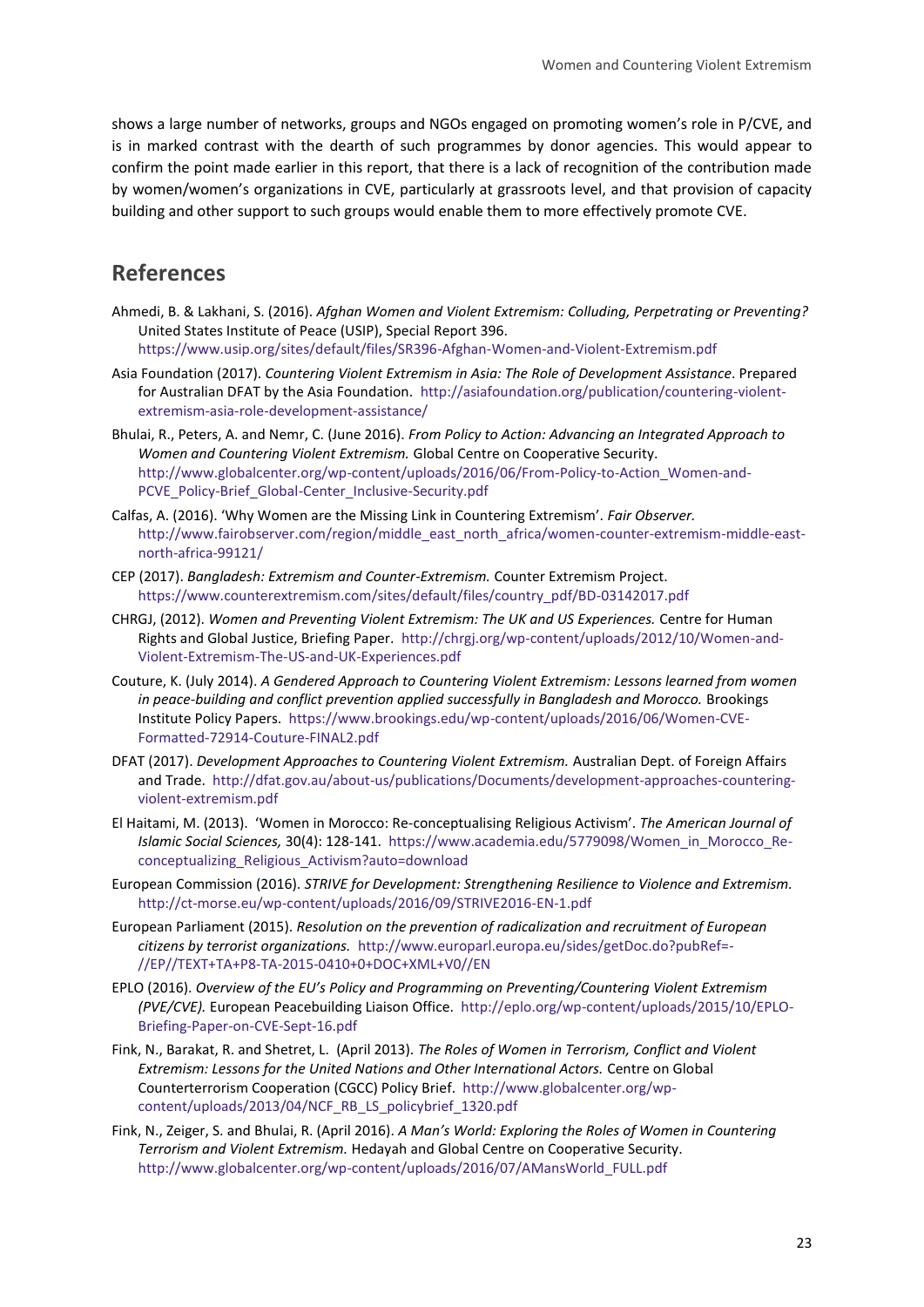- Frazer, O. & Nunlist, C. (2015). *The Concept of Countering Violent Extremism.* Centre for Security Studies, ETH Zurich. [http://www.css.ethz.ch/content/dam/ethz/special-interest/gess/cis/center-for-securities](http://www.css.ethz.ch/content/dam/ethz/special-interest/gess/cis/center-for-securities-studies/pdfs/CSSAnalyse183-EN.pdf)[studies/pdfs/CSSAnalyse183-EN.pdf](http://www.css.ethz.ch/content/dam/ethz/special-interest/gess/cis/center-for-securities-studies/pdfs/CSSAnalyse183-EN.pdf)
- GCTF (2015a). *Good Practices on Women and Countering Violent Extremism.* Global Counterterrorism Forum. [https://www.thegctf.org/Portals/1/Documents/Framework%20Documents/GCTF%20Good%20Practices%](https://www.thegctf.org/Portals/1/Documents/Framework%20Documents/GCTF%20Good%20Practices%20on%20Women%20and%20CVE.pdf?ver=2016-03-29-134644-853) [20on%20Women%20and%20CVE.pdf?ver=2016-03-29-134644-853](https://www.thegctf.org/Portals/1/Documents/Framework%20Documents/GCTF%20Good%20Practices%20on%20Women%20and%20CVE.pdf?ver=2016-03-29-134644-853)
- GCTF (2015b). *The Role of Families in Preventing and Countering Violent Extremism: Strategic Recommendations and Programming Options.* Global Counterterrorism Forum. [thegctf.org/Portals/1/Documents/Toolkit-documents/English-The-Role-of-Familes-in-PCVE.pdf](https://www.thegctf.org/Portals/1/Documents/Toolkit-documents/English-The-Role-of-Familes-in-PCVE.pdf)
- Ghosh, R. et al (2016). *Education and Security: A Global Literature Review on the Role of Education in Countering Violent Extremism.* Tony Blair Faith Foundation. <http://tonyblairfaithfoundation.org/sites/default/files/Education%20and%20Security.pdf>
- Glazzard, A. & Zeuthen, M. (2016). *Violent Extremism.* GSDRC Professional Development Reading Pack No. 34, University of Birmingham. [gsdrc.org/wp-content/uploads/2016/02/Violent-extremism\\_RP.pdf](http://www.gsdrc.org/wp-content/uploads/2016/02/Violent-extremism_RP.pdf)
- Haynie, J. & Oudraat, C. (2017). *Women, Gender and Terrorism: Policies and Programming.* Women in International Security, Policy Brief. [wiisglobal.org/wp-content/uploads/2014/02/Women-Gender-and-](http://wiisglobal.org/wp-content/uploads/2014/02/Women-Gender-and-Terrorism-Policies-and-Programming.pdf)[Terrorism-Policies-and-Programming.pdf](http://wiisglobal.org/wp-content/uploads/2014/02/Women-Gender-and-Terrorism-Policies-and-Programming.pdf)
- Huckerby, J. (2015). 'The Complexities of Women, Peace, Security and Countering Violent Extremism'. *Just Security,* Online Forum, New York University School of Law. [https://www.justsecurity.org/26337/womens](https://www.justsecurity.org/26337/womens-rights-simple-tool-counterterrorism/)[rights-simple-tool-counterterrorism/](https://www.justsecurity.org/26337/womens-rights-simple-tool-counterterrorism/)
- ICAN (Winter 2014). *Reclaiming the Progressive Past: Pakistani Women's Struggle Against Violence and Extremism.* International Civil Society Action Network, Brief 10. [http://www.icanpeacework.org/wp](http://www.icanpeacework.org/wp-content/uploads/2016/01/ICAN-Pakistan-Brief.pdf)[content/uploads/2016/01/ICAN-Pakistan-Brief.pdf](http://www.icanpeacework.org/wp-content/uploads/2016/01/ICAN-Pakistan-Brief.pdf)
- Khalil, J. & Zeuthen, M. (2014). 'A Case Study of Counter Violent Extremism Programming: Lessons from OTI's Kenya Transition Initiative.' *Stability: International Journal of Security and Development,* 3(1). <http://www.stabilityjournal.org/articles/10.5334/sta.ee/>
- Khalil, J. & Zeuthen, M. (2016). *Countering Violent Extremism and Risk Reduction: A Guide to Programme Design and Evaluation.* Royal United Services Institute. [https://rusi.org/sites/default/files/20160608\\_cve\\_and\\_rr.combined.online4.pdf](https://rusi.org/sites/default/files/20160608_cve_and_rr.combined.online4.pdf)
- Majoran, A. (2015). 'Mothers & Wives: Women's Political Role in Countering Violent Extremism'. *The Mackenzie Institute* [mackenzieinstitute.com/mothers-wives-womens-potential-role-countering-violent](http://mackenzieinstitute.com/mothers-wives-womens-potential-role-countering-violent-extremism/)[extremism/](http://mackenzieinstitute.com/mothers-wives-womens-potential-role-countering-violent-extremism/)
- Mirahmadi, H. (2014). *Women's Education: Promoting Development, Countering Radicalization.* Testimony to US House of Representatives Foreign Affairs Select Committee. [http://docs.house.gov/meetings/FA/FA00/20140403/102065/HHRG-113-FA00-Wstate-MirahmadiH-](http://docs.house.gov/meetings/FA/FA00/20140403/102065/HHRG-113-FA00-Wstate-MirahmadiH-20140403.pdf)[20140403.pdf](http://docs.house.gov/meetings/FA/FA00/20140403/102065/HHRG-113-FA00-Wstate-MirahmadiH-20140403.pdf)
- Mirahmadi, H. et al (2015). *Empowering Pakistan's Civil Society to Counter Violent Extremism.* Brookings Centre for Middle East Policy. [https://www.brookings.edu/wp-content/uploads/2016/06/Empowering-](https://www.brookings.edu/wp-content/uploads/2016/06/Empowering-Pakistans-Civil-Society-to-Counter-Violent-Extremism-English.pdf)[Pakistans-Civil-Society-to-Counter-Violent-Extremism-English.pdf](https://www.brookings.edu/wp-content/uploads/2016/06/Empowering-Pakistans-Civil-Society-to-Counter-Violent-Extremism-English.pdf)
- Ni Aolain, F. (2015). 'Counter-Terrorism Committee: Addressing the Role of Women in Countering Terrorism and Violent Extremism'. *Just Security*, Online forum, New York University School of Law*.*  [https://www.justsecurity.org/25983/counter-terrorism-committee-addressing-role-women-countering](https://www.justsecurity.org/25983/counter-terrorism-committee-addressing-role-women-countering-terrorism-violent-extremism/)[terrorism-violent-extremism/](https://www.justsecurity.org/25983/counter-terrorism-committee-addressing-role-women-countering-terrorism-violent-extremism/)
- O'Reilly, M. (October 2015). *Why Women? Inclusive Security and Peaceful Societies.* Inclusive Security. [https://www.inclusivesecurity.org/wp-content/uploads/2016/12/Why-Women-Inclusive-Security-and-](https://www.inclusivesecurity.org/wp-content/uploads/2016/12/Why-Women-Inclusive-Security-and-Peaceful-Societies.pdf)[Peaceful-Societies.pdf](https://www.inclusivesecurity.org/wp-content/uploads/2016/12/Why-Women-Inclusive-Security-and-Peaceful-Societies.pdf)
- OSCE (2013). *Women and Terrorism Radicalisation: Final Report.* [osce.org/secretariat/99919?download=true](http://www.osce.org/secretariat/99919?download=true)
- Peters, A. (March 2014). *Countering Terrorism and Violent Extremism in Pakistan: Why Policewomen must have a Role.* Inclusive Security Policy Brief. [https://www.inclusivesecurity.org/wp](https://www.inclusivesecurity.org/wp-content/uploads/2017/01/Countering-Terrorism-and-Violent-Extremism-Pakistan-Policewomen.pdf)[content/uploads/2017/01/Countering-Terrorism-and-Violent-Extremism-Pakistan-Policewomen.pdf](https://www.inclusivesecurity.org/wp-content/uploads/2017/01/Countering-Terrorism-and-Violent-Extremism-Pakistan-Policewomen.pdf)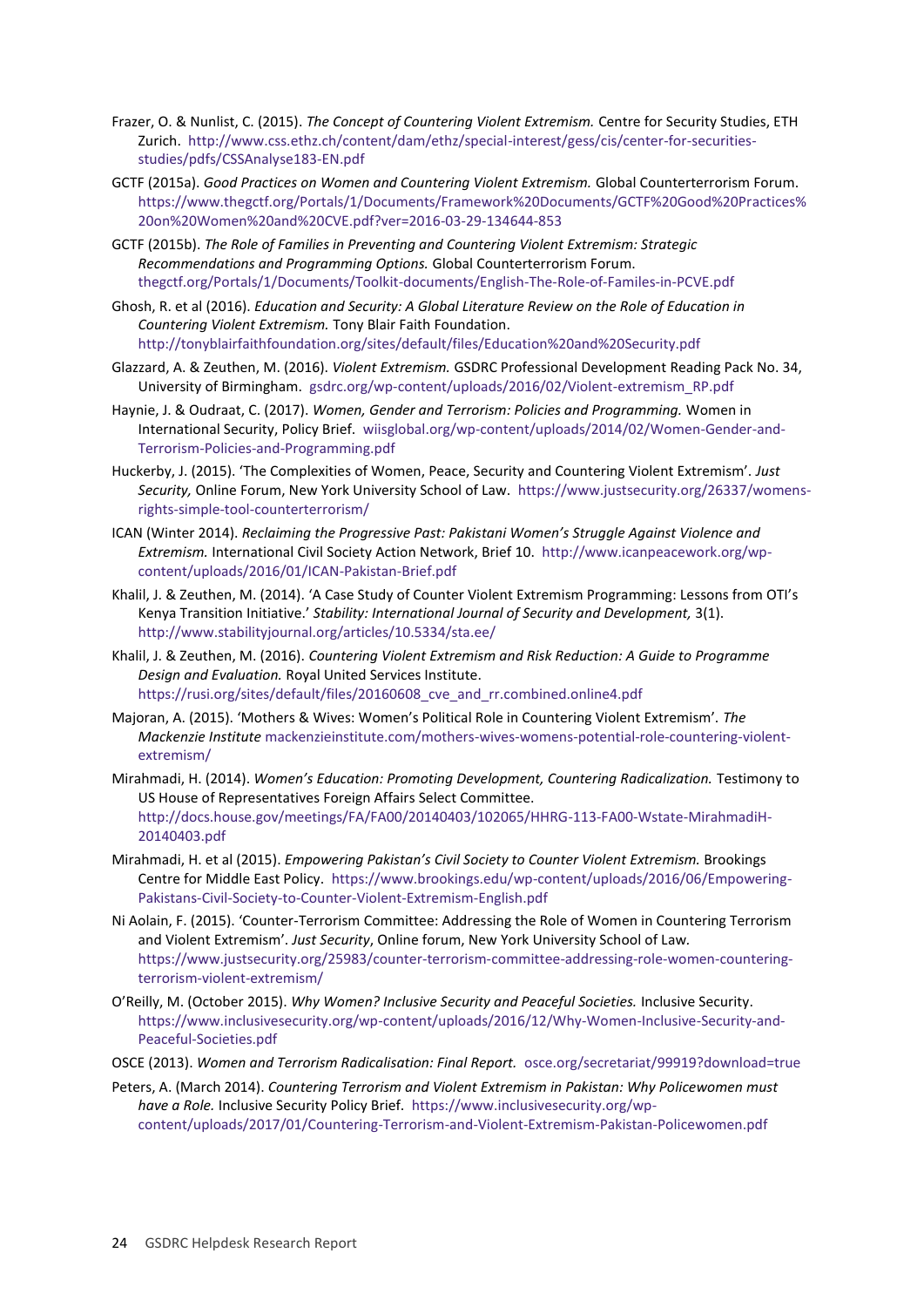- Peters, A. (2015). *Creating Inclusive National Strategies to Counter Violent Extremism.* Inclusive Security. [https://www.inclusivesecurity.org/wp-content/uploads/2016/12/Creating-Inclusive-National-Strategies](https://www.inclusivesecurity.org/wp-content/uploads/2016/12/Creating-Inclusive-National-Strategies-to-Counter-Violent-Extremism.pdf)[to-Counter-Violent-Extremism.pdf](https://www.inclusivesecurity.org/wp-content/uploads/2016/12/Creating-Inclusive-National-Strategies-to-Counter-Violent-Extremism.pdf)
- Qadeem, M. (2016). 'Women's Participation in Transforming Conflict and Violent Extremism'. *UN Chronicle,*  Vol. L11, No. 4. [unchronicle.un.org/article/womens-participation-transforming-conflict-and-violent](https://unchronicle.un.org/article/womens-participation-transforming-conflict-and-violent-extremism)[extremism](https://unchronicle.un.org/article/womens-participation-transforming-conflict-and-violent-extremism)
- Rosand, E. (2016). *Communities First: A blueprint for organising and sustaining a global movement against violent extremism.* [http://www.organizingagainstve.org/wp](http://www.organizingagainstve.org/wp-content/uploads/2016/12/Communities_First_December_2016.pdf)[content/uploads/2016/12/Communities\\_First\\_December\\_2016.pdf](http://www.organizingagainstve.org/wp-content/uploads/2016/12/Communities_First_December_2016.pdf)
- Schlaffer, E. & Kropiunigg, U. (2015). *Can Mothers Challenge Violent Extremism? Mothers' perceptions and attitudes of violent extremism and radicalization.* SAVE. [http://www.women-without](http://www.women-without-borders.org/files/downloads/CAN_MOTHERS_CHALLENGE_EXTREMISM.pdf)[borders.org/files/downloads/CAN\\_MOTHERS\\_CHALLENGE\\_EXTREMISM.pdf](http://www.women-without-borders.org/files/downloads/CAN_MOTHERS_CHALLENGE_EXTREMISM.pdf)
- Security Council Report (SCR) (2014). *Women, Peace and Security Agenda: Cross-Cutting Report.* (April 2014: No. 2). [http://www.securitycouncilreport.org/atf/cf/%7B65BFCF9B-6D27-4E9C-8CD3-](http://www.securitycouncilreport.org/atf/cf/%7B65BFCF9B-6D27-4E9C-8CD3-CF6E4FF96FF9%7D/cross_cutting_report_2_women_peace_security_2014.pdf) [CF6E4FF96FF9%7D/cross\\_cutting\\_report\\_2\\_women\\_peace\\_security\\_2014.pdf](http://www.securitycouncilreport.org/atf/cf/%7B65BFCF9B-6D27-4E9C-8CD3-CF6E4FF96FF9%7D/cross_cutting_report_2_women_peace_security_2014.pdf)
- Striegher, J. (2015). 'Violent Extremism: An examination of a definitional dilemma'. Edith Cowan University, Australia. <http://ro.ecu.edu.au/cgi/viewcontent.cgi?article=1046&context=asi>
- UAE Mission to UN and Georgetown University, (October 2014). *Women and Countering Violent Extremism: Summary document and analysis.*

[giwps.georgetown.edu/sites/giwps/files/Women%20and%20Countering%20Violent%20Extremism.pdf](https://giwps.georgetown.edu/sites/giwps/files/Women%20and%20Countering%20Violent%20Extremism.pdf)

- UN (2015). *Plan of Action to Prevent Violent Extremism.* Report of the UN Secretary General. <http://ro.ecu.edu.au/cgi/viewcontent.cgi?article=1046&context=asi>
- UK (2011). *Prevent Strategy.* UK Government. [gov.uk/government/uploads/system/uploads/attachment\\_data/file/97976/prevent-strategy-review.pdf](https://www.gov.uk/government/uploads/system/uploads/attachment_data/file/97976/prevent-strategy-review.pdf)
- USAID (Sept. 2015). *People, Not Pawns: Women's Participation in Violent Extremism Across MENA.* USAID Research Paper No. 1.

[https://www.usaid.gov/sites/default/files/documents/1866/CVE\\_RESEARCHBRIEF\\_PEOPLENOTPAWNS.pdf](https://www.usaid.gov/sites/default/files/documents/1866/CVE_RESEARCHBRIEF_PEOPLENOTPAWNS.pdf)

USIP, (2015). *Charting a New Course Thought for Action Kit: Women Preventing Violent Extremism.* United States Institute of Peace [usip.org/sites/default/files/files/Women-Preventing-Violent-Extremism-Charting-](http://www.usip.org/sites/default/files/files/Women-Preventing-Violent-Extremism-Charting-New-Course.pdf)[New-Course.pdf](http://www.usip.org/sites/default/files/files/Women-Preventing-Violent-Extremism-Charting-New-Course.pdf)

US State Dept. (2016). *Country Reports on Terrorism 2015.* [state.gov/documents/organization/258249.pdf](https://www.state.gov/documents/organization/258249.pdf)

#### **Key websites**

- Centre on Global Counterterrorism Cooperation[: http://www.globalcenter.org/](http://www.globalcenter.org/)
- Women in International Security: <http://wiisglobal.org/>

#### **Suggested citation**

Idris, I. with Abdelaziz, A. (2017). *Women and Countering Violent Extremism* (GSDRC Helpdesk Research Report 1408). Birmingham, UK: GSDRC, University of Birmingham.

#### **About this report**

This report is based on fifteen days of desk-based research. It was prepared for the Australian Government, © Australian Government 2017. The views expressed in this report are those of the authors, and do not necessarily reflect the opinions of GSDRC, its partner agencies or the Australian Government.

The GSDRC Research Helpdesk provides rapid syntheses of key literature and of expert thinking in response to specific questions on governance, social development, humanitarian and conflict issues. Its concise reports draw on a selection of the best recent literature available and on input from international experts. Each GSDRC Helpdesk Research Report is peer-reviewed by a member of the GSDRC team. Search over 400 reports at [www.gsdrc.org/go/research-helpdesk.](http://www.gsdrc.org/go/research-helpdesk) Contact: [helpdesk@gsdrc.org](mailto:helpdesk@gsdrc.org).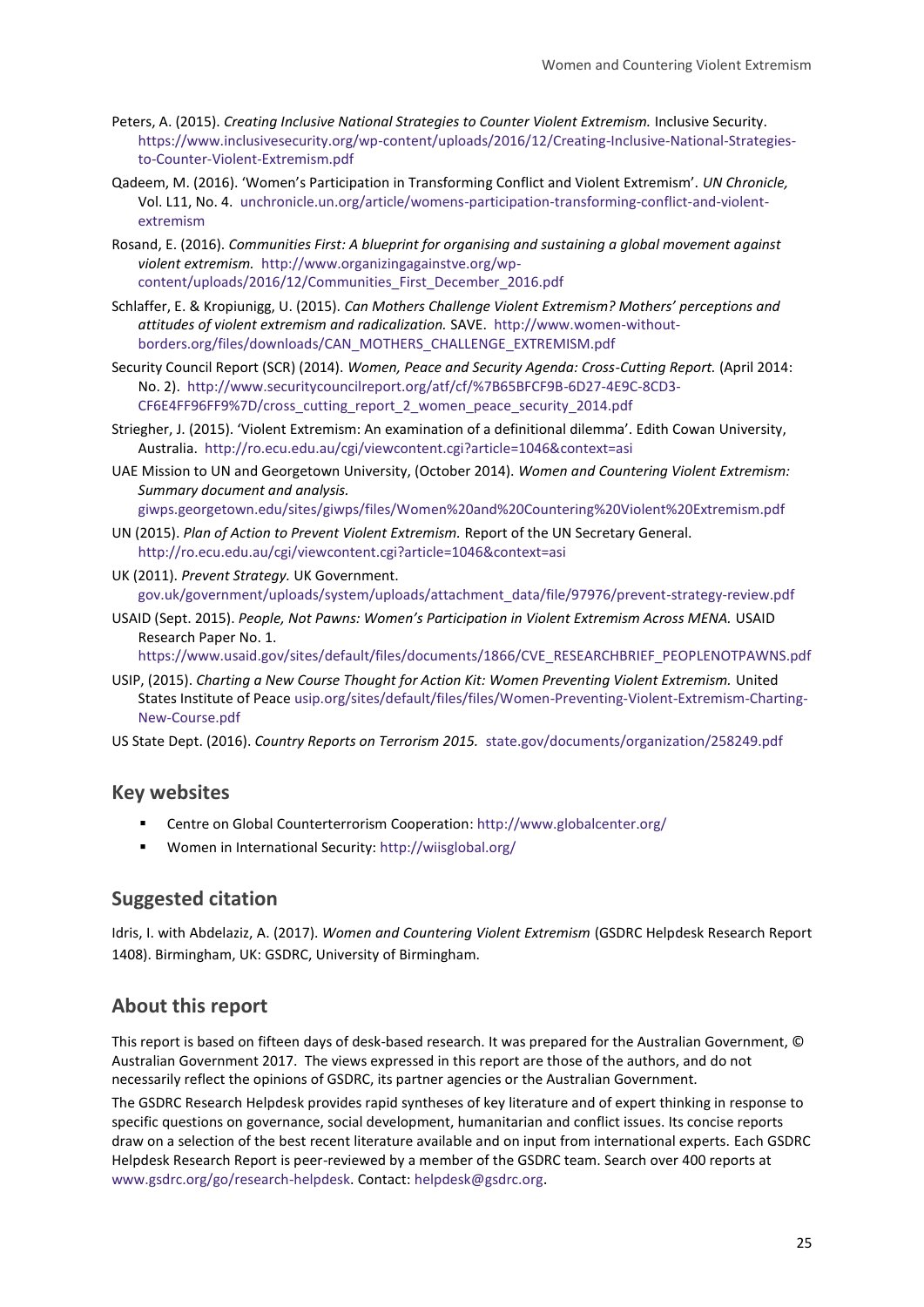# **Annex: P/CVE Networks and NGOs/Initiatives**

| <b>Theme</b>                 | Initiative/                                                                                           | <b>Scale</b> | <b>URL</b>                              | <b>Focus</b>                                                                                                                                                                                                                                                                                                                                                                                                                                                                                          |
|------------------------------|-------------------------------------------------------------------------------------------------------|--------------|-----------------------------------------|-------------------------------------------------------------------------------------------------------------------------------------------------------------------------------------------------------------------------------------------------------------------------------------------------------------------------------------------------------------------------------------------------------------------------------------------------------------------------------------------------------|
|                              | <b>Network</b>                                                                                        |              |                                         |                                                                                                                                                                                                                                                                                                                                                                                                                                                                                                       |
|                              |                                                                                                       |              |                                         | <b>Gender-specific and CVE-specific/related Networks and Groups</b>                                                                                                                                                                                                                                                                                                                                                                                                                                   |
| Women in CVE                 | <b>Sisters Against</b><br>Violent Extremism<br>(SAVE)                                                 | Global       | www.women-without-<br>borders.org/save/ | The world's first research based female counter-terrorism platform. Launched in<br>2008, SAVE is mobilizing and promoting women's roles in alternative diplomacy,<br>dialogue and leadership for security. SAVE aims to form the missing link between<br>women at the community level where radicalism is propagated and decision-<br>making levels where counter violent extremism strategies are shaped.                                                                                            |
| Women in peace<br>& security | <b>International Civil</b><br>Society Action<br>Network for<br>Women's rights,<br>peace and security. | Global       | www.icanpeacework.org/                  | Formed in 2006, the International Civil Society Action Network (ICAN) is a non-<br>profit organization whose mission is to strengthen women's participation and<br>influence in conflict prevention, social justice, coexistence, and peacebuilding<br>efforts, in situations of closed political space and conflict affected states.                                                                                                                                                                 |
| Women in peace<br>& security | Women's Alliance<br>for Security<br>Leadership (WASL)                                                 | Global       | www.waslglobalnet/                      | A group that brings together existing women's rights and peace practitioners,<br>organizations, and networks actively engaged in preventing extremism and<br>promoting peace, rights, and pluralism, to enable their systematic and strategic<br>collaboration.                                                                                                                                                                                                                                       |
| Women &<br>radicalization    | Women Against<br>Radicalization<br>Network (WARN)                                                     | Global       | http://warn.org.uk/                     | A network that provides a platform for women to discuss ways to fight extremism,<br>reaching women and children in their community.                                                                                                                                                                                                                                                                                                                                                                   |
| Women in peace<br>& security | Women In<br>International<br>Security                                                                 | Global       | http://wiisglobal.org/                  | WIIS is the premier organization in the world dedicated to advancing the leadership<br>and professional development of women in the field of international peace and<br>security. WIIS sponsors leadership training, mentoring, and networking programs as<br>well as substantive events focused on current policy problems.<br>WIIS also supports research projects and policy engagement initiatives on critical<br>international security issues, including the nexus between gender and security. |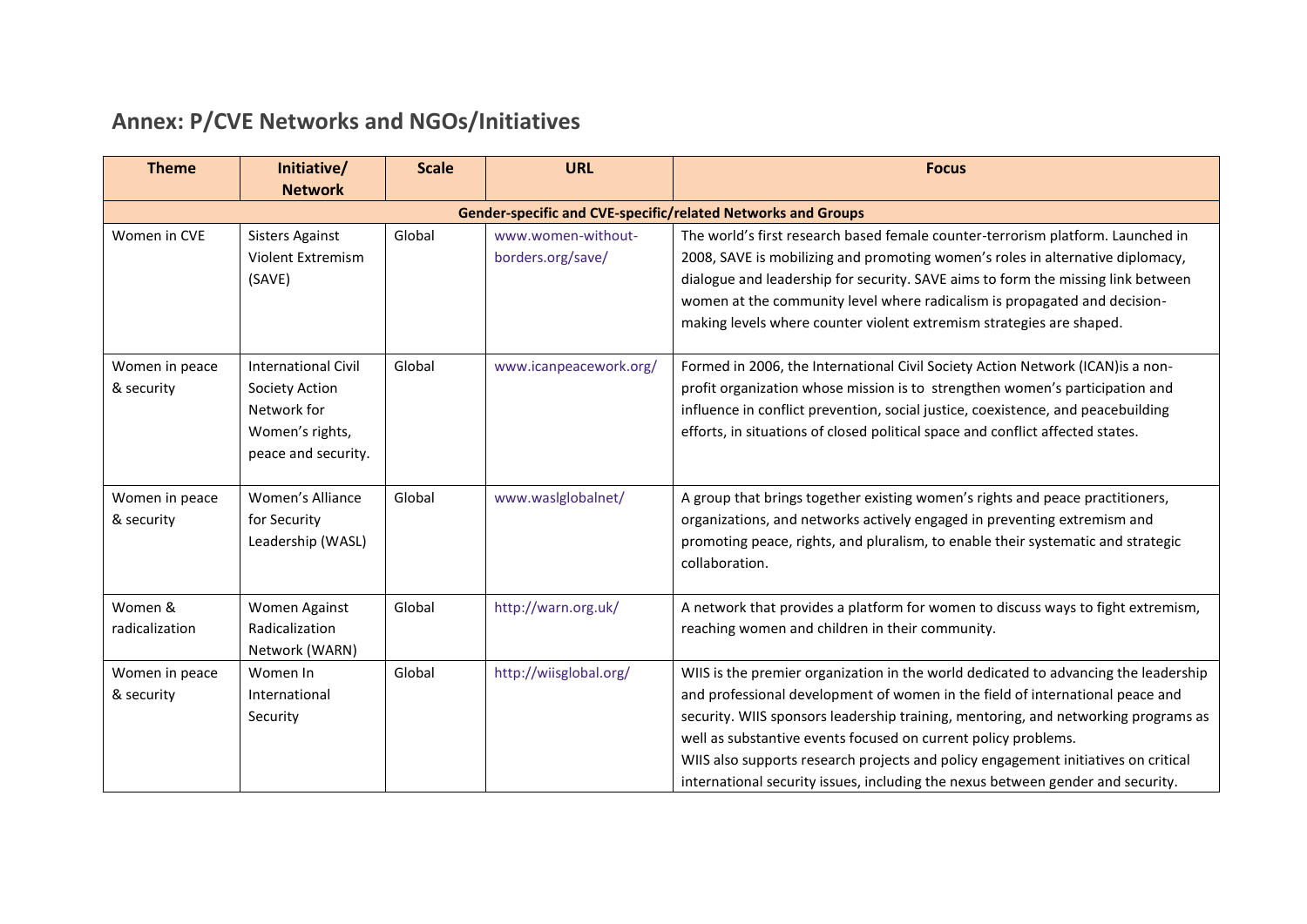| Women &<br>extremism                                  | The Women and<br>Extremism (WaE)<br>network                             | Global  | www.waenetwork.org/ab<br>out.html       | Launched in January 2015 by ISD, WaE is dedicated to studying the active and<br>counteractive aspects of women and extremism. WaE network brings together<br>academics, researchers, practitioners, grassroots activists, and others to help<br>produce counter and alternative narrative content, initiatives, and programmes to<br>lessen the threat of violent extremism within this new phenomenon.                                                                                                                                                                                                                                                                                      |
|-------------------------------------------------------|-------------------------------------------------------------------------|---------|-----------------------------------------|----------------------------------------------------------------------------------------------------------------------------------------------------------------------------------------------------------------------------------------------------------------------------------------------------------------------------------------------------------------------------------------------------------------------------------------------------------------------------------------------------------------------------------------------------------------------------------------------------------------------------------------------------------------------------------------------|
| Women's<br>empowerment<br>(including women<br>in CVE) | Women without<br><b>Borders</b>                                         | Global  | www.women-without-<br>borders.org/home/ | An international research-based NGO, encouraging women to take the lead in their<br>personal and public lives. It brings together women to develop a new female<br>security paradigm and promotes the role of women in the security sphere and<br>sensitizes mothers in particular to their role and responsibility to challenge violent<br>extremist ideologies.                                                                                                                                                                                                                                                                                                                            |
| Women in peace<br>& security                          | Women Without<br>Walls Initiative                                       | Nigeria | http://www.wowwi.org                    | An NGO that seeks to achieve its vision of developing a non-violent, creative and<br>inclusive approach to conflict resolution in Nigeria, through women as natural<br>agents of social and national change. Its initiatives include mothers school training,<br>and promotion of police-community dialogue.                                                                                                                                                                                                                                                                                                                                                                                 |
| Women & CVE/<br>Radicalization                        | Alliance of Women<br>Against<br>Radicalization and<br>Extremism (AWARE) | Global  | euaware.eu/##purpose                    | The online digital and network to exchange and foster successful initiatives focusing<br>on the crucial role played by women in preventing radicalization.                                                                                                                                                                                                                                                                                                                                                                                                                                                                                                                                   |
| Women's<br>empowerment<br>(including CVE)             | Women's Islamic<br>Initiative in<br>Spirituality and<br>Equality (WISE) | Global  | wisemuslimwomen.org/                    | (WISE) is a global programme, social network and grassroots social justice<br>movement led by Muslim women. WISE aims to empower Muslim women to fully<br>participate in their communities and nations and amplifying their collective voices.<br>The WISE programme builds on the collective strengths, talents, expertise and<br>experiences of its members to foster collaboration and support the diverse work of<br>these Muslim women leaders worldwide. WISE is developing a community guide for<br>use by Muslim communities to inform and support community leaders in their<br>efforts to challenge ISIL narratives, drawing primarily on religious scriptures and<br>scholarship. |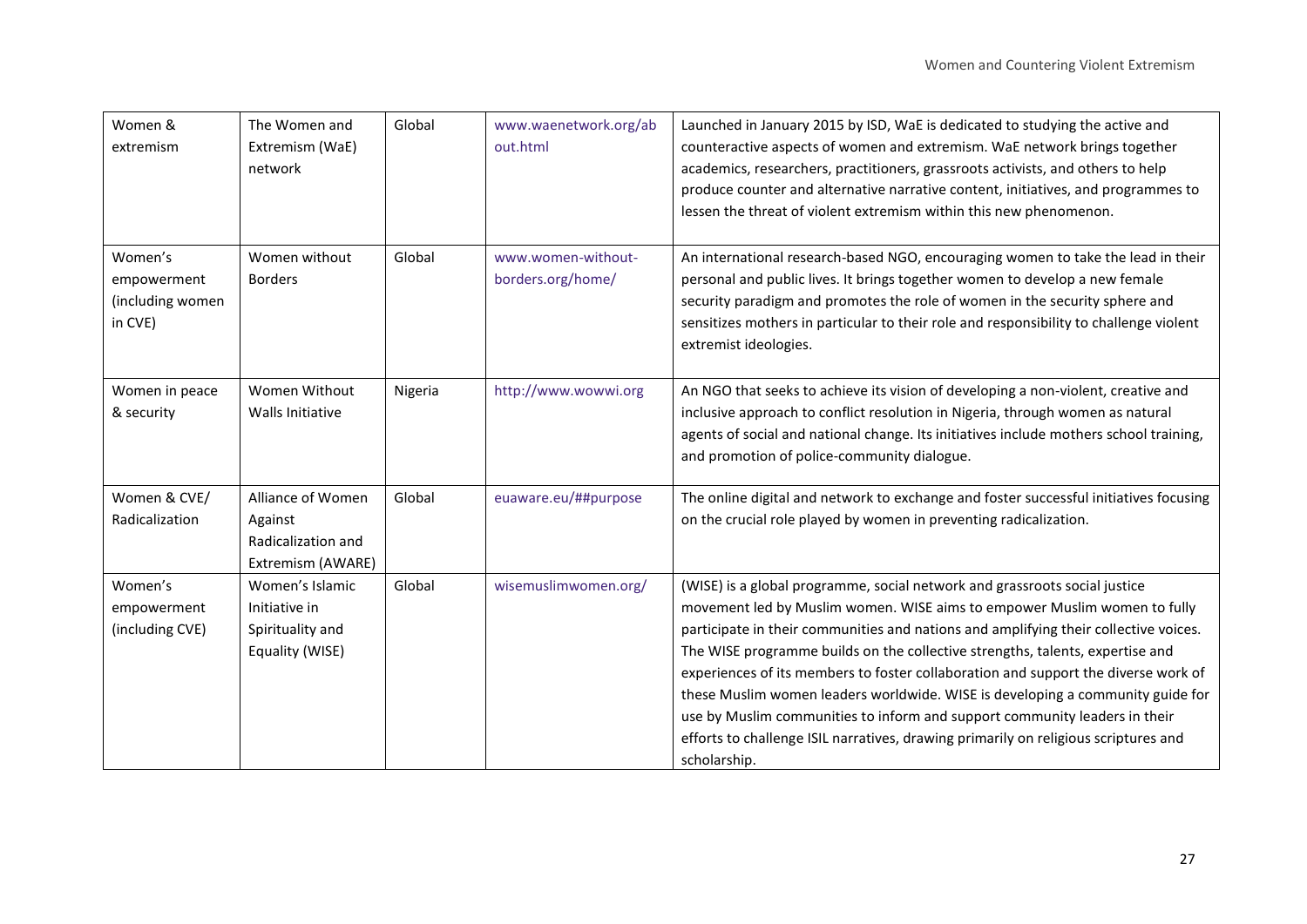| Women in peace<br>& security                          | The Women Waging<br>Peace Network                                   | Global               | www.inclusivesecurity.org<br>/experts/                | A network of more than 2,000 women peacemakers from conflict areas around the<br>world. The Network was launched in 1999 to connect these women with each other<br>and with policy shapers. Members of the Network, all demonstrated leaders among<br>women peacebuilders, are elected and appointed government officials, directors of<br>non-governmental organizations and movements in civil society, scholars and<br>educators, businesspeople, representatives of multilateral organizations, and<br>journalists. With varied backgrounds, perspectives, and skills, they bring a vast<br>array of expertise to the peacemaking process. This network is hosted and<br>sponsored by the Institute for Inclusive Security. |
|-------------------------------------------------------|---------------------------------------------------------------------|----------------------|-------------------------------------------------------|---------------------------------------------------------------------------------------------------------------------------------------------------------------------------------------------------------------------------------------------------------------------------------------------------------------------------------------------------------------------------------------------------------------------------------------------------------------------------------------------------------------------------------------------------------------------------------------------------------------------------------------------------------------------------------------------------------------------------------|
| Women in CVE                                          | Mothers for Life<br>Network                                         | Global               | girds.org/mothersforlife/<br>mothers-for-life-network | A global network of mothers who have experienced violent jihadist radicalization in<br>their own families.                                                                                                                                                                                                                                                                                                                                                                                                                                                                                                                                                                                                                      |
| Women and CT                                          | Jihad Against<br>Violence: Muslim<br>Women's Struggle<br>for Peace  | Global               | www.wisemuslimwomen.<br>org/about/shuracounci/        | A project led by the Global Muslim women's Shura Council aiming to end violence<br>toward women to promote women's advancement in the Muslim world and<br>beyond.                                                                                                                                                                                                                                                                                                                                                                                                                                                                                                                                                               |
| Women / girls in<br>violent extremism                 | The "WomEx"<br>project                                              | <b>Berlin</b>        | womex.org/en/about/the-<br>womex-project/             | A project that focuses on the role of women in VE and CVE.                                                                                                                                                                                                                                                                                                                                                                                                                                                                                                                                                                                                                                                                      |
| Women in peace<br>& security                          | Women in Security,<br>Conflict<br>Management and<br>Peace (WISCOMP) | South Asia/<br>India | http://wiscomp.org/                                   | A pioneering peacebuilding initiative in South Asia. Established in 1999, it<br>foregrounds women's leadership in the areas of peace and security and promotes<br>cultures of pluralism and coexistence in the region                                                                                                                                                                                                                                                                                                                                                                                                                                                                                                           |
| Women's<br>empowerment<br>(CVE-related<br>activities) | <b>FATIMA Women's</b><br>Network                                    | UK                   | fatimawomens.org.uk/                                  | This network's main focus is to empower disadvantaged women, young people and<br>children in Oldham (UK) in order to improve their quality of life.                                                                                                                                                                                                                                                                                                                                                                                                                                                                                                                                                                             |
| Muslim Women's<br>empowerment<br>(including CVE)      | Muslim Women<br>Network                                             | UK                   | www.mwnuk.co.uk/                                      | (MWNUK) is the only national Muslim women's organization in Britain. A small<br>national charity (no. 1155092) that works to improve the social justice and equality<br>for Muslim women and girls.                                                                                                                                                                                                                                                                                                                                                                                                                                                                                                                             |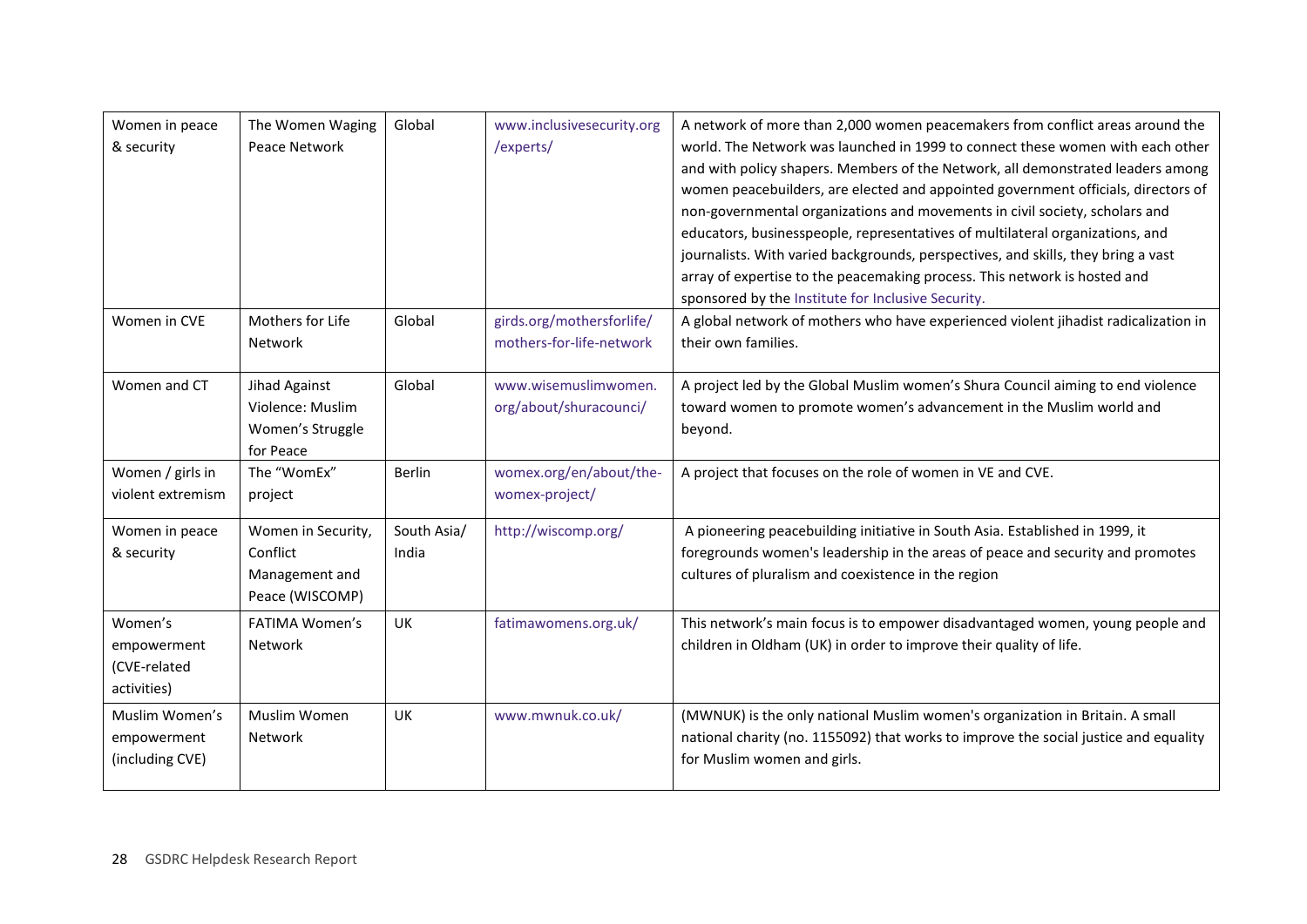|                                                 | <b>General P/CVE Networks (which include activities focusing on women)</b> |        |                                                                                                                                   |                                                                                                                                                                                                                                                                                                                                                                                                                                                                                                |
|-------------------------------------------------|----------------------------------------------------------------------------|--------|-----------------------------------------------------------------------------------------------------------------------------------|------------------------------------------------------------------------------------------------------------------------------------------------------------------------------------------------------------------------------------------------------------------------------------------------------------------------------------------------------------------------------------------------------------------------------------------------------------------------------------------------|
| Counter-terrorism<br>including women<br>& CT    | The Global Counter-<br><b>Terrorism Forum</b><br>(GCTF)                    | Global | https://www.thegctf.org/                                                                                                          | An intergovernmental platform working to strengthen international co-operation<br>and mobilize expertise and resources to support the implementation of the UN<br>Global Counter-Terrorism Strategy around the globe. The GCTF brings together 29<br>countries, including 11 OSCE participating States and seven OSCE Partners for Co-<br>operation, as well as the European Union.                                                                                                            |
| <b>CVE Research</b>                             | <b>RESLOVE Network</b>                                                     | Global | www.resolvenet.org/                                                                                                               | The RESOLVE Network is a global consortium of researchers and research<br>organizations in agreement that factors contributing to community vulnerability<br>and resilience to violent extremism are contextual. The network was launched in<br>2015 with an overall objective to generate, facilitate, aggregate, and synthesize<br>methodologically sound, locally informed research on the drivers of vulnerability<br>and sources of resilience to violent social movements and extremism. |
| Prevention of<br>violence, including<br>women   | <b>Violence Prevention</b><br>Network (VPN)                                | Global | www.violence-prevention-<br>network.de/en/                                                                                        | A network that works in prevention and first-line de-radicalization with people who<br>are susceptible to violent right-wing extremism or religious fundamentalism.                                                                                                                                                                                                                                                                                                                            |
| Counter-terrorism<br>(including women<br>in CT) | CTED global<br>research network                                            | Global | www.un.org/sc/ctc/blog/2<br>015/02/20/counter-<br>terrorism-committee-<br>announces-launch-of-<br>global-research-network/        | This network aims at strengthening its capacity to identify new trends and<br>developments related to terrorism and monitor Member States' counter-terrorism<br>efforts.                                                                                                                                                                                                                                                                                                                       |
| <b>CVE</b> including<br>women                   | <b>Strong Cities</b><br>Network                                            | Global | strongcitiesnetwork.org/                                                                                                          | A global network of mayors, municipal-level policymakers, and practitioners united<br>in building social cohesion and community resilience to counter violent extremism<br>in all its forms.                                                                                                                                                                                                                                                                                                   |
| Rehabilitation and<br>Reintegration             | Rehabilitation and<br>Reintegration<br>Network                             | Global | globalcenter.org/project-<br>descriptions/call-for-<br>proposals-engaging-civil-<br>society-actors-in-the-<br>rehabilitation-and- | A network of civil society organizations and community leaders to support the<br>rehabilitation and reintegration of violent extremist offenders who have been<br>released from custody, as well as returned foreign terrorist fighters, including via<br>cooperation with governmental actors such as law Enforcement and prison<br>services.                                                                                                                                                 |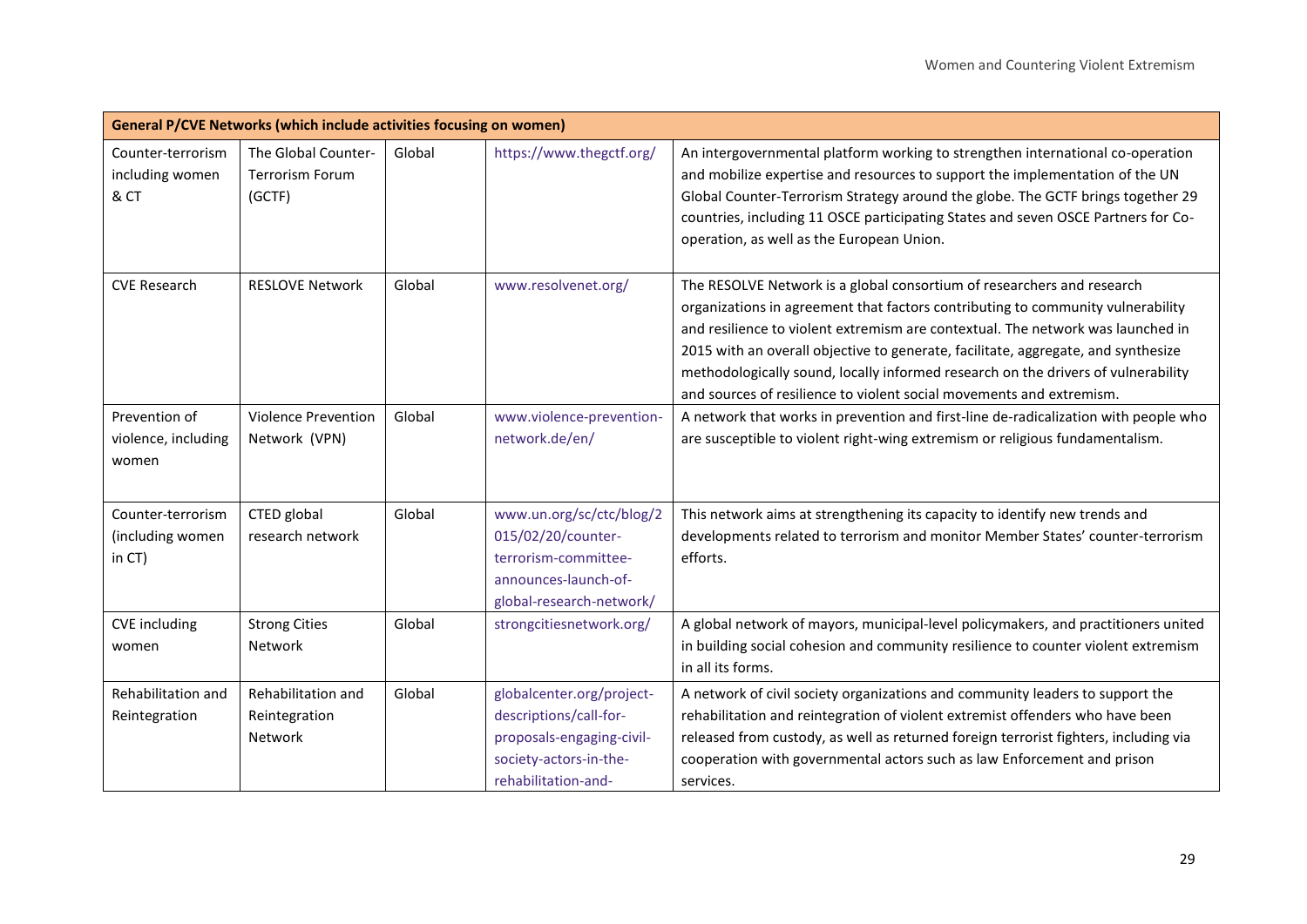|                                                       |                                                                 |                   | reintegration-of-violent-<br>extremist-offenders-and-<br>returning-foreign-                          |                                                                                                                                                                                                                                                                                                                                                                                                                                                                                                                                                                      |
|-------------------------------------------------------|-----------------------------------------------------------------|-------------------|------------------------------------------------------------------------------------------------------|----------------------------------------------------------------------------------------------------------------------------------------------------------------------------------------------------------------------------------------------------------------------------------------------------------------------------------------------------------------------------------------------------------------------------------------------------------------------------------------------------------------------------------------------------------------------|
| Peace-building<br>(CVE-related<br>activities)         | Network for<br>Religious and<br>Traditional<br>Peacemakers      | Global            | www.peacemakersnetwor<br>k.org/about-us/                                                             | A network that builds bridges between grassroots peacemakers and global players<br>to strengthen the work done for sustainable peace and strengthens peacemaking<br>through collaboratively supporting the positive role of religious and traditional<br>actors in peace and peace-building processes.                                                                                                                                                                                                                                                               |
| CVE-related<br>activities                             | The Horn of Africa<br>Civil Society<br><b>Organizations Hub</b> | Horn of<br>Africa | www.globalcenter.org/pro<br>ject-descriptions/horn-of-<br>africa-civil-society-<br>organization-hub/ | A "network of networks" for national and regional civil society organizations and<br>other community actors, such as academics and youth, women and religious<br>leaders, involved in P/CVE that provides a platform to discuss national and regional<br>priorities and challenges, share expertise and best practices, consolidate research<br>to better identify regional trends and dynamics, and support and facilitate ongoing<br>efforts to strengthen peer relationships and CSO engagement with national<br>governments, regional organizations, and donors. |
| Radicalization<br>including women<br>& radicalization | Radicalisation<br><b>Awareness Network</b><br>(RAN)             | Europe            | ec.europa.eu/home-<br>affairs/what-we-<br>do/networks/radicalisatio<br>n_awareness_network_en        | The European Commission's Radicalisation Awareness Network (RAN) brings<br>together practitioners from around Europe working on the prevention of<br>radicalization.                                                                                                                                                                                                                                                                                                                                                                                                 |
| Radicalization<br>including women<br>& radicalization | Terrorism and<br>Radicalization<br>network<br>(TerRa)           | Europe            | www.terra-<br>net.eu/index.php                                                                       | A prevention and learning program network to reinforce the positive role victims<br>and former terrorists can play in relation to the prevention of radicalization and to<br>provide practical guidance to specific target groups.                                                                                                                                                                                                                                                                                                                                   |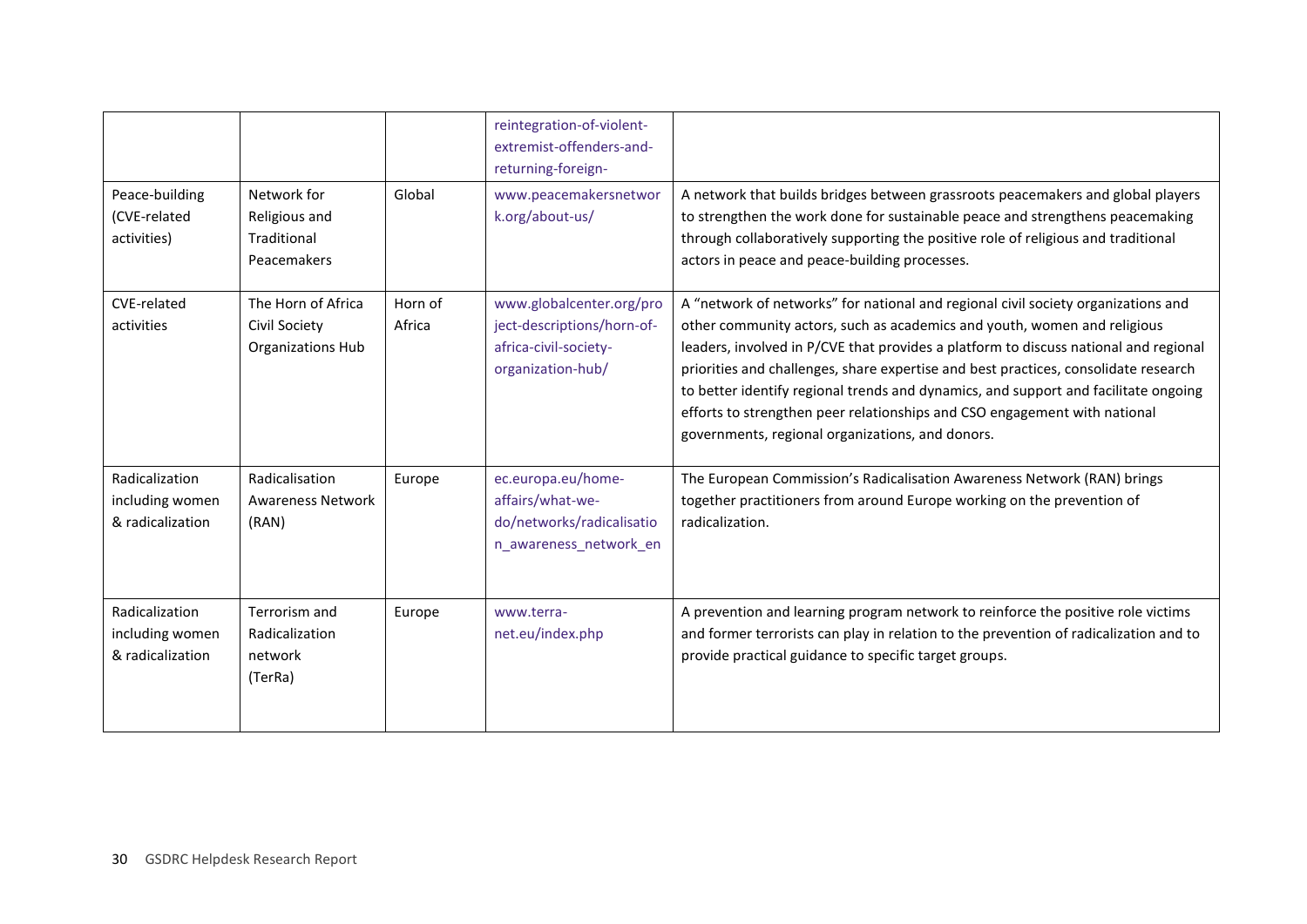| Violent Extremism<br>(including women<br>& VE)                                            | The VOX-Pol<br>Network of<br>Excellence (NoE)                                           | Europe           | http://www.voxpol.eu/                               | A European Union funded academic research network that focuses on researching<br>the prevalence, contours, functions, and impacts of Violent Online Political<br>Extremism and responses to it.                                                                                                                                                                                                                                                                                                                                                                                               |
|-------------------------------------------------------------------------------------------|-----------------------------------------------------------------------------------------|------------------|-----------------------------------------------------|-----------------------------------------------------------------------------------------------------------------------------------------------------------------------------------------------------------------------------------------------------------------------------------------------------------------------------------------------------------------------------------------------------------------------------------------------------------------------------------------------------------------------------------------------------------------------------------------------|
| Families and VE                                                                           | <b>FATE</b> (Families<br><b>Against Terrorism</b><br>and Extremism)                     | Europe           | findfate.org/en/home/                               | A network working to prevent radicalization and counter violent extremism.                                                                                                                                                                                                                                                                                                                                                                                                                                                                                                                    |
| Radicalization and<br><b>CVE</b> (including<br>women)                                     | The Countering<br><b>Online Violent</b><br><b>Extremism Research</b><br>Program (COVER) | Australia        | www.curtin.edu.au/resear<br>ch/ccat/cover/index.cfm | A hub of multi-disciplinary research activity dedicated to understanding the<br>phenomenon of radicalization - online and in other forms. COVER focuses on social<br>media as a tool for radicalization and countering violent extremism (CVE).                                                                                                                                                                                                                                                                                                                                               |
| Counter and<br>alternative<br>narratives                                                  | <b>Extreme Dialogue</b>                                                                 | Canada<br>and UK | extremedialogue.org/abou<br>t/                      | A platform that aims to reduce the appeal of extremism among young people and<br>offer a positive alternative to the increasing amounts of extremist material and<br>propaganda available on the internet and social media platforms.                                                                                                                                                                                                                                                                                                                                                         |
| Peace and Security<br>in Africa (CVE-<br>related activities<br>including women<br>in CVE) | West Africa<br>Network for peace-<br>building                                           | West Africa      | http://wanep.org/wanep/                             | A hub with more than 500 member organizations that places special focus on<br>collaborative approaches to conflict prevention and peacebuilding, working with<br>diverse actors from civil society, governments, intergovernmental bodies, women's<br>groups, and other partners in a bid to establish a platform for dialogue, experience<br>sharing, and learning, thereby complementing efforts at ensuring sustainable peace<br>and development.                                                                                                                                          |
|                                                                                           | <b>General P/CVE-specific/related NGOs/Initiatives</b>                                  |                  |                                                     |                                                                                                                                                                                                                                                                                                                                                                                                                                                                                                                                                                                               |
| <b>CVE</b> including<br>women & CVE                                                       | Muflehun                                                                                | Global           | http://muflehun.org/                                | Muflehun is an independent, non-profit institution that provides countering violent<br>extremism (CVE) related services such as CVE awareness and training workshops,<br>ideological disengagement and spiritual dialogues, law enforcement training, as<br>well as de-radicalization and reintegration practices. Muflehun's programmes focus<br>on building awareness and skills in youth, women, clergy and law enforcement to<br>design their own local solutions. Muflehun runs programmes in Indonesia, Jordan,<br>Malaysia, Philippines, Singapore, Sri Lanka, Tajikistan and the USA. |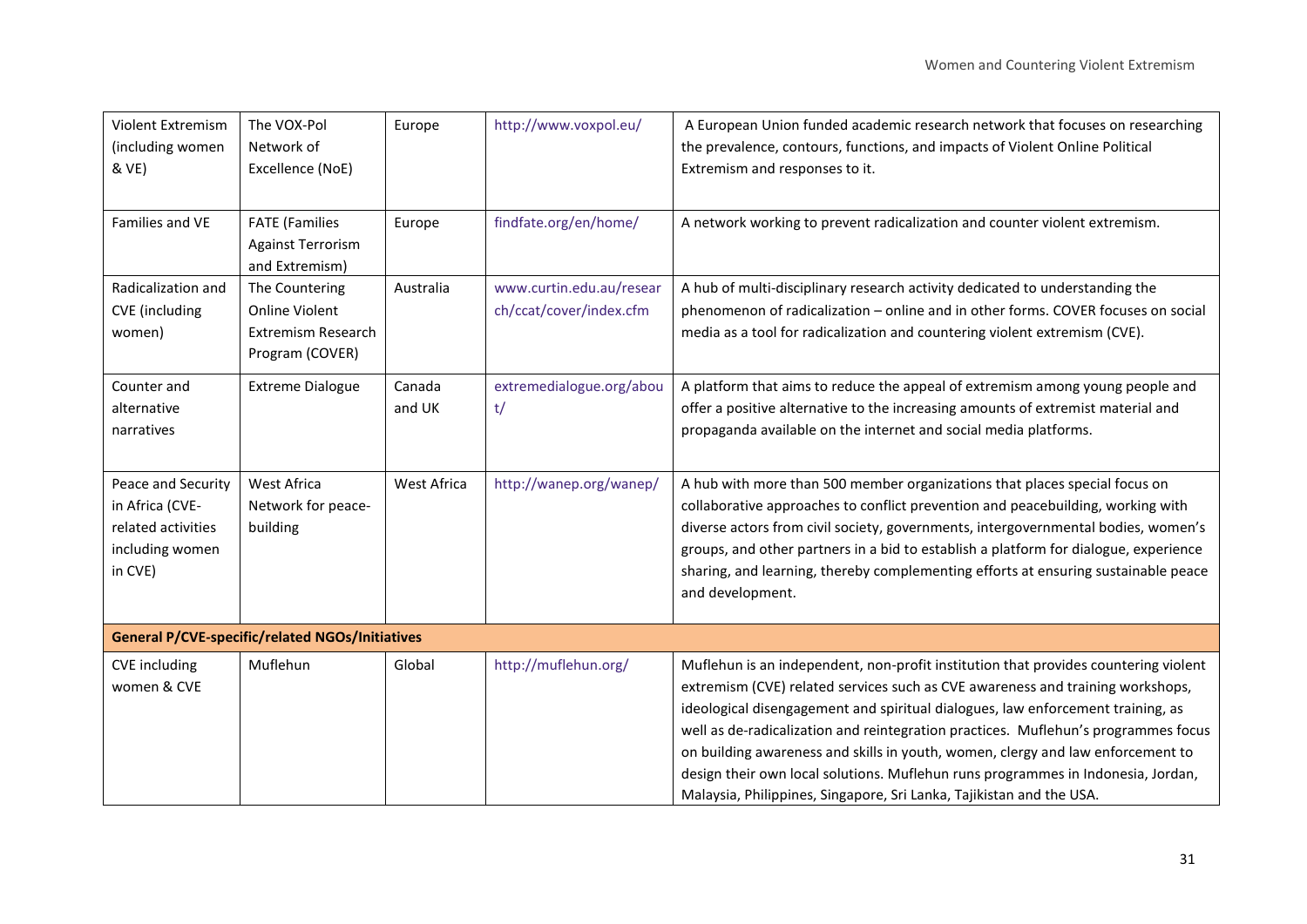| Security threats<br>including women<br>& CVE | Global Center on<br>Cooperative<br>Security                         | US-based<br>with offices<br>in London | www.globalcenter.org/uk/                                                                                                                                        | The Global Center (UK) is a registered charity in the United Kingdom that works<br>closely with its U.S. counterparts on criminal justice, countering violent extremism,<br>corrections, and rule of law programming that promotes responsive, fair, and<br>accessible justice and security systems to help address a range of complex security<br>challenges, safeguard human rights, and promote sustainable development.                                                                                                                          |
|----------------------------------------------|---------------------------------------------------------------------|---------------------------------------|-----------------------------------------------------------------------------------------------------------------------------------------------------------------|------------------------------------------------------------------------------------------------------------------------------------------------------------------------------------------------------------------------------------------------------------------------------------------------------------------------------------------------------------------------------------------------------------------------------------------------------------------------------------------------------------------------------------------------------|
| <b>CVE</b> including<br>women & CVE          | Hedayah                                                             | Global                                | hedayahcenter.org/home                                                                                                                                          | The International Center of Excellence for Countering Violent Extremism,<br>established in Abu Dhabi in December 2012 at the Third GCTF Ministerial Meeting.<br>Hedayah's mission is to serve as the premier international institution for training<br>and capacity building, dialogue and collaboration, and research and analysis to<br>counter violent extremism in all of its forms. Hedayah focuses on the preventive,<br>proactive approaches that support of long-term, global efforts to build community<br>resilience to violent extremism. |
| <b>CVE</b> including<br>Women & CVE          | <b>Global Community</b><br>and Engagement<br><b>Resilience Fund</b> | Global                                | http://www.gcerf.org/                                                                                                                                           | A multilateral funding mechanism. It is the first global effort to support local,<br>community-level initiatives aimed at strengthening resilience against violent<br>extremist agendas. GCERF was established to contribute to the prevention of<br>violent extremism in countries where support is most needed, and specifically to fill<br>a funding gap in global responses to the challenge of violent extremism.                                                                                                                               |
| <b>CVE</b>                                   | Youth Against<br>Violent Extremism                                  | Global                                | http://www.againstviolent<br>extremism.org/                                                                                                                     | A group that empowers former violent extremists and survivors of violent<br>extremism to work together to push back extremist narratives and prevent the<br>recruitment of at-risk youth.                                                                                                                                                                                                                                                                                                                                                            |
| Youth and CVE                                | <b>Extremely Together</b>                                           | Global                                | www.kofiannanfoundation<br>.org/promoting-youth-<br>leadership/extremely-<br>together-initiative-next-<br>generation-counter-<br>prevent-violent-<br>extremism/ | A group that empowers young people to counter violent extremism.                                                                                                                                                                                                                                                                                                                                                                                                                                                                                     |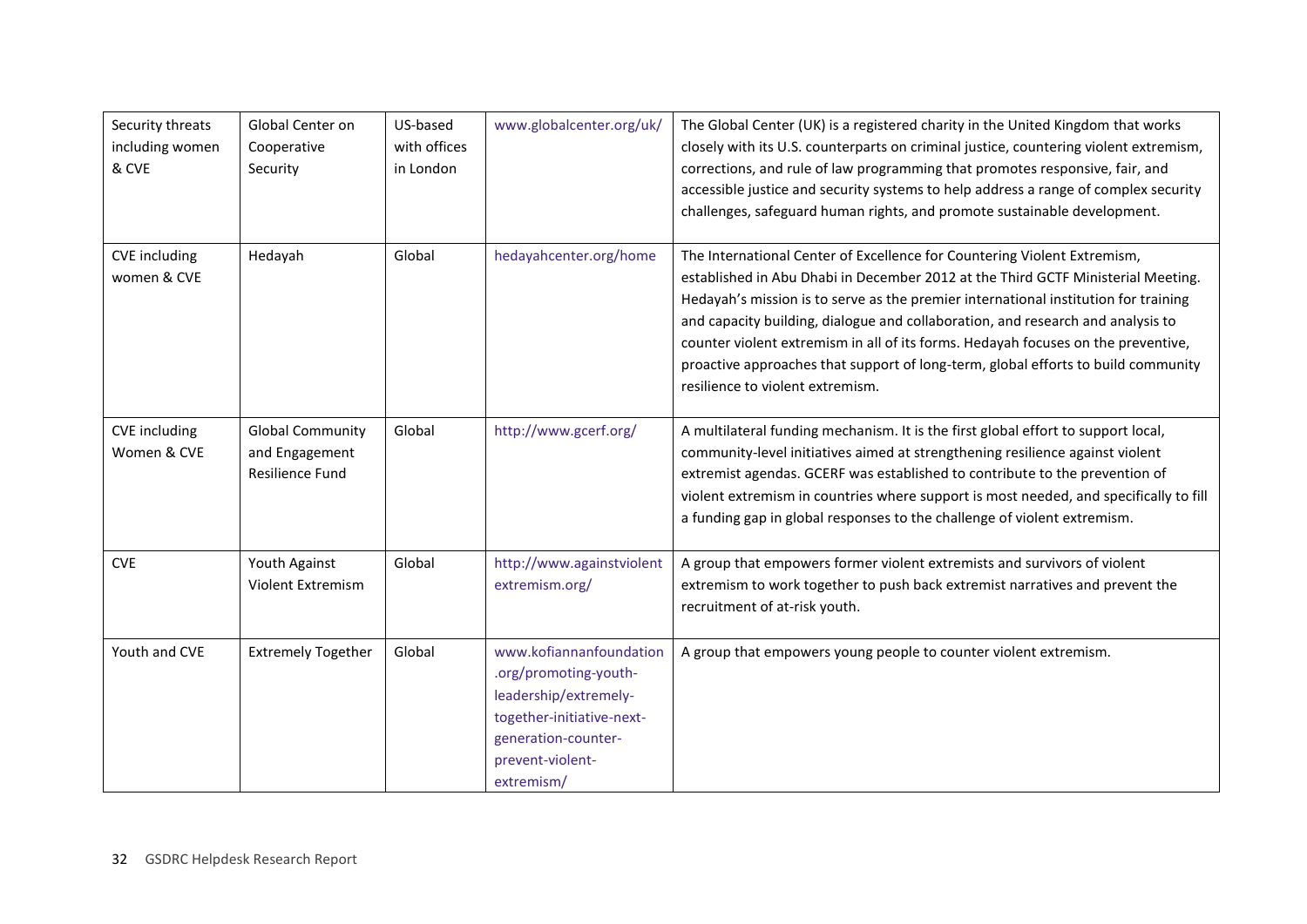| Peace and Security<br>including women          | Organization for<br>Policy Research and<br>Development<br>Studies (DROPS)         | Afghanistan | dropsafghanistan.org                                                                         | An interdisciplinary and independent research oriented NGO that aims to facilitate<br>and encourage Afghanistan's transition to democratic governance. DROPS has<br>conducted research in the following areas; Peace-building, Human Security,<br>Security, Countering-Violent-Extremism. It has initiated, developed and published<br>the first ever peer reviewed Public Policy Journal authored by Afghan women - the<br>Women and Public Policy Journal - which was launched in October 2015.<br>In March 2015, the first network of female researchers and academics in<br>Afghanistan, called the 'Afghanistan Network of Female Thinkers and<br>Researchers,' was launched to harness expertise in increasing women's voices and<br>presence in the policy discourse. |
|------------------------------------------------|-----------------------------------------------------------------------------------|-------------|----------------------------------------------------------------------------------------------|------------------------------------------------------------------------------------------------------------------------------------------------------------------------------------------------------------------------------------------------------------------------------------------------------------------------------------------------------------------------------------------------------------------------------------------------------------------------------------------------------------------------------------------------------------------------------------------------------------------------------------------------------------------------------------------------------------------------------------------------------------------------------|
| <b>CVE</b> including<br>women                  | Cooperation for<br>Peace and unity                                                | Afghanistan | http://cpau.org.af/?page_i<br>$d = 1180$                                                     | CPAU is an Afghan-led non-profit organization with around two decades of<br>experience in promoting peace and social justice in Afghanistan.                                                                                                                                                                                                                                                                                                                                                                                                                                                                                                                                                                                                                                 |
| Peace in Nepal<br>including women              | SAMANATA-<br>Institute for Social<br>and Gender<br>Equality                       | Nepal       | https://apwaps.net/2014/<br>09/19/samanata-institute-<br>for-social-and-gender-<br>equality/ | The institute has been working in the area of Women and Peace Building for several<br>years in Nepal, in particular since the insurgency took place in the country. Over the<br>years it has initiated alliances such as Women's Alliance for Peace, Power,<br>Democracy And Constituent Assembly (WAPPDCA). SAMANATA has also played an<br>active role in conducting research focusing on impacts of conflict on women,<br>conducting training on peace, as well as raising awareness of UN Resolution 1325 to<br>various stakeholders.                                                                                                                                                                                                                                     |
| Violent extremism<br>including women<br>and VE | The Transnational<br>Initiative<br><b>Countering Violent</b><br>Extremism (TICVE) | Morocco     | http://ticve.org/                                                                            | A Think Tank with an overall objective to engage in outreach at the local level to<br>foster trust, improve awareness, and educate communities about violence risk<br>factors in order to stop radicalization to violence before it starts. Our purpose is to<br>launch pilot comprehensive prevention projects with a focus on two important<br>types of programs: education based program and action research program.                                                                                                                                                                                                                                                                                                                                                     |
|                                                | <b>Gender-specific and CVE-specific/related NGOs</b>                              |             |                                                                                              |                                                                                                                                                                                                                                                                                                                                                                                                                                                                                                                                                                                                                                                                                                                                                                              |
| Women's<br>empowerment                         | Kvinna till Kvinna<br>Foundation                                                  | Global      | http://kvinnatillkvinna.se/<br>en/                                                           | Kvinna till Kvinna Foundation works to strengthen the organization of women in<br>conflict regions through collaboration with women's organizations and supporting<br>their work to promote women's rights and peace. It supports over 130 women's<br>organizations in five regions afflicted by conflict: Central and Western Africa, the                                                                                                                                                                                                                                                                                                                                                                                                                                   |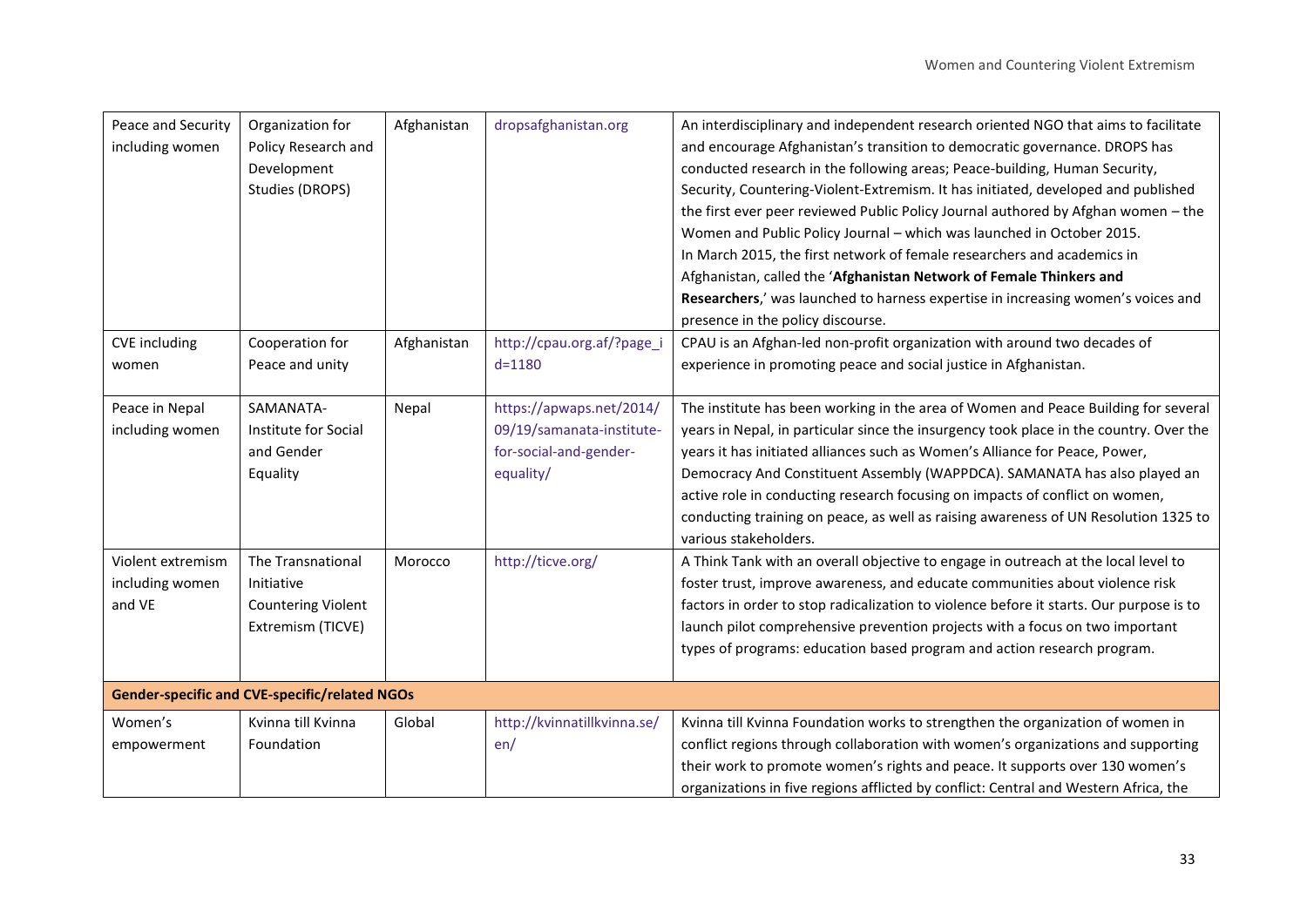|                                                       |                                                            |             |                                                                                                                              | Middle East, the South Caucasus and the Western Balkans. Their work includes<br>providing information about the situation facing women in conflict zones, advocacy<br>to increase women's representation in peace processes, and research development<br>by working with individual researchers and research institutes.                                                                                                                                                                                                                                                                                                                                                                 |
|-------------------------------------------------------|------------------------------------------------------------|-------------|------------------------------------------------------------------------------------------------------------------------------|------------------------------------------------------------------------------------------------------------------------------------------------------------------------------------------------------------------------------------------------------------------------------------------------------------------------------------------------------------------------------------------------------------------------------------------------------------------------------------------------------------------------------------------------------------------------------------------------------------------------------------------------------------------------------------------|
| Women's<br>empowerment<br>(CVE-related<br>activities) | Women for Women<br>International                           | Global      | http://www.womenforwo<br>men.org.uk/about-us                                                                                 | Women for Women International supports the most marginalised women to earn<br>and save money, improve health and well-being, influence decisions in their home<br>and community, and connect to networks for support. By using skills, knowledge,<br>and resources, they can create sustainable change.                                                                                                                                                                                                                                                                                                                                                                                  |
| Women in<br>Conflict-affected<br>areas                | PAIMAN Alumni<br>Trust (PAIMAN)                            | Pakistan    | https://www.insightoncon<br>flict.org/conflicts/pakistan<br>/peacebuilding-<br>organisations/paiman-<br>alumni-trust-paiman/ | PAIMAN Alumni Trust (PAIMAN) is a group that aims to reach out to women and<br>young people in the conflict-ridden region of the Federally Administered Tribal<br>Areas (FATA) of Pakistan, and conflict affected and conflict-prone districts of Khyber<br>Pakhtunkhwa through awareness of the impacts of radicalization and extremism on<br>their lives and the role they can play in combating it. PAIMAN's projects include<br>various stakeholders - including elected representatives, government officials,<br>clergy, teachers, journalists, youth and female - from FATA and other conflict-torn<br>areas as part of its conflict transformation and peacebuilding programmes. |
| Women in peace<br>and security                        | Women, Peace and<br>Security Research<br>Institute (RIWPS) | Afghanistan | www.riwps-<br>afghanistan.org                                                                                                | The institute was founded by Afghan women activists following the first<br>Consultative Peace Jirga during 2010, given an increased need for a specific<br>organization working on issues of Women, Peace & Security. RIWSP works closely<br>with the High Peace Council, focusing on women's meaningful participation in the<br>peace processes, and with local organizations and activists to build community-<br>based inclusive peace. Stakeholders also include the Women's Affairs Commission<br>of the Parliament (both houses), the Afghan Women's Coalition, and Shelter's<br>Network in Afghanistan.                                                                           |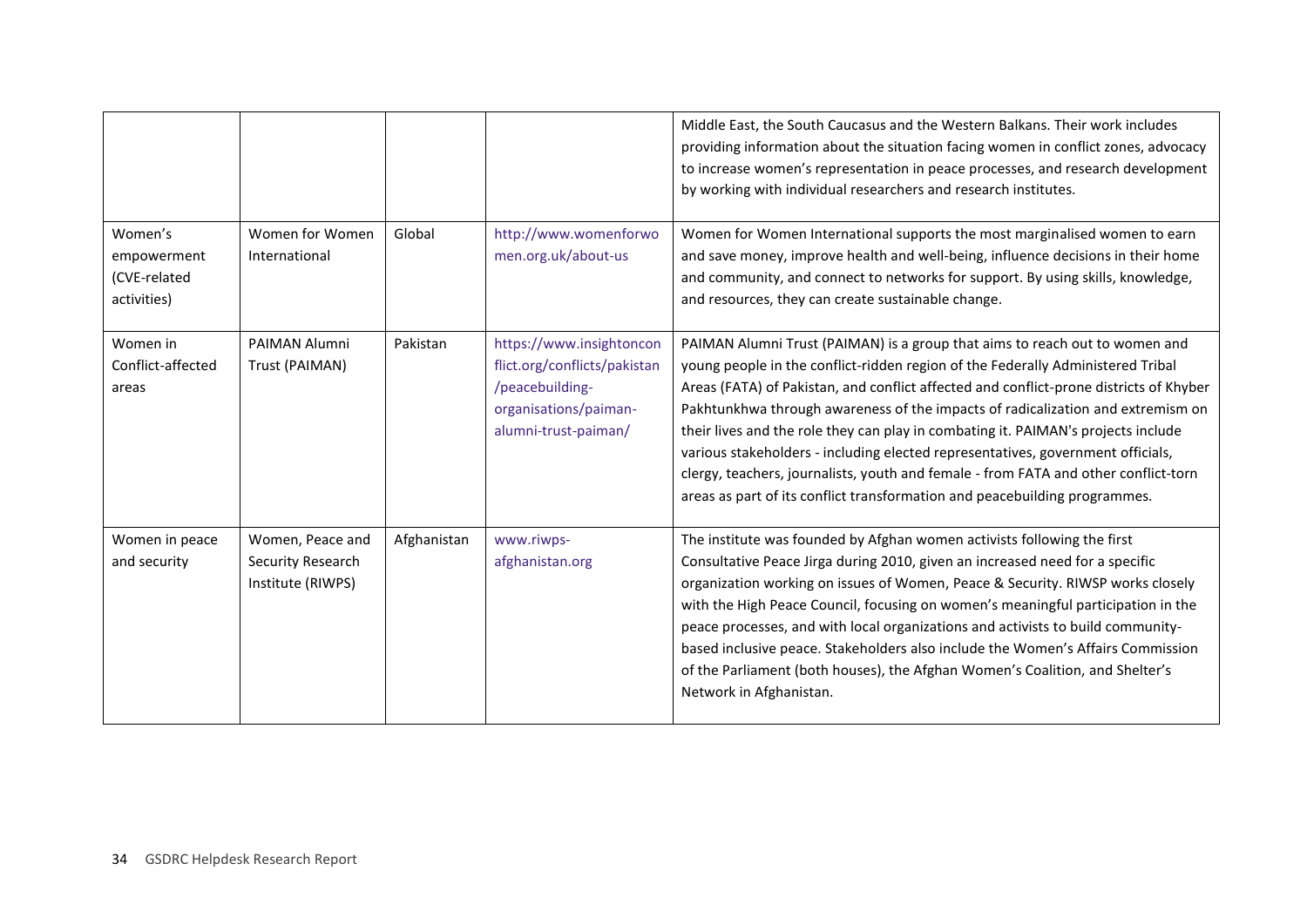| Women in peace<br>and security                                     | Javononi Peshsaf                                        | Tajikistan | sfcg.org/tag/kyrgystan                | Javononi Peshsaf aims to enhance the role of women and youth for peace and<br>security, prevention of domestic violence and violent extremism, in partnership<br>with the police. The organization conducted research in 12 villages in Penjikent to<br>find out why youth are joining violent extremist groups.                                                                                                                                                                                                                                                                                                                                          |
|--------------------------------------------------------------------|---------------------------------------------------------|------------|---------------------------------------|-----------------------------------------------------------------------------------------------------------------------------------------------------------------------------------------------------------------------------------------------------------------------------------------------------------------------------------------------------------------------------------------------------------------------------------------------------------------------------------------------------------------------------------------------------------------------------------------------------------------------------------------------------------|
| Women in peace<br>and security                                     | Maendeleo Ya<br>Wanawake<br>Organization<br>(MYWO)      | Kenya      | http://mywokenya.org/                 | A voluntary women's organization that works to improve the quality of life of rural<br>Kenyan communities, especially women and youth. It addresses, inter alia, peace-<br>building and conflict management, and gender and governance. Since 2013, MYWO<br>has focused on countering violent extremism with the aim of empowering women<br>to identify signs of violent extremism and engage with young people to discuss<br>ways to build a cohesive community.                                                                                                                                                                                         |
| Women's<br>empowerment<br>(CVE-related<br>activities for<br>women) | The National<br>Muslim Women's<br><b>Advisory Group</b> | <b>UK</b>  |                                       | The National Muslim Women's Advisory Group comprises 19 Muslim women<br>representing a wide spectrum of communities, professions and traditions. They are<br>an independent informal group that meets several times a year to advise on issues<br>including empowering Muslim women; increasing their opportunities for education<br>and employment; facilitating access for women to mosques and their management<br>committees; engaging on cultural barriers including issues around forced marriages<br>and increasing women's participation in civic, economic and social life.                                                                      |
| Women's<br>empowerment<br>(CVE-related<br>activities for<br>women) | Fatayat NU                                              | Indonesia  | http://fatayat-<br>nu.blogspot.co.uk/ | Fatayat NU is a wing of Nahdlatul Ulama organization and focuses on empowering<br>Muslim women. Its mission is eradicating all forms of violence, injustice and<br>poverty in communities by developing social discourse that is constructive,<br>democratic, and gender equal. The group's agenda covers areas impacting women's<br>livelihoods, particularly economic advocacy, political engagement, socio-cultural<br>building, security, and dakwah. In the field of CT, Fatayat NU has cooperated with<br>the government to hold national seminars, forums, and workshops. The Fatayat NU<br>website includes up-to-date counterterrorism articles. |